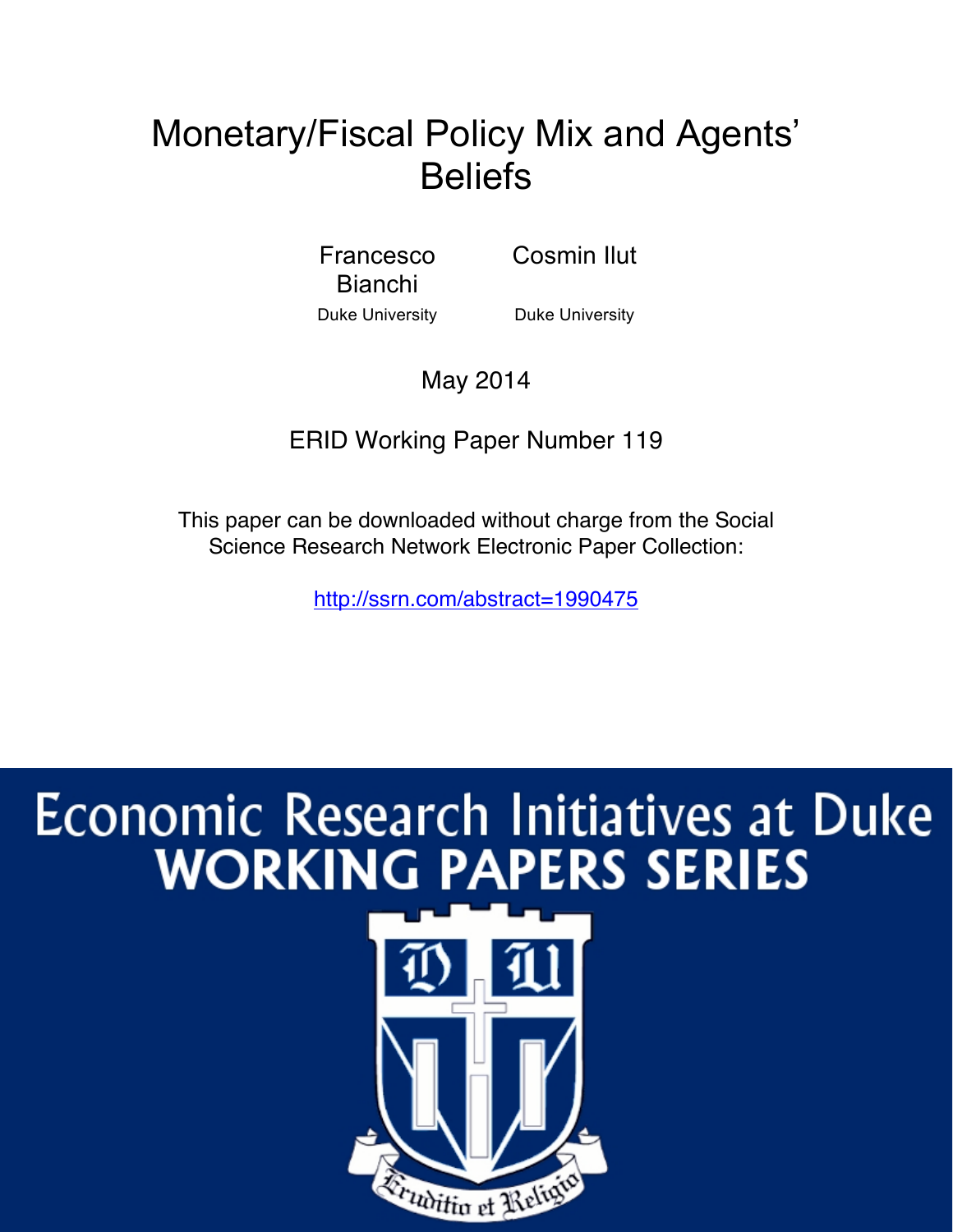## Monetary/Fiscal Policy Mix and Agents' Beliefs<sup>\*</sup>

Francesco Bianchi Cosmin Ilut Duke University Duke University CEPR and NBER NBER

May 2014

#### Abstract

We reinterpret post World War II US economic history using an estimated microfounded model that allows for changes in the monetary/fiscal policy mix. We find that the fiscal authority was the leading authority in the '60s and the '70s. The appointment of Volcker marked a change in the conduct of monetary policy, but inflation dropped only when fiscal policy accommodated this change two years later. In fact, a disinflationary attempt of the monetary authority leads to more inflation if not supported by the fiscal authority. If the monetary authority had always been the leading authority or if agents had been confident about the switch, the Great Inflation would not have occurred and debt would have been higher. This is because the rise in trend inflation and the decline in debt of the '70s were caused by a series of fiscal shocks that are inflationary only when monetary policy accommodates fiscal policy. The reversal in the debtto-GDP ratio dynamics, the sudden drop in inflation, and the fall in output of the early '80s are explained by the switch in the policy mix itself. If such a switch had not occurred, inflation would have been high for another fifteen years. Regime changes account for the stickiness of inflation expectations during the  $60s$  and the  $70s$  and for the break in the persistence and volatility of inflation.

JEL Codes: E31, E58, C11

Keywords: Fiscal policy, monetary policy, ináation, Markov-switching DSGE, Bayesian methods.

We are grateful to Toni Braun, Craig Burnside, John Cochrane, Jesus Fernandez-Villaverde, Tim Fuerst, Yuriy Gorodnichenko, Nikolay Iskrev, Nir Jaimovich, Alejandro Justiniano, Eric Leeper, Karel Mertens, Giorgio Primiceri, Barbara Rossi, Juan Rubio-Ramirez, Martin Schneider, Chris Sims, Harald Uhlig, Tao Zha, and all seminar participants at the meeting of the NBER Monetary Economics group, Minneapolis Fed, Atlanta Fed, Bank of Canada, Cleveland Fed, Board of Governors of the FRS, Duke University, and the "Old and New Ideas about Fiscal Policy" conference at UCSB for useful comments and discussions. We thank Fernando Martin for sharing his data on the number of meetings between the US Presidents and the Fed Chairmen. Correspondence: Francesco Bianchi, francesco.bianchi@duke.edu.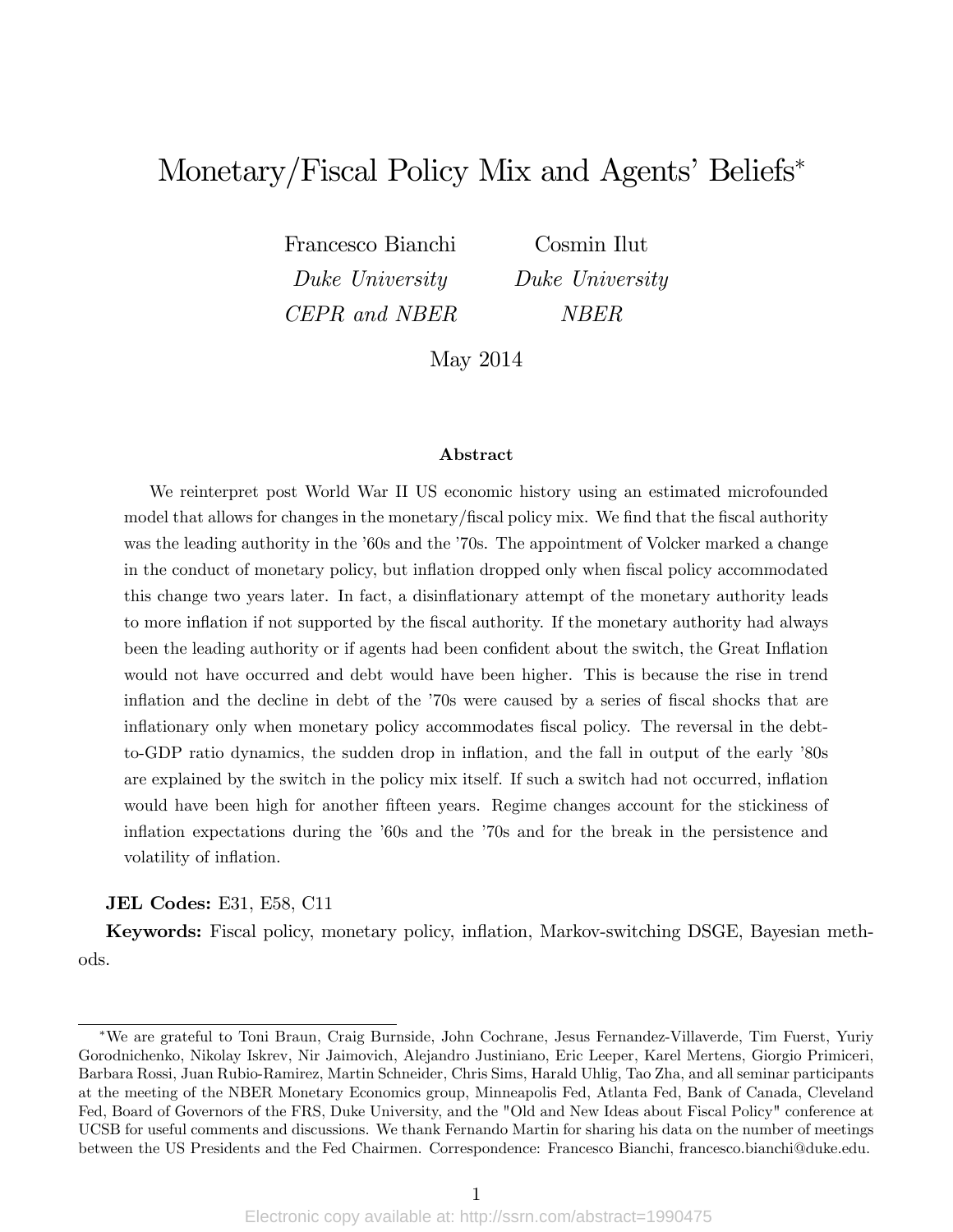## 1 Introduction

Central bankers seem particularly aware of the potential risks linked to the lack of fiscal discipline. The current Fed Chairman himself claimed that  $\hat{t}$ the primary cause of the Great Inflation, most economists would agree, was over-expansionary monetary and fiscal policies, beginning in the mid-1960s and continuing, in Öts and starts, well into the 1970s. The Öscal expansion of this period had a variety of elements, including heavy expenditures for the Vietnam War and President Johnsonís Great Society initiatives. Monetary policy first accommodated the fiscal expansion, and then  $\left[\ldots\right]$ began to power the inflationary surge on its own. (Bernanke, 2003). Nevertheless, when studying the evolution of inflation and output over the past sixty years, the role of fiscal policy has often been neglected. This is despite the fact that in many of the general equilibrium models that are routinely used to analyze the effects of monetary policy, the central bank is able to control inflation only under the assumption that the Öscal authority is committed to adjusting primary surpluses in order to stabilize debt. As effectively shown by Leeper  $(1991)$ , when this commitment is absent model dynamics in a rational expectations general equilibrium model depend on the parameters characterizing the joint behavior of the monetary and fiscal authorities and policy interventions can have perverse and surprising effects. This has induced economists such as Cochrane (1998, 2001) and Sims  $(2011)$  to conjecture that the *original sin* that led to the rise of inflation in the  $\dot{70s}$  should be sought out in the conduct of fiscal policy during those years.

Figure 1 contextualizes the events highlighted by Bernanke, reporting the evolution of inflation, ex-post real interest rate, and debt-to-GDP ratio over the period 1955-2009 together with the first reference to the Great Society initiatives ever made by President Johnson (May 1964) and the appointment of Paul Volcker to Fed Chairman (August 1979). Some stylized facts can be identified. First, trend inflation increased steadily over the first half of the sample, while over the same period the debt-to-GDP ratio declined smoothly. During this time inflation was very persistent and volatile and real interest rates were low. Then, in the early '80s, a few quarters after the appointment of Volcker, inflation experienced a sudden and sharp drop that coincided with a deep recession and a jump in real interest rates. At the same time, the debt-to-GDP ratio started increasing steadily, until the early '90s. Since then, inflation has been stable and its movements have been mostly at high frequencies.

We reinterpret the events described above in light of an estimated micro-founded Dynamic Stochastic General Equilibrium (DSGE) model in which the monetary/Öscal policy mix and the volatility of the structural shocks are subject to regime changes. As in Sims and Zha (2006), movements across regimes are potentially recurrent and controlled by two independent Markov-switching (MS) processes. However, in our general equilibrium model agents are aware of the possibility of regime changes and they form expectations taking them into account. We then solve the model using the methods developed by Farmer, Waggoner, and Zha (2009, 2011). Specifically, we allow for a total of three policy regimes and two volatility regimes. In order to capture the idea that the balance of power between the monetary and Öscal authorities might have changed over time, we allow for two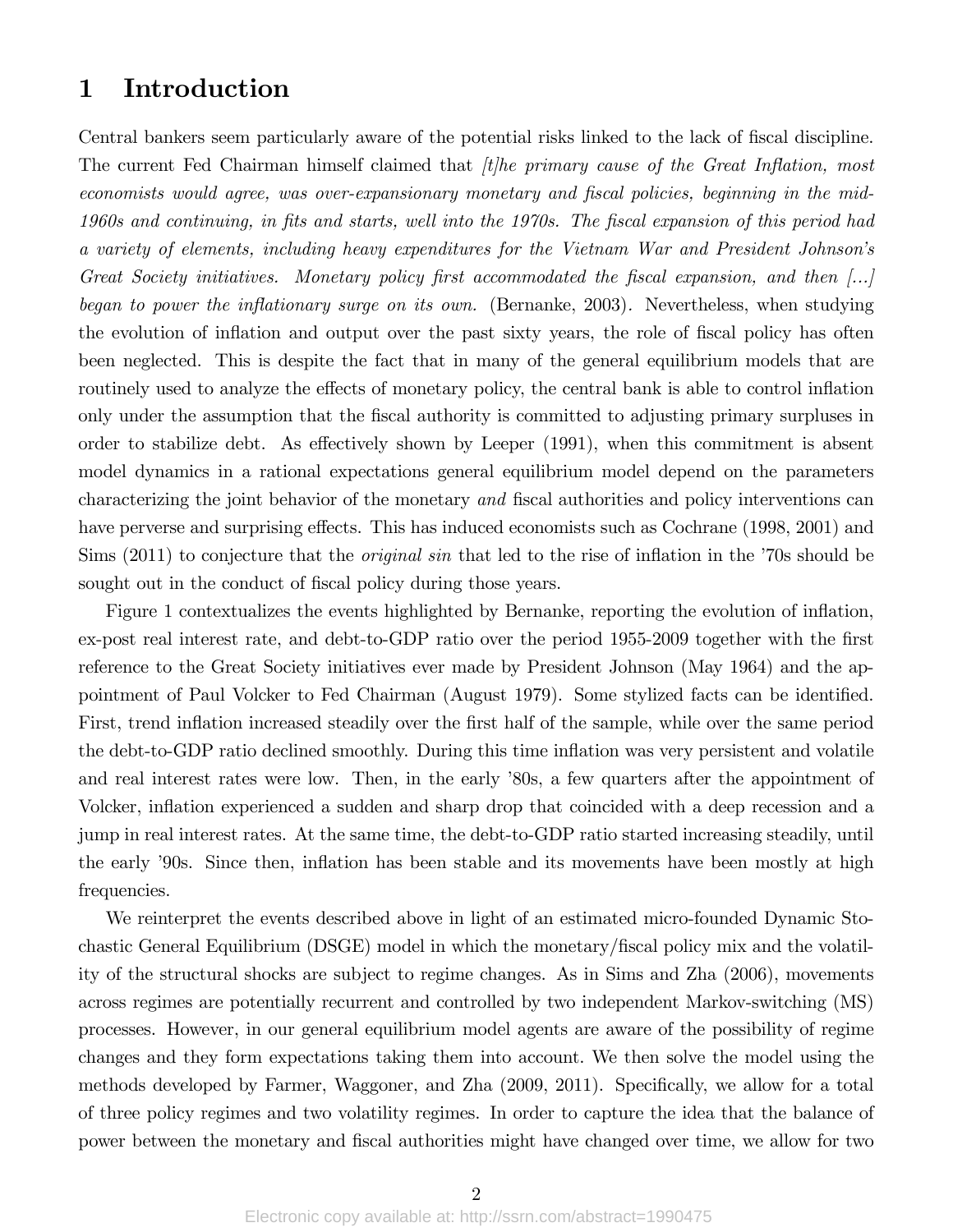

Figure 1: Annualized quarterly ináation, Real Interest Rate, and debt-to-GDP ratio over the sample 1954:Q3-2009:Q4. The grey shaded areas represent the NBER recessions, while the two red vertical lines mark President Johnson's first ever public reference to the Great Society (May 1964) and the appointment of Paul Volcker (August 1979). Ináation is measured taking the log-difference of the GDP deflator, the ex-post real interest rate is computed taking the difference between the FFR and realized inflation in the following period, while the debt-to-GDP ratio is obtained taking the ratio between the stock of debt held by the public and annualized GDP.

polar policy regimes. In the Örst polar case, the monetary authority is the leading authority: The Taylor principle is satisfied and the fiscal authority is committed to keeping debt on a stable path. In the second polar case, the Öscal authority is the leading authority and does not necessarily respond to movements in the debt-to-GDP ratio, while the central bank's actions do not satisfy the Taylor principle. The third policy regime captures the possibility of a conflict between the two authorities: The central bank reacts strongly to inflation, while the fiscal authority does not move taxes in response to debt. In the language of Leeper (1991) these three regimes correspond to Active Monetary/Passive Fiscal (AM/PF), Passive Monetary/Active Fiscal (PM/AF), and Active Monetary/Active Fiscal (AM/AF), respectively.

We find that the fiscal authority was the leading authority from the late '50s until the appointment of Volcker. This event coincided with a change in the conduct of monetary policy at the end of 1979, but the Öscal authority accommodated such a change only at the end of 1981, after Reagan was elected. The monetary authority has been the leading authority since then. In the late '60s and mid-70s monetary policy became active for short periods of time, but without a corresponding change in the behavior of the Öscal authority. Finally, our estimated transition matrix implies that the PM/AF regime is the most recurrent regime and that when a conflict between the two authorities arises the fiscal authority prevails most of the time.

We use actual and counterfactual impulse responses to understand the role of agents' beliefs and how fiscal disturbances propagate through the economy across different regimes. Under the  $PM/AF$ the fiscal authority is not committed to increasing taxation to keep the debt-to-GDP ratio balanced. Therefore, a shock to government expenditure determines a long lasting increase in inflation. Given that the Taylor principle does not hold, the central bank accommodates the increase in ináation, the real interest rate falls, and growth accelerates. At the same time, agents revise expectations about future short term interest rates upward causing a decline in the price of long term bonds. The increase in growth, the drop in the price of long term bonds, and the low real interest rates determine a decline in the debt-to-GDP ratio.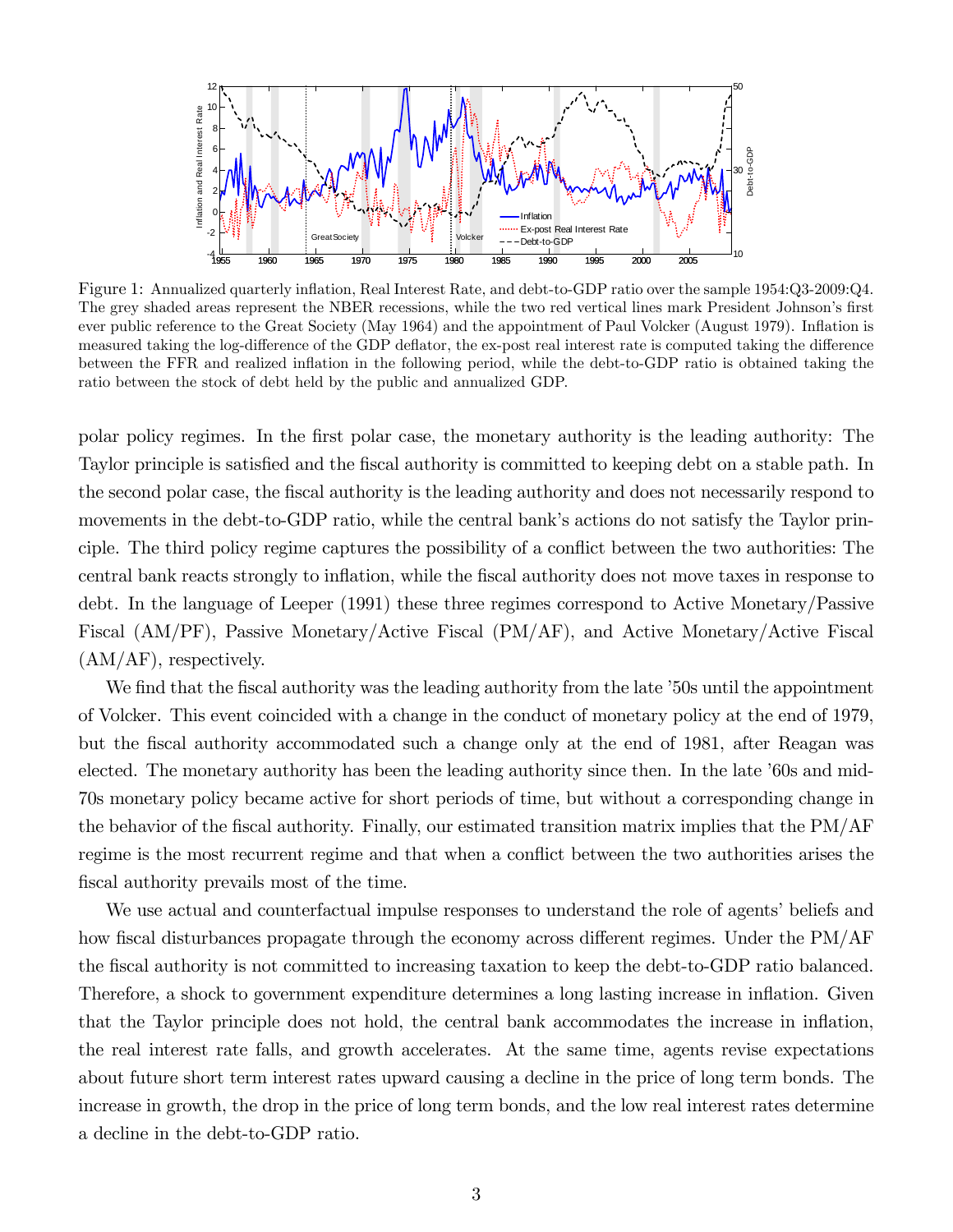Under the AM/PF regime, instead, agents expect that the necessary fiscal adjustments will be made and the impact of the expenditure shock on inflation is largely reduced. However, given that agents form expectations taking into account the possibility of regime changes, the increase in the Öscal burden still determines some ináationary pressure. The central bank tries to counteract the increase in inflation, determining a small but persistent decline in real activity. These inflationary effects would disappear if the  $AM/PF$  regime were perceived as Fully credible, i.e. if agents expected to remain under the AM/PF forever.

Agents' beliefs also play a key role when a conflict between the two authorities arises, as in the AM/AF regime. In this case, agents understand that the fiscal authority is more likely to prevail and that the additional fiscal burden will be inflated away. Therefore, a positive fiscal imbalance determines an increase in inflation. However, now the central bank does not accommodate the increase in inflation, pushing the economy into a recession. This results in a further increase in the amount of debt that agents expect will be inflated away, determining additional inflationary pressure. Therefore, if inflation is high as a result of a positive fiscal imbalance, the central bank is not able to bring inflation down without coordinating with the fiscal authority. Finally, across all regimes the inflationary effects of fiscal imbalances would disappear if the central bank were perceived to be more likely to prevail in case of a conflict between the two authorities. This would make agents  $confident$  about the possibility of moving to the  $AM/PF$  regime, regardless of the regime that they are currently in.

These model dynamics and the sequence of events that we uncover provide a unified theory for the stylized facts described above. Using counterfactual simulations in which the non-policy shocks hitting the economy are left unchanged, we show that if the AM/PF regime had been in place for the entire sample or if agents had been confident about the possibility of entering such a regime, the Great Inflation would not have occurred and the debt-to-GDP ratio would have been higher. This is because in our model the rise in trend inflation and the low debt of the '70s are two sides of the same coin and are caused by a series of expenditure shocks that are largely inflationary only when the  $PM/AF$  regime is in place. Consequently, the moment policymakers' behavior changes or agents are confident that it will change in the near future, the inflationary shocks of the '60s and 70s are neutralized, trend inflation does not rise, and the debt-to-GDP ratio and real interest rates turn out to be higher.

In the same way the  $PM/AF$  regime plays a key role in explaining the Great Inflation and the contemporaneous decline in the debt-to-GDP ratio, the change in the policy mix at the end of 1981 is the driving force behind the reversal of these dynamics and the large recession that occurred during those years. To make this point, we construct a different set of counterfactual simulations in which we restrict all the shocks that occurred after the end of 1979 to zero and then consider different scenarios about the evolution of policymakers' behavior. We argue that the change in monetary policy at the end of 1979 did not cause a drop in inflation because it lacked the support of the fiscal authority. In this respect, this disináationary attempt was similar to previous ones that occurred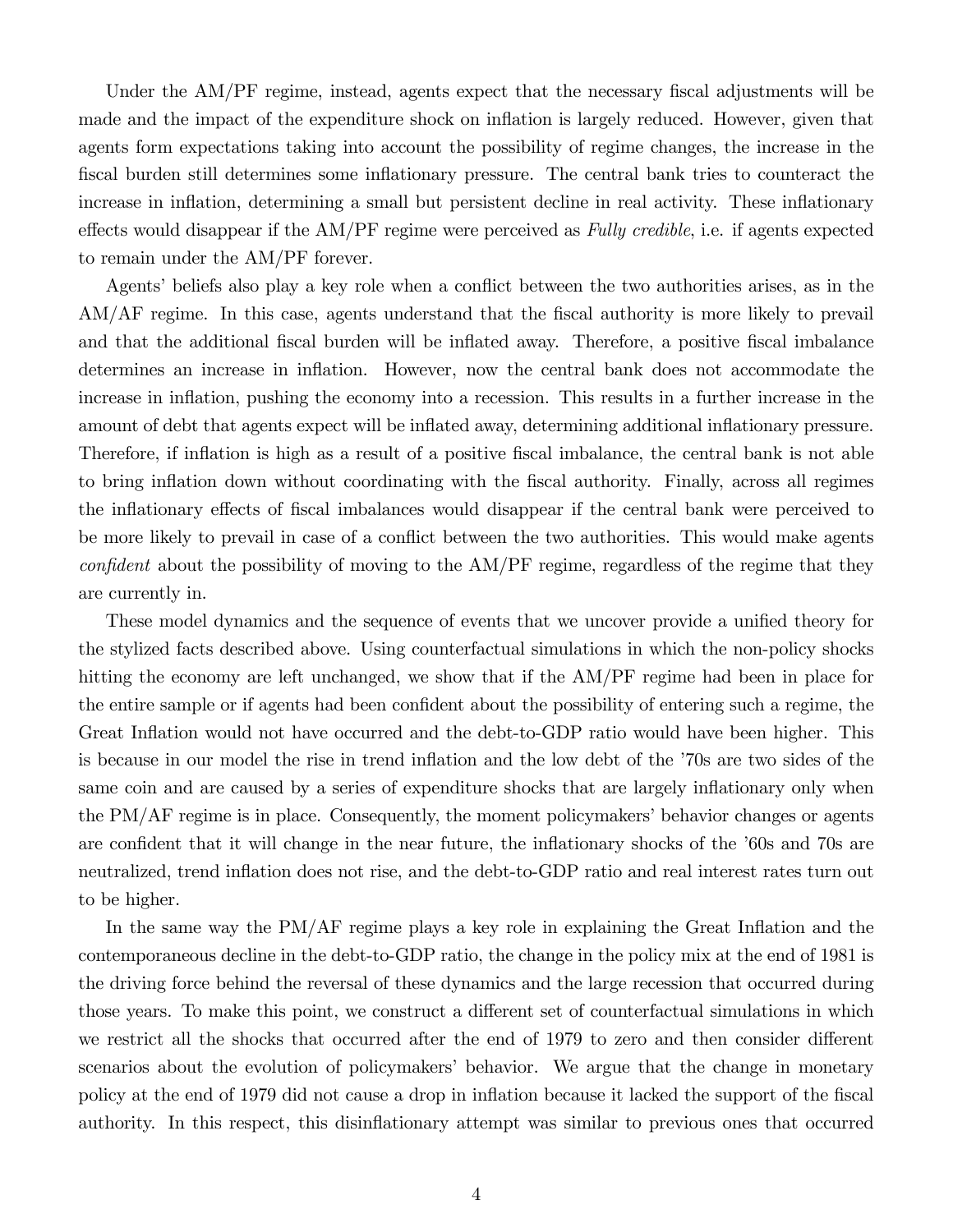in the '60s and in the '70s. It is only in the moment that the fiscal authority accommodated the change in monetary policy at the end of 1981 that ináation started falling. The resulting revision in expectations about the way debt will be stabilized rationalizes the stylized facts described above, with inflation experiencing a quick drop, the economy entering a recession, real interest rates rising sharply, and debt increasing. If instead the switch to the  $AM/PF$  regime had not occurred, inflation would have been higher for another fifteen years and the reversal in the debt-to-GDP dynamics would not have occurred. Finally, the disinflation would have been faster and less painful if agents had perceived the change in the policy mix as fully credible given that this would have made the fiscal imbalances inherited from the past not inflationary. Therefore, in our model, regime changes, not a sequence of shocks, explain the events of the early '80s.

We then compute the model implied evolution of inflation expectations and we compare them with the actual data. The model is able to replicate the smooth increase that started in the mid-í60s, the absence of a significant response to the appointment of Volcker and to the disinflationary attempts of the late '60s and mid-'70s, and the decline that started in the early '80s. This is because the change in the balance of power between the monetary and Öscal authorities plays a key role in explaining the break in the volatility and persistence of inflation that occurred in the early '80s (Stock and Watson, 2007, Cogley, Primiceri, and Sargent, 2010). When the monetary authority accommodates the behavior of the fiscal authority, inflation is substantially more volatile and persistent, as was in fact the case over the first half of the sample, and fiscal imbalances are very important. Once the economy moves to the  $AM/PF$  regime the contribution of these shocks to inflation volatility is substantially reduced and inflation becomes less volatile and persistent. The fact that policy changes have pervasive effects on the persistence and volatility of inflation provides an important source of identification. In fact, at longer horizons policy uncertainty turns out to be even more important than breaks in the volatility of the exogenous shocks.

Our empirical findings are consistent with historical accounts and anecdotes about the evolution of the monetary/Öscal policy interaction. For example, Meltzer (2009) argues that Martin and Burns were heavily influenced by the fiscal authority in their decisions, while Volcker received full and public support by the Reagan administration to put an end to the high inflation. Furthermore, we show that the long term component of government expenditure experienced an acceleration after 1964, when President Johnson made the first ever public reference to the Great Society, providing evidence for the argument proposed by Bernanke that the first spur of inflation was triggered by fiscal policy.

The study of the interaction between fiscal and monetary policies in determining inflation dynamics goes back to the seminal contribution of Sargent and Wallace (1981), who consider the problem in a deterministic environment, and proceeds with Leeper (1991), Sims (1994), and Woodford (1994, 1995, 2001) who focus on the problem of price determinacy.<sup>1</sup> Cochrane (1998, 2001) takes a modelfree *frictionless view* of US inflation, in which a non-Ricardian regime is always in place and the real

<sup>&</sup>lt;sup>1</sup>See Cochrane (2011) for an effective discussion of the difference between the early approach of Sargent and Wallace (1981) and the subsequent analysis based on the Fiscal Theory of Price Level. See Atkeson, Chari, and Kehoe (2009) for an alternative approach to price determination in monetary general equilibrium models.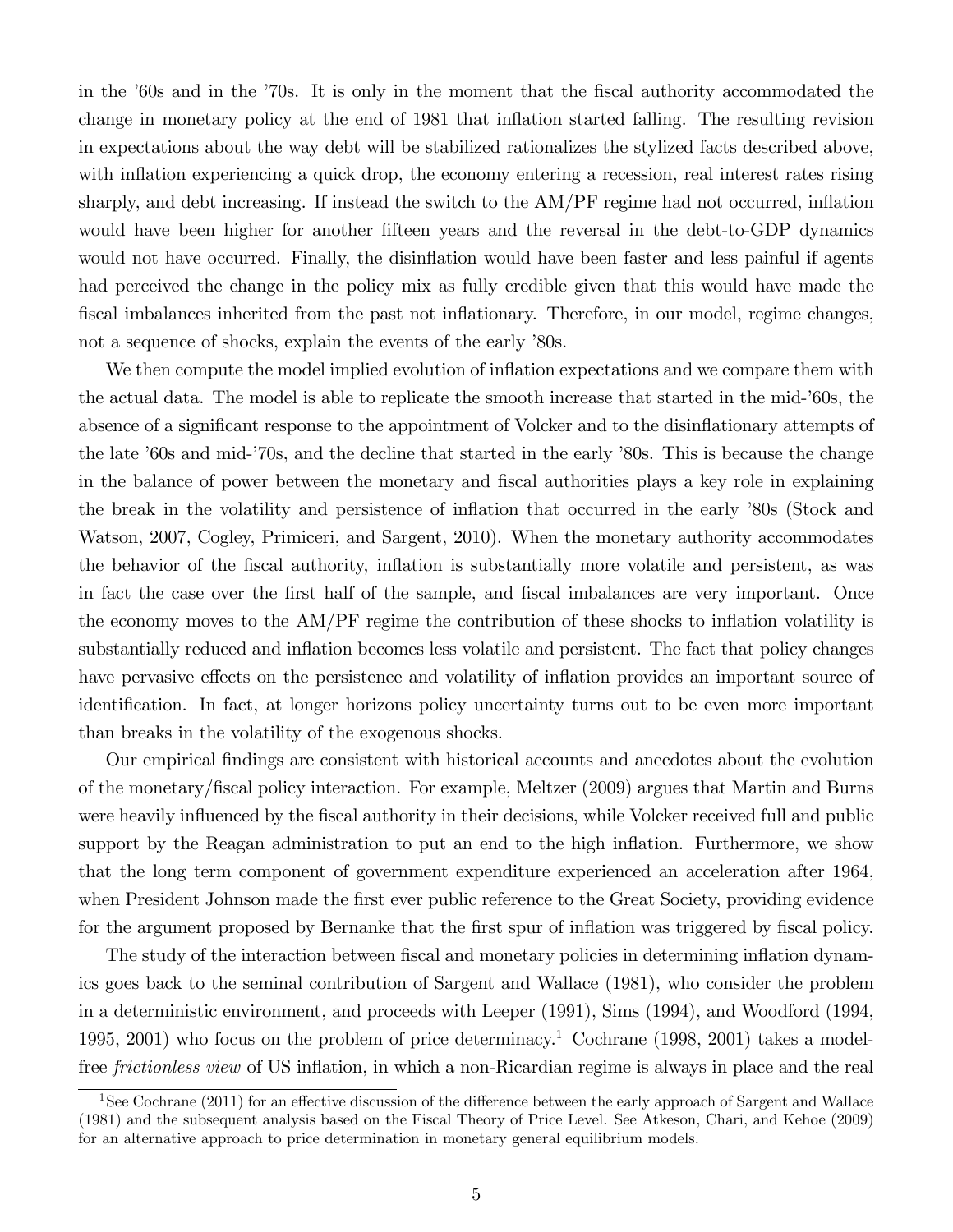interest is exogenously determined. Therefore, movements in inflation are explained by revisions in future expected real surpluses and the debt policy implemented by the fiscal authority. Our theoretical framework is more similar to Leeper (1991), given that we allow for changes in policy rules in a fully specified DSGE model, but we follow Cochrane (1998, 2001) in recognizing the importance of modeling a maturity structure of government debt.

Orphanides (2002), Primiceri (2006), and Sargent, Williams, and Zha (2006) explain the rise of ináation as the result of the evolution of central bankís beliefs about the state or structure of the economy. With respect to these studies, two important insights emerge from our work. First, if inflation is high because of a lack of fiscal discipline, disinflationary attempts by the monetary authority lead to more inflation if not supported by the fiscal authority. Second, changes in the balance of power between the monetary and Öscal authorities determine breaks in the persistence and volatility of inflation. Therefore, some key features that in those papers have been attributed to unforeseen structural breaks, such as a high sacrifice ratio, a positive output gap, and high inflation persistence, are in the context of our paper explained by changes in the monetary/Öscal policy mix. This implies that such features disappear the moment fiscal discipline is restored.

In our counterfactual simulations changes in policymakers' behavior have a significant impact on the dynamics of inflation. This is in sharp contrast with previous studies that conduct counterfactual simulations focusing exclusively on monetary policy. In these studies replacing Burns with Volcker would have implied only a minor reduction of inflation in the  $70s$  and removing the appointment of Volcker in August '79 would have only slightly delayed the return of inflation to the steady state. This is because different monetary policy regimes only affect how the burden of adverse shocks is redistributed between output and inflation. Instead, when the entire policy mix is modified a series of fiscal shocks that are inflationary under the PM/AF regime are completely neutralized when the monetary authority is the leading authority.

In our model, the government expenditure shocks affect not only the fiscal variables, but they also contribute to the large and upward trending ináation of the 1970s. Therefore, our explanation for the Great Inflation implies additional data restrictions on the inflationary shocks from the set of observables. In the previous literature the Great Ináation is mostly caused by latent shocks, whose only empirical discipline is dictated by the standard model cross-equation implications on the observed data. In contrast, in our model the inflationary fiscal shocks are further identified by the fact that the fiscal block of the economy is included as part of the observables. In particular, we show that these shocks resemble the low-frequency component of the observed government expenditure.

As Davig and Leeper (2006), we find that fiscal imbalances determine inflationary pressure even under the AM/PF regime. These authors estimate Markov-switching Taylor and fiscal rules, plugging them into a calibrated DSGE model. Instead, in this paper we estimate the policy rules and the other parameters of the model jointly. In this respect, the paper is related to the growing literature that allows for parameter instability in DSGE models. Justiniano and Primiceri (2008) allow for heteroskedasticity, while Schorfheide (2005), Liu, Waggoner, and Zha (2011), Bianchi (2013b), Davig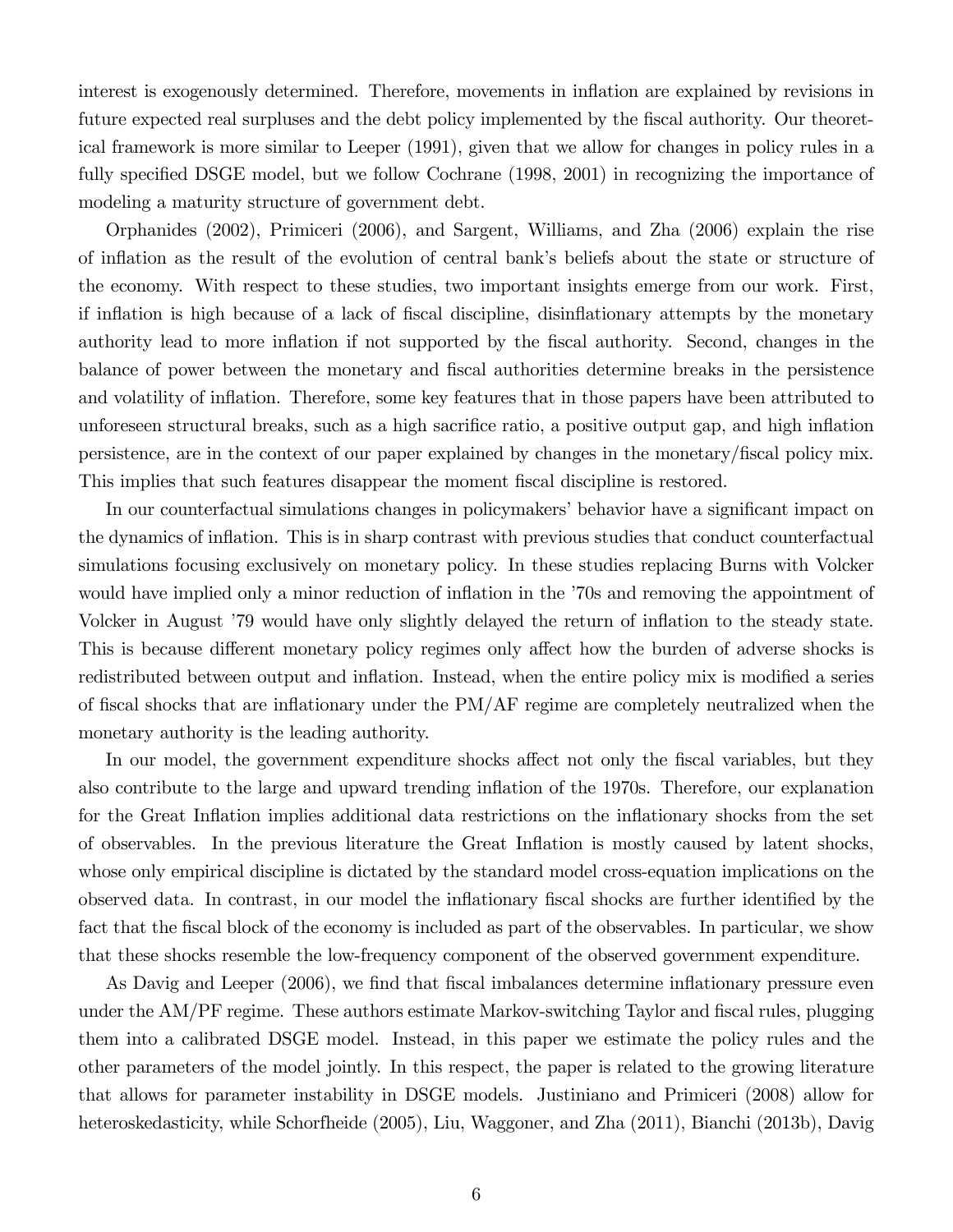and Doh (2013), Fernandez-Villaverde, Guerron-Quintana, and Rubio-Ramirez (2010), and Baele, Bekaert, Cho, Inghelbrecht, and Moreno (2011) also model changes in the parameters of the Taylor rule or the inflation target. Coibion and Gorodichenko (2011) study the consequences of the high trend inflation of the '70s for price determinacy. In our model we find very persistent movements in inflation that resemble changes in trend inflation as a result of fiscal shocks.

The content of this paper can be summarized as follows. Section 2 describes the model. Section 3 presents the estimates. Section 4 conducts the counterfactual simulations. Section 5 shows that the model can account for changes in ináation persistence and volatility and for the break in the dynamics of inflation expectations. Section 6 puts our results into a historical perspective. Section 7 concludes.

## 2 The Model

We make use of a new-Keynesian model similar to the one employed by Clarida, Gali, and Gertler  $(2000)$  and Lubik and Schorfheide  $(2004)$ , augmented with a fiscal block, external habits, and a maturity structure for government debt. Furthermore, we allow for changes in policymakers' behavior and stochastic volatility. These changes are modeled as two independent MS processes. We introduce two state variables  $\xi_t^{sp}$  and  $\xi_t^{vo}$  $t^{\nu o}$ , capturing the monetary policy regime and the volatility regime that are in place at time t. Here and in what follows, sp and vo stand, respectively, for structural parameters and volatilities. The state variables take on a finite number of values  $j_{sp} = 1, ..., m_{sp}$ and  $j_{vo} = 1, ..., m_{vo}$  and evolve according to the transition matrices  $H^{sp}$  and  $H^{vo}$ , respectively. More details about the number and the nature of the regimes will be provided below.

#### 2.1 Model description

Households. The representative household maximizes the following utility function:

$$
E_0 \left[ \sum_{s=0}^{\infty} \beta^s e^{d_s} \left[ \log \left( C_s - \Phi C_{s-1}^A \right) - h_s \right] \right] \tag{1}
$$

subject to the budget constraint:

$$
P_t C_t + P_t^m B_t^m + P_t^s B_t^s = P_t W_t h_t + B_{t-1}^s + (1 + \rho P_t^m) B_{t-1}^m + P_t D_t - T_t + T R_t
$$

where  $D_t$  stands for real dividends paid by the firms,  $C_t$  is consumption,  $P_t$  is the aggregate price level,  $h_t$  is hours,  $W_t$  is the real wage,  $T_t$  stands for lump-sum taxes,  $TR_t$  denotes transfers, and  $C_t^A$  represents the average level of consumption in the economy. The parameter  $\Phi$  captures the degree of external habit. The preference shock  $d_s$  has mean zero and time series representation:  $d_t = \rho_d d_{t-1} + \sigma_{d,\xi_t^{vo}} \varepsilon_{d,t}$ . Following Eusepi and Preston (2012) and Woodford (2001), we assume that there are two types of government bonds: One-period government bonds,  $B_t^s$ , in zero net supply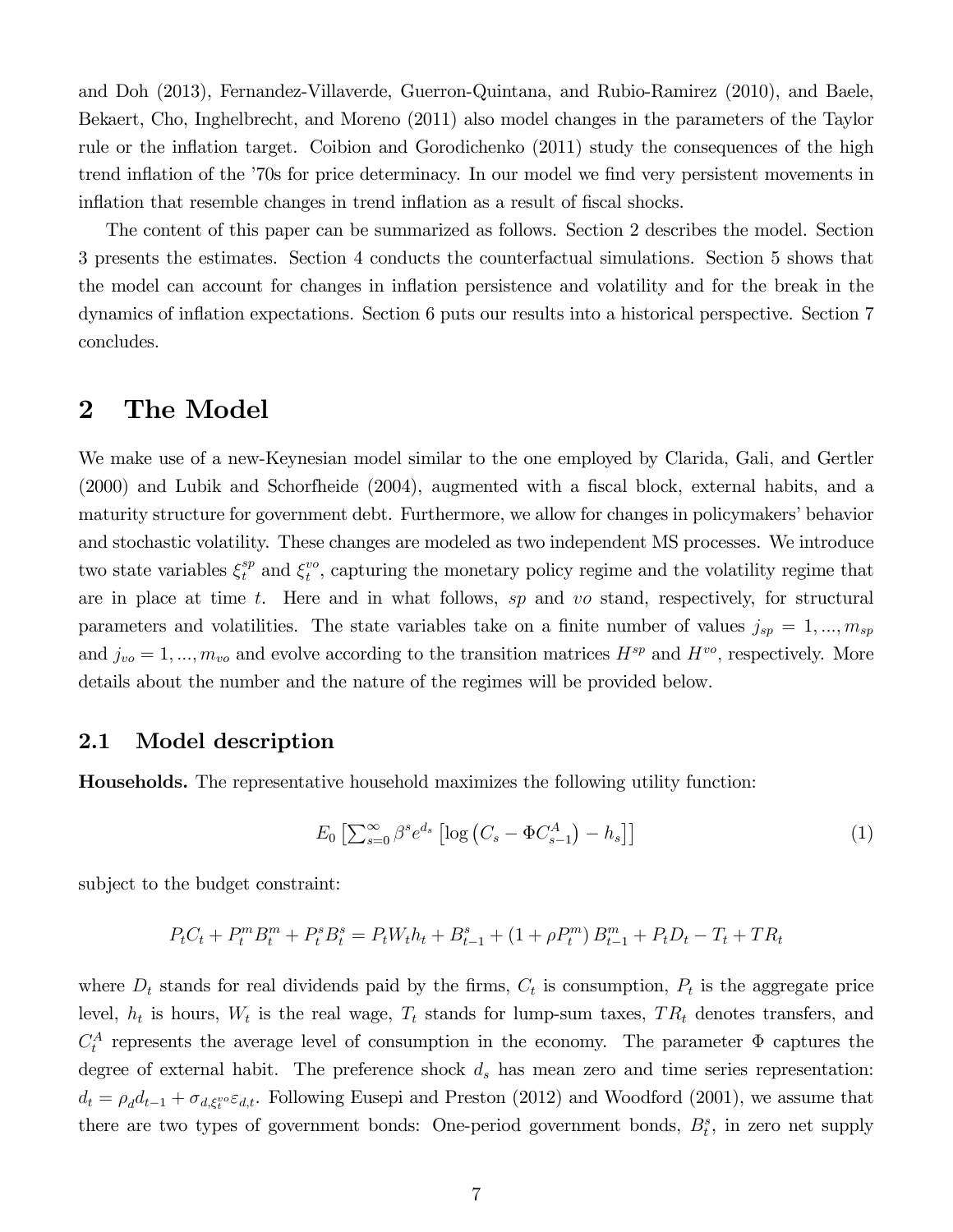with price  $P_t^s$  and a more general portfolio of government bonds,  $B_t^m$ , in non-zero net supply with price  $P_t^m$ . The former debt instrument satisfies  $P_t^s = R_t^{-1}$ . The latter debt instrument has payment structure  $\rho^{T-(t+1)}$  for  $T > t$  and  $0 < \rho < 1$ . The value of such an instrument issued in period t in any future period  $t + j$  is  $P_{t+j}^{m-j} = \rho^j P_{t+j}^m$ . The asset can be interpreted as a portfolio of infinitely many bonds, with weights along the maturity structure given by  $\rho^{T-(t+1)}$ . Varying the parameter  $\rho$ varies the average maturity of debt.

**Firms.** The representative monopolistically competitive firm  $j$  faces a downward-sloping demand curve:

$$
Y_t(j) = (P_t(j)/P_t)^{-1/\nu_t} Y_t
$$
\n(2)

where the parameter  $1/v_t$  is the elasticity of substitution between two differentiated goods. Firms take as given the general price level,  $P_t$ , and the level of real activity,  $Y_t$ . Whenever a firm changes its price, it faces quadratic adjustment costs represented by an output loss:

$$
AC_t(j) = .5\varphi \left( P_t(j) / P_{t-1}(j) - \Pi_{t-1}^{\varsigma} \Pi^{1-\varsigma} \right)^2 Y_t(j) P_t(j) / P_t \tag{3}
$$

where  $\Pi_t = P_t/P_{t-1}$  is gross inflation at time t,  $\Pi$  is the corresponding steady state, and the parameter  $\varsigma$  controls the level of indexation to lagged inflation. Shocks to the elasticity of substitution imply shocks to the markup  $\aleph_t = 1/(1 - v_t)$ . We assume that the rescaled markup  $\mu_t = \frac{\kappa}{1+\varsigma\beta} \log(\aleph_t/\aleph)$ follows an autoregressive process,  $\mu_t = \rho_\mu \mu_{t-1} + \sigma_{\mu, \xi_t^{vo}} \epsilon_{\mu, t}$ , where  $\kappa \equiv \frac{1-v}{v \varphi \Pi^2}$  is the slope of the Phillips curve. The firm chooses the price  $P_t(j)$  to maximize the present value of future profits:

$$
E_t \left[ \sum_{s=t}^{\infty} Q_s \left( [P_s(j)/P_s] Y_s(j) - W_s h_s(j) - AC_s(j) \right) \right]
$$

where  $Q_s$  is the marginal value of a unit of consumption good. Labor is the only input in the firm production function,  $Y_t(j) = A_t^{1-\alpha} h_t(j)$ , where total factor productivity  $A_t$  evolves according to an exogenous process:  $\ln(A_t/A_{t-1}) = \gamma + a_t$ ,  $a_t = \rho_a a_{t-1} + \sigma_{a,\xi_t^{vo}} \varepsilon_{a,t}$ ,  $\epsilon_{a,t} \sim N(0,1)$ .

Government. Imposing the restriction that one-period debt is in zero net supply, the flow budget constraint of the federal government is given by:

$$
P_t^m B_t^m = B_{t-1}^m (1 + \rho P_t^m) - T_t + E_t + T P_t
$$

where  $P_t^m B_t^m$  is the market value of debt and  $T_t$  and  $E_t$  represent federal tax revenues and federal expenditures, respectively. Government expenditure is the sum of federal transfers and goods purchases:  $E_t = P_t G_t + T R_t$ . The term  $TP_t$  is a shock that is meant to capture a series of features that are not explicitly modeled here, such as changes in the maturity structure and the term premium. This shock is necessary to avoid stochastic singularity when estimating the model given that we treat debt, taxes, and expenditures as observables.<sup>2</sup> We rewrite the federal government budget constraint

<sup>&</sup>lt;sup>2</sup>Alternative approaches consist of excluding one of the fiscal components or including an observation error. Our results are robust to these alternative specifications.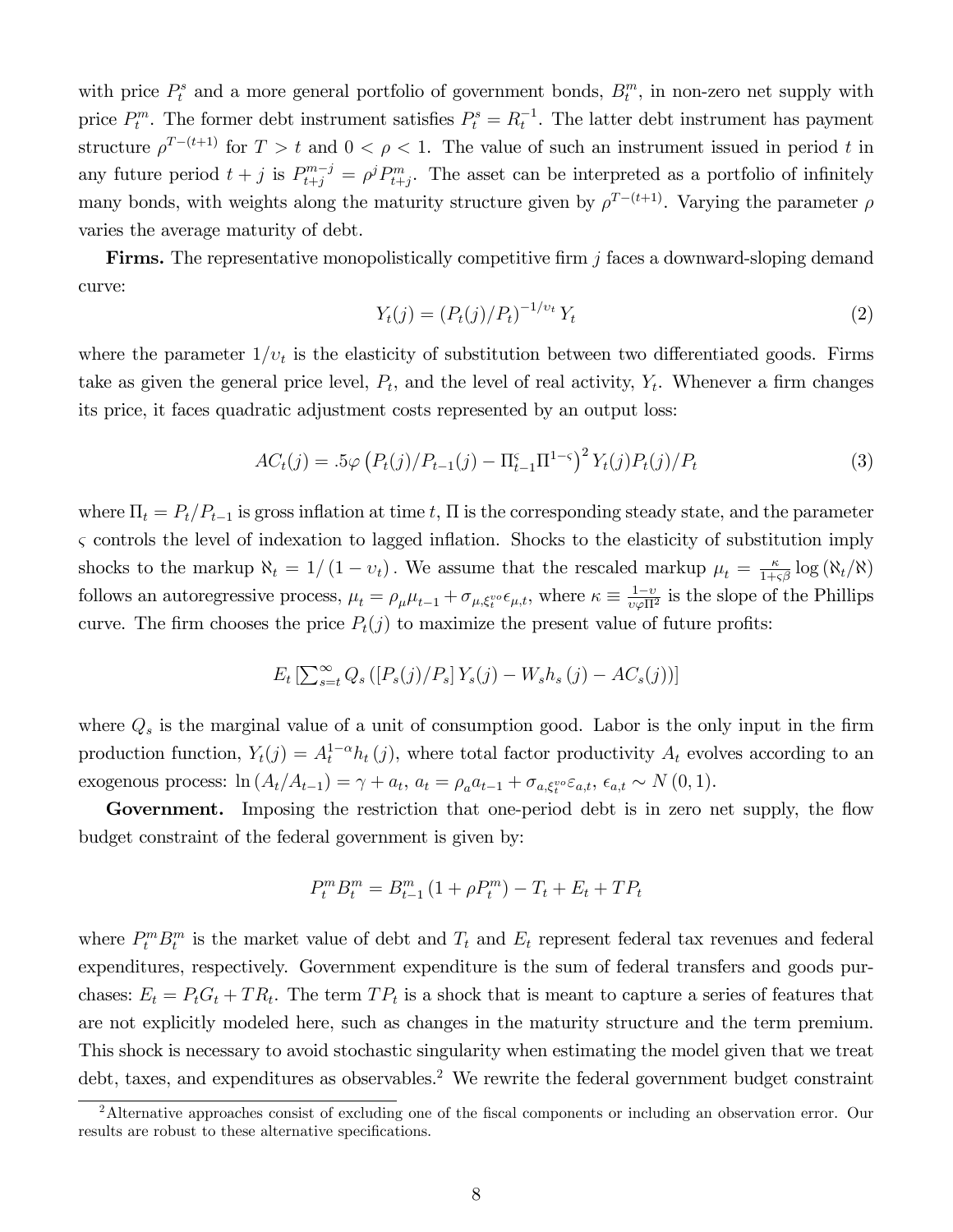in terms of debt-to-GDP ratio  $b_t^m = (P_t^m B_t^m) / (P_t Y_t)$ :

$$
b_t^m = (b_{t-1}^m R_{t-1,t}^m) / (\Pi_t Y_t / Y_{t-1}) - \tau_t + e_t + tp_t
$$

where all the variables are now expressed as a fraction of GDP,  $R_{t-1,t}^m = (1 + \rho P_t^m)/P_{t-1}^m$  is the realized return of the maturity bond, and we assume  $tp_t = \rho_{tp}tp_{t-1} + \sigma_{tp,\xi_t^{vo}} \varepsilon_{tp,t}, \epsilon_{tp,t} \sim N(0,1)$ . It is worth pointing out that in equilibrium revisions of future expected short term interest rates will imply fluctuations in the price of maturity bonds and, consequently, in  $R_{t-1,t}^m$  and  $b_t^m$ .

The linearized federal government expenditure as a fraction of GDP,  $\tilde{e}_t$ , is the sum of a short term component  $\tilde{e}_t^S$  and a long term component  $\tilde{e}_t^L$   $(\tilde{e}_t = \tilde{e}_t^L + \tilde{e}_t^S)$ :<sup>3</sup>

$$
\begin{aligned}\n\widetilde{e}_t^L &= \rho_{e^L}\widetilde{e}_{t-1}^L + \sigma_{e^L,\xi_t^{vo}}\epsilon_{e^L,t}, \ \epsilon_{e^L,t} \sim N\left(0,1\right) \\
\widetilde{e}_t^S &= \rho_{e^S}\widetilde{e}_{t-1}^S + \left(1 - \rho_{e^S}\right)\phi_y\left(\widehat{y}_t - \widehat{y}_t^*\right) + \sigma_{e^S,\xi_t^{vo}}\epsilon_{e^S,t}, \ \epsilon_{e^S,t} \sim N\left(0,1\right).\n\end{aligned}
$$

The long term component is assumed to be completely exogenous and it is meant to capture the large programs that arise as the result of a political process that is not modeled here. Instead, the short term component accounts for the response of government expenditure to the business cycle and responds to the (log-linearized) output gap,  $\widehat{y}_t - \widehat{y}_t^*$ . The total federal government expenditure is then divided into transfers,  $TR_t$ , and government purchases,  $G_t$ . Market clearing requires  $Y_t = G_t + C_t$ . We then define the variable  $\chi_t \equiv P_t G_t / E_t$  to be the fraction of federal expenditure devoted to government purchases and we assume that:

$$
\widetilde{\chi}_t = \rho_\chi \widetilde{\chi}_{t-1} + (1 - \rho_\chi) \iota_y (\widehat{y}_t - \widehat{y}_t^*) + \sigma_{\chi, \xi_t^{vo}} \epsilon_{\chi, t}, \ \epsilon_{\chi, t} \sim N(0, 1).
$$

Monetary and Fiscal Rules. The central bank moves the Federal Funds rate (FFR) according to the rule:

$$
\frac{R_t}{R} = \left(\frac{R_{t-1}}{R}\right)^{\rho_{R,\xi_t^{sp}}} \left[ \left(\frac{\Pi_t}{\Pi}\right)^{\psi_{\pi,\xi_t^{sp}}} \left(\frac{Y_t}{Y_t^*}\right)^{\psi_{y,\xi_t^{sp}}} \right]^{(1-\rho_{R,\xi_t^{sp}})} e^{\sigma_{R,\xi_t^{vo}\epsilon_{R,t}}}, \ \epsilon_{R,t} \sim N(0,1) \tag{4}
$$

where  $R$  is the steady-state gross nominal interest rate. The federal fiscal authority moves taxes according to the rule:

$$
\widetilde{\tau}_{t} = \rho_{\tau,\xi_{t}^{sp}} \widetilde{\tau}_{t-1} + \left(1 - \rho_{\tau,\xi_{t}^{sp}}\right) \left[\delta_{b,\xi_{t}^{sp}} \widetilde{b}_{t-1}^{m} + \delta_{e} \widetilde{e}_{t} + \delta_{y} \left(\widehat{y}_{t} - \widehat{y}_{t}^{*}\right)\right] + \sigma_{\tau,\xi_{t}^{vo}} \epsilon_{\tau,t}, \ \epsilon_{\tau,t} \sim N\left(0,1\right) \tag{5}
$$

where  $\tilde{\tau}_t$  represents linear deviations of the tax-to-GDP ratio  $\tau_t \equiv T_t/(P_tY_t)$  from its own steady state. Note that taxes respond to the total level of expenditure,  $\delta_e$ , and real activity,  $\delta_y$ . The

<sup>&</sup>lt;sup>3</sup>In what follows,  $\hat{x}_t \equiv \log((X_t/A_t)/(X/A))$  represents the percentage deviation of a detrended variable from its own steady state. For all the variables normalized with respect to GDP (debt, expenditure, and taxes)  $\tilde{x}_t$  denotes a linear deviation  $(\tilde{x}_t = X_t - X)$ , while for all the other variables  $\tilde{x}_t$  denotes a percentage deviation  $(\tilde{x}_t = \log(X_t/X))$ . This distinction avoids having the percentage change of a percentage.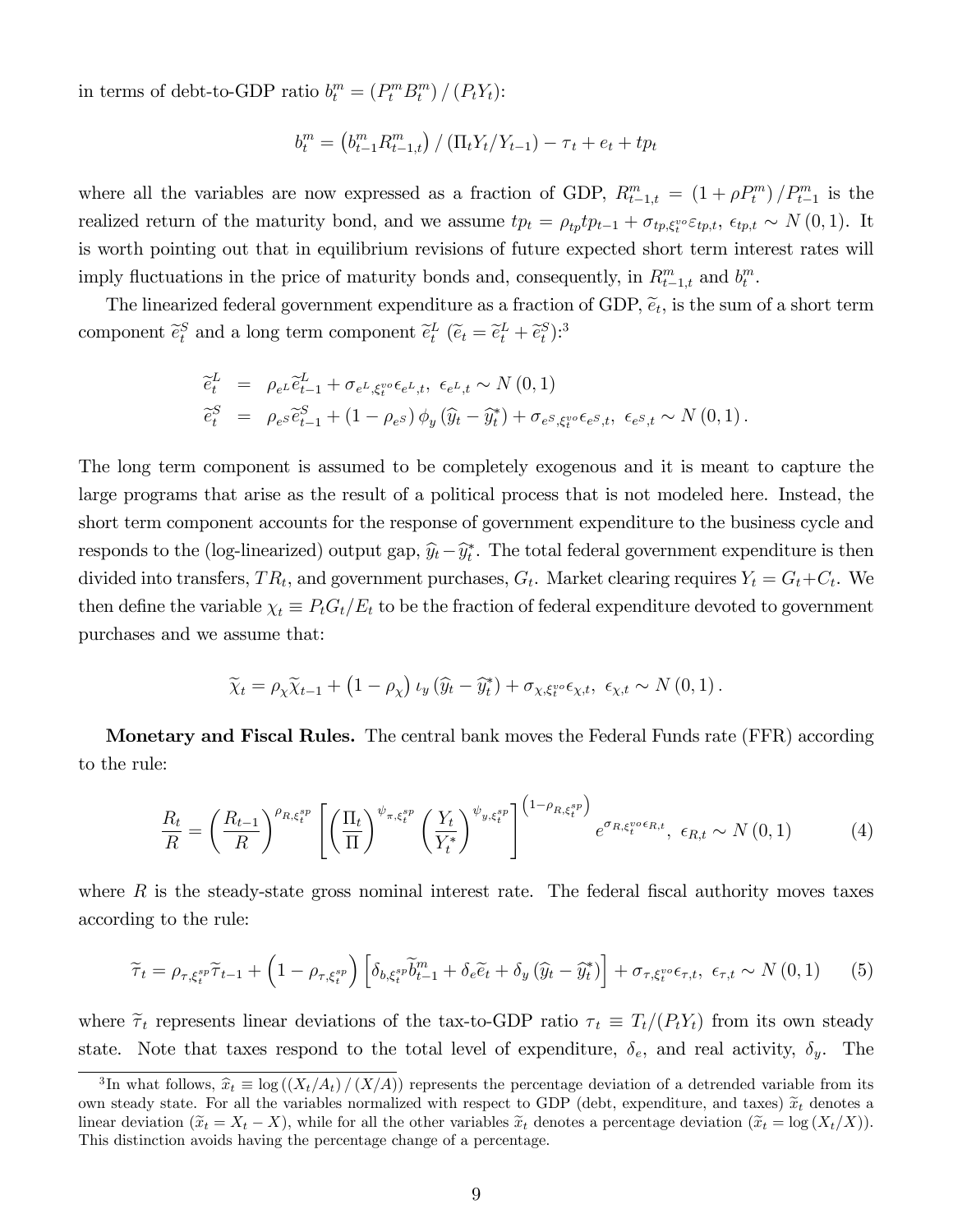|                         | $\parallel$ Active Fiscal (AF) Passive Fiscal (PF) |               |
|-------------------------|----------------------------------------------------|---------------|
| Active Monetary (AM)    | No Solution                                        | Determinacy   |
| Passive Monetary $(PM)$ | Determinacy                                        | Indeterminacy |

Table 1: Partition of the parameter space according to existence and uniqueness of a solution (Leeper (1991)).

importance of the response to debt  $(\delta_{b,\xi_i^{sp}} \geq 0)$  will be discussed below.

## 2.2 Monetary/Fiscal Policy Mix

Before describing the regime changes that we allow for, we illustrate the consequences of explicitly modeling the behavior of the fiscal authority. In order to do so, we shall simplify the two linearized policy rules as follows:

$$
\widetilde{R}_t = \psi_{\pi, \xi_t^{sp}} \widetilde{\pi}_t \text{ and } \widetilde{\tau}_t = \delta_{b, \xi_t^{sp}} \widetilde{b}_{t-1}^m
$$

If we then substitute the tax rule in the linearized law of motion for the debt-to-GDP ratio and isolate the resulting coefficient for lagged debt, we get:

$$
\widetilde{b}^m_t = \left(\beta^{-1} - \delta_{b,\xi_t^{sp}}\right) \widetilde{b}^m_{t-1} + \dots
$$

Leeper (1991) shows that, in absence of regime changes, we can distinguish four regions of the parameter space according to existence and uniqueness of a solution to the model. These regions are summarized in Table 1 and in general they are a function of all parameters of the model. However, in practice, the two linearized policy rules are key in determining existence and uniqueness of a solution. There are two determinacy regions. The first one, Active Monetary/Passive Fiscal (AM/PF), is the most familiar one: The Taylor principle is satisfied and the fiscal authority moves taxes in order to keep debt on a stable path:  $\psi_{\pi,\xi_t^{sp}} > 1$  and  $\delta_{b,\xi_t^{sp}} > \beta^{-1} - 1$ . This last condition guarantees that the coefficient  $\beta^{-1} - \delta_{b,\xi_t^{sp}}$  is smaller than one, so that debt is mean reverting. Therefore, we can think of fiscal policy as passive to the extent that it *passively* accommodates the behavior of the monetary authority ensuring debt stability. The second determinacy region, Passive Monetary/Active Fiscal (PM/AF), is less familiar and corresponds to the case in which the Öscal authority is not committed to stabilizing the process for debt:  $\delta_{b,\xi_t^{sp}} < \beta^{-1} - 1$ . Now it is the monetary authority that *passively* accommodates the behavior of the Öscal authority, disregarding the Taylor principle and allowing inflation to move in order to stabilize the process for debt:  $\psi_{\pi,\xi_i^{sp}} < 1$ . Under this regime, even in the absence of distortionary taxation, shocks to transfers can have an impact on the macroeconomy as agents understand that they will not be followed by future offsetting changes in the fiscal variables. Finally, when both authorities are active  $(AM/AF)$  no *stationary* equilibrium exists, whereas when both of them are passive (PM/PF) the economy is subject to multiple equilibria.<sup>4</sup>

<sup>&</sup>lt;sup>4</sup>Following Woodford (1995), economists sometimes refer to the AM/PF regime with the term Ricardian, while the term non-Ricardian is used for the PM/AF regime. However, this straightforward one-to-one mapping between the policy mix and the terminology introduced by Woodford is possible only when assuming that agents are not aware of regime changes.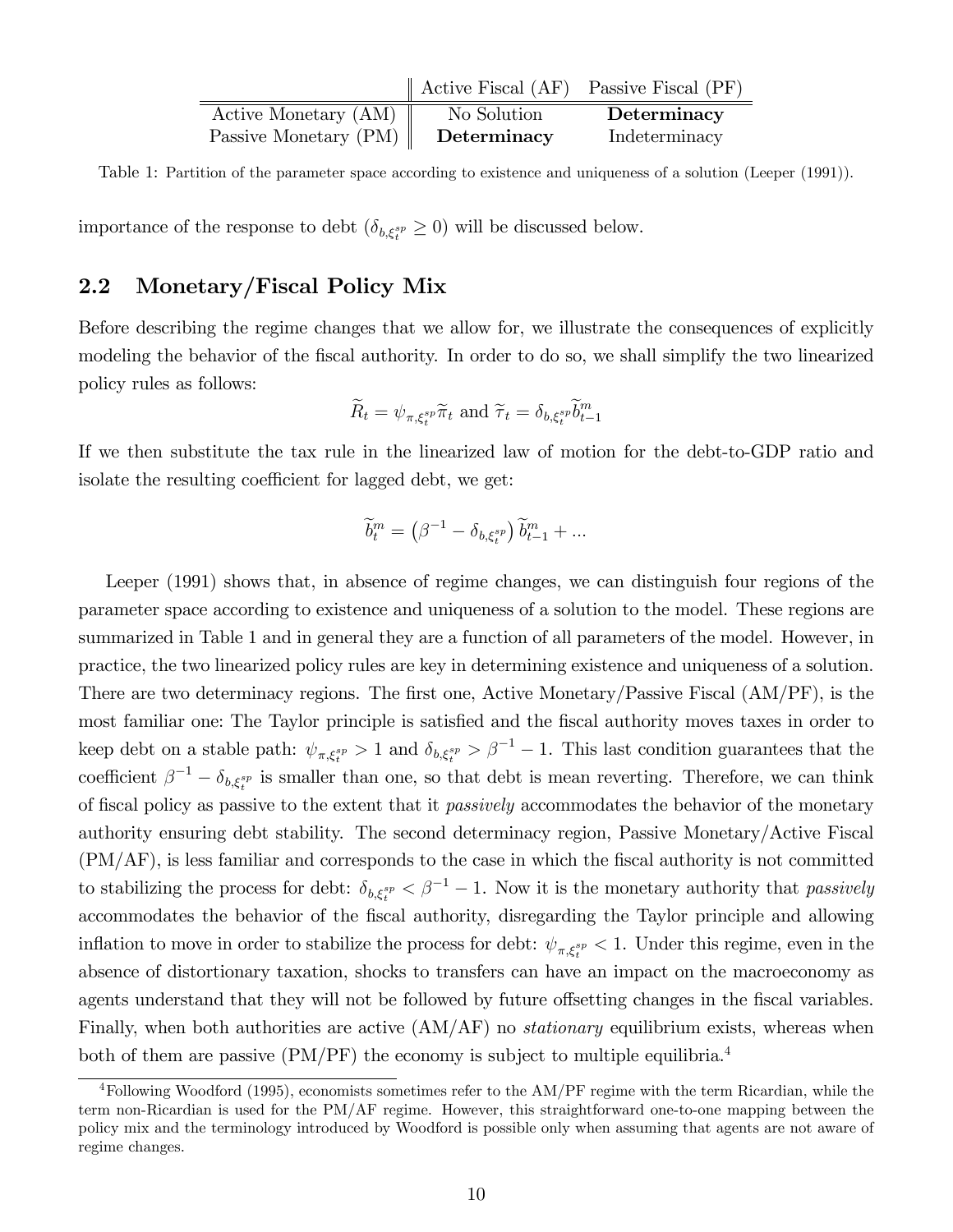In applied work, a lot of attention has been devoted to the AM/PF determinacy region and to the problem of indeterminacy (see Clarida, Gali, and Gertler (2000), Lubik and Schorfheide (2004), Coibion and Gorodichenko (2011), and Bhattarai, Lee, and Park (2012), among others). Instead, in this paper, we are interested in investigating the role that the lack of fiscal discipline has played in the evolution of the macroeconomy in the past sixty years. Therefore, our model allows for recurrent changes from an AM/PF regime to a PM/AF regime. The implicit assumption is that over different periods of time the balance of power between the monetary and fiscal authorities might have changed. We also allow for transitory periods during which both authorities are active. This allows us to capture situations in which one authority might try to become the leading authority without the immediate accommodating behavior of the other. Such a regime combination implies non-existence of a stationary equilibrium when in a fixed coefficient environment, while when allowing for regime changes its properties crucially depend on agentsí beliefs about the authority that will eventually prevail.

Summarizing, we allow for a total of three policy regimes (PM/AF, AM/AF, and AM/PF) and two volatility regimes. We assume the following transition matrices:

$$
H^{sp} = \left[ \begin{array}{ccc} H^{sp}_{11} & H^{sp}_{12} & 0 \\ 1-H^{sp}_{11} & H^{sp}_{22} & 1-H^{sp}_{33} \\ 0 & H^{sp}_{32} & H^{sp}_{33} \end{array} \right], \ H^{vo} = \left[ \begin{array}{ccc} H^{vo}_{11} & 1-H^{vo}_{22} \\ 1-H^{sp}_{11} & H^{vo}_{22} \end{array} \right]
$$

We also experimented with a full transition matrix  $H^{sp}$ , with no noticeable change in the results, but a significant increase in the computational time. Considering more than three policy regimes and at the same time allowing for stochastic volatility proved to be computationally challenging. Given the importance of modeling stochastic volatility when studying the possibility of structural changes, we settled on this specification with three policy regimes that also emerged from some previous work (see Bianchi (2012)).

#### 2.3 Solving and estimating the MS-DSGE model

The technology process  $A_t$  is assumed to have a unit root. The model is then rescaled and linearized around the unique steady state (note that regime changes do not affect the steady state). We employ the solution algorithm proposed by Farmer, Waggoner, and Zha (2011). The authors show that when a solution exists, it can be characterized as a regime-switching vector autoregression, of the kind studied by Hamilton (1989), Chib (1996), and Sims and Zha (2006):

$$
S_t = T\left(\xi_t^{sp}, \theta^{sp}, H^{sp}\right) S_{t-1} + R\left(\xi_t^{sp}, \theta^{sp}, H^{sp}\right) Q\left(\xi_t^{vo}, \theta^{vo}\right) \varepsilon_t \tag{6}
$$

where  $\theta^{sp}$ ,  $\theta^{vo}$ , and  $S_t$  are vectors that contain the structural parameters, the stochastic volatilities, and all the variables of the model, respectively.

It is worth emphasizing that the law of motion of the model depends on the structural parameters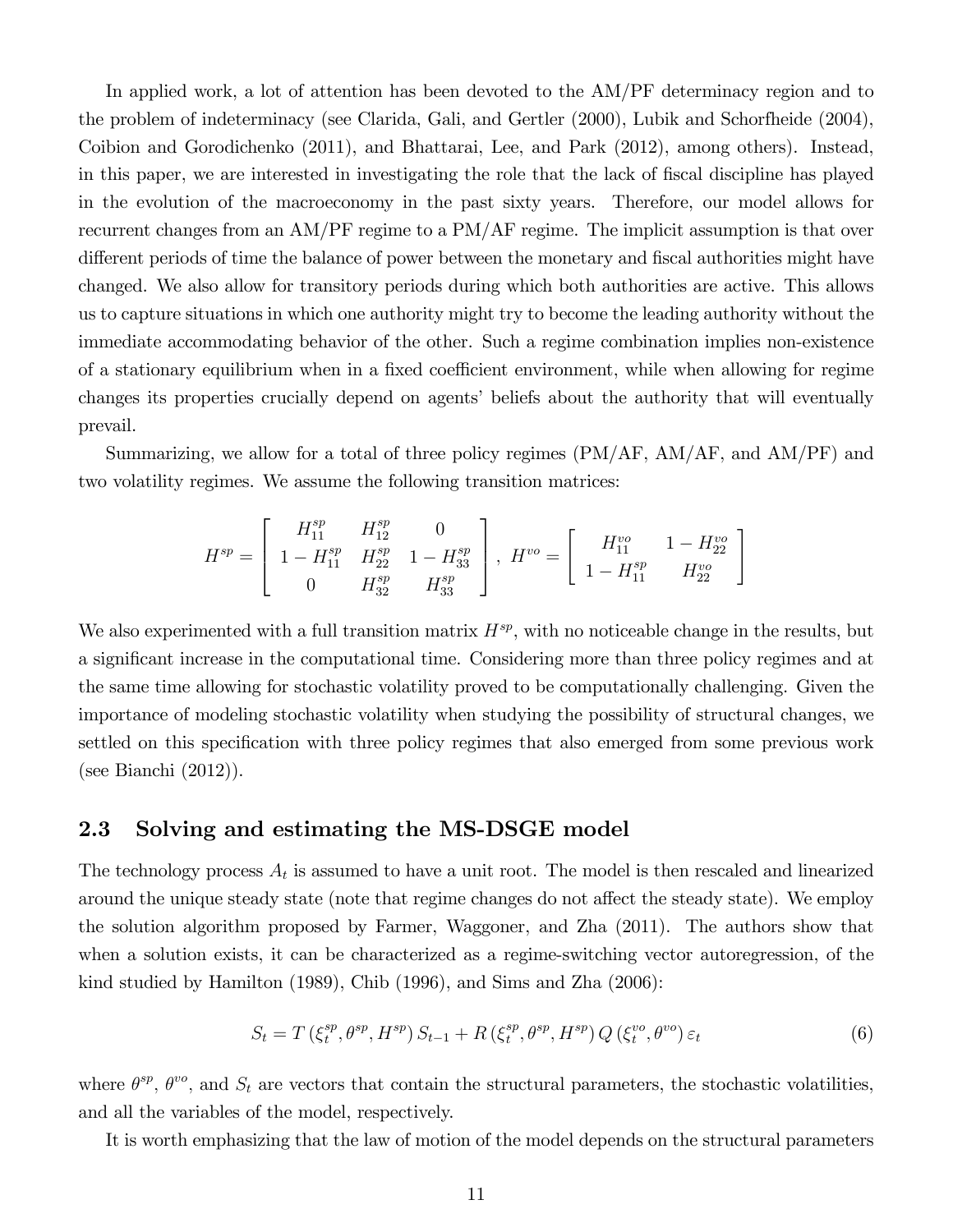$(\theta^{sp})$ , the regime in place  $(\xi_t^{sp})$  $t^{sp}$ , and the probability of moving across regimes  $(H^{sp})$ . This means that what happens under one regime does not only depend on the structural parameters describing that particular regime but also on what agents expect is going to happen under alternative regimes and on how likely it is that a regime change will occur in the future (see also Davig and Leeper (2007)). In other words, agents' beliefs matter for the law of motion governing the economy.

The law of motion (6) is combined with a system of observation equations. The likelihood is computed with the modified Kalman filter described in Kim and Nelson (1999) and then combined with a prior distribution for the parameters to obtain the posterior. As a first step, a block algorithm is used to Önd the posterior mode, while a Metropolis algorithm is used to draw from the posterior distribution. Please refer to Appendix B and Bianchi (2013b) for more details.

#### 3 Estimates

We include seven observables spanning the sample  $1954:Q4-2009:Q3$ : real GDP growth, annualized GDP deflator inflation, FFR, annualized debt-to-GDP ratio on a quarterly basis, federal tax revenues to GDP ratio, federal expenditure to GDP ratio, and a transformation of government purchases to GDP ratio. Appendix C describes the dataset in detail.

#### 3.1 Parameters estimates and regime probabilities

Table 2 reports priors and posterior parameter estimates. The priors for the parameters that do not move across regimes are in line with previous contributions in the literature and are relatively loose. As for the parameters of the Taylor rule, the prior for the autoregressive component is symmetric across regimes, whereas we have chosen asymmetric and truncated priors for the responses to ináation and the output gap in line with the theoretical restrictions outlined in Subsection 2.2: Under Regime 1, monetary policy is passive, whereas under Regime 2 and Regime 3, monetary policy is active. In a similar way, the priors for the response of taxes to government debt are asymmetric across the two regimes: Under Regime 1 and Regime 2, this parameter is restricted to zero, whereas under Regime 3 it is expected to be fairly large. Overall, these priors imply that Regime 1, 2, and 3 belong to the PM/AF, AM/AF, and AM/PF regions, respectively. In order to separate the short and long term components of government expenditure we restrict the persistence of the long term component  $\rho_{e^L} = .99$  and the standard deviation of its innovations  $\sigma_{e^L} = .1\%$ .<sup>5</sup> Finally, we fix the discount factor  $\beta$  to .9985, and the average maturity to 5 years (this is controlled by the parameter  $\rho$ ).<sup>6</sup>

Regarding the parameters of the Taylor rule, under the AM/PF and AM/AF regimes the Federal

<sup>&</sup>lt;sup>5</sup>This choice imposes a constraint on the amount of macroeconomic volatility that can be explained by the long term component. Our results are confirmed when removing this constraint.

<sup>&</sup>lt;sup>6</sup>We evaluate the parameters' identification strength for the  $AM/PF$  and  $PM/AF$  regimes, using fixed coefficients methods developed in Iskrev (2010a,b). We find that all parameters are identified in both regimes along a wide range of the prior support and that the fiscal parameters are more strongly identified in the PM/AF regime. We report details in the online technical appendix.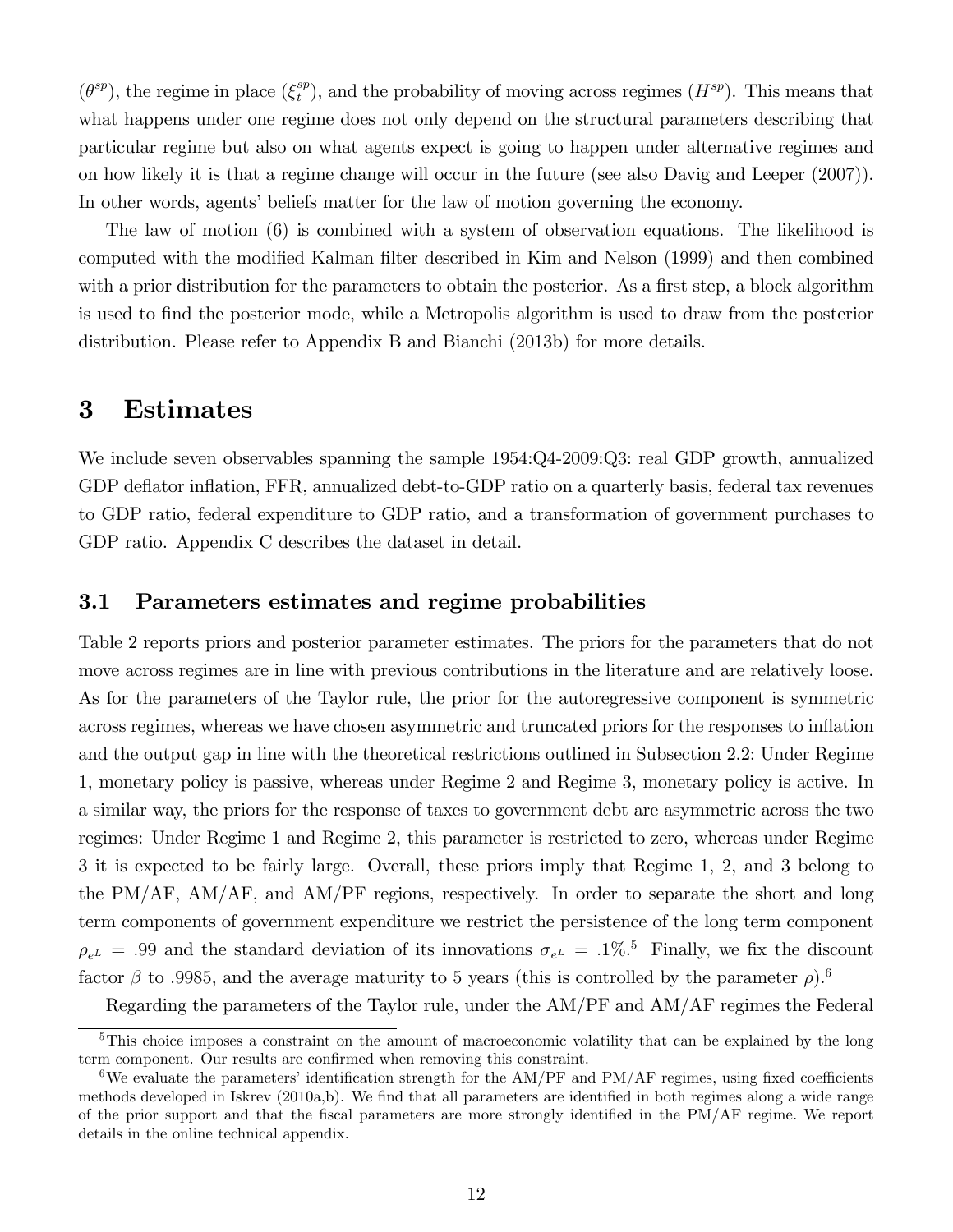|                               | Mode             | Mean      | $5\%$     | 95%       | Type             | Mean             | Std Dev          |
|-------------------------------|------------------|-----------|-----------|-----------|------------------|------------------|------------------|
| $\psi_{\pi,PM}$               | 0.4991           | 0.5343    | 0.3726    | 0.7082    | $\overline{G}$   | 0.8              | $\rm 0.3$        |
| $\psi_{\pi,AM}$               | 2.7372           | 2.6787    | 1.9586    | 3.3946    | $\cal N$         | $2.5\,$          | 0.5              |
| $\psi_{y,PM}$                 | 0.1520           | 0.1412    | 0.0682    | 0.2160    | $G\,$            | $0.15\,$         | 0.1              |
| $\psi_{y,AM}$                 | 0.7037           | 0.6432    | 0.3976    | 0.9875    | $G\,$            | $0.4\,$          | $\rm 0.2$        |
| $\rho_{R,PM}$                 | 0.6565           | 0.7480    | 0.6225    | 0.8427    | $\boldsymbol{B}$ | $0.5\,$          | $\rm 0.2$        |
| $\rho_{R,AM}$                 | 0.9100           | 0.9027    | 0.8654    | 0.9350    | $\boldsymbol{B}$ | $0.5\,$          | $\rm 0.2$        |
| $\delta_{b,AF}$               | $\boldsymbol{0}$ |           |           |           | $\cal F$         |                  |                  |
| $\delta_{b,PF}$               | 0.0609           | 0.0636    | 0.0375    | 0.0955    | $\cal G$         | $0.07\,$         | $0.02\,$         |
| $\rho_{\tau, AF}$             | 0.8202           | 0.8193    | 0.7332    | 0.8907    | $\boldsymbol{B}$ | $0.5\,$          | 0.2              |
| $\rho_{\tau,PF}$              | 0.9844           | 0.9803    | 0.9668    | 0.9901    | $\boldsymbol{B}$ | $0.5\,$          | $\rm 0.2$        |
| $H^{sp}_{11}$                 | 0.9622           | 0.9656    | 0.9277    | 0.9958    | Dir              | 0.96             | 0.03             |
| $H_{22}^{sp}$                 | 0.3502           | 0.4030    | 0.2094    | 0.6402    | Dir              | $0.50\,$         | $0.17\,$         |
| $H^{sp}_{33}$                 | 0.9945           | 0.9911    | 0.9839    | 0.9961    | Dir              | $0.96\,$         | 0.03             |
| $H^{sp}_{12}$                 | 0.6236           | 0.5357    | 0.2119    | 0.7402    | Dir              | $0.25\,$         | 0.14             |
| $\delta_y$                    | 0.3504           | 0.3482    | 0.1879    | 0.5284    | $\overline{N}$   | 0.2              | $\rm 0.2$        |
| $\delta_e$                    | 0.3677           | 0.2806    | 0.0791    | 0.4467    | $\cal N$         | $0.5\,$          | 0.25             |
| $\iota_y$                     | 0.1008           | 0.1016    | $-0.2318$ | 0.4271    | $\cal N$         | 0.1              | $\rm 0.2$        |
| $\phi_y$                      | $-0.3933$        | $-0.4053$ | $-0.4854$ | $-0.3375$ | $\cal N$         | 0.1              | $\rm 0.2$        |
| $\varsigma$                   | 0.2373           | 0.1712    | 0.0370    | 0.3319    | $\boldsymbol{B}$ | $0.5\,$          | $0.25\,$         |
| $\Phi$                        | 0.5524           | 0.5961    | 0.4771    | 0.7228    | $\boldsymbol{B}$ | $0.5\,$          | 0.25             |
| $\kappa$                      | 0.0050           | 0.0054    | 0.0034    | 0.0079    | $\cal G$         | $\rm 0.3$        | 0.15             |
| $\rho_\chi$                   | 0.9968           | 0.9955    | 0.9915    | 0.9983    | $\boldsymbol{B}$ | $0.5\,$          | 0.2              |
| $\rho_a$                      | 0.4535           | 0.4054    | 0.1760    | 0.6230    | $\boldsymbol{B}$ | $0.5\,$          | $\rm 0.2$        |
| $\rho_d$                      | 0.9442           | 0.9313    | 0.8881    | 0.9579    | $\boldsymbol{B}$ | $0.5\,$          | $\rm 0.2$        |
| $\rho_{e^S}$                  | 0.4351           | 0.4147    | 0.3070    | 0.5273    | $\boldsymbol{B}$ | 0.2              | 0.05             |
| $\rho_\mu$                    | 0.0524           | 0.0881    | 0.0215    | 0.1833    | $\boldsymbol{B}$ | $0.5\,$          | 0.2              |
| $\rho_{tp}$                   | 0.0507           | 0.0741    | 0.0226    | 0.1443    | $\boldsymbol{B}$ | $0.5\,$          | $\rm 0.2$        |
| $100\pi$                      | 0.5069           | 0.4886    | 0.4201    | 0.5569    | $\overline{N}$   | $0.5\,$          | $0.05\,$         |
| $100 \ln(\gamma)$             | 0.3938           | 0.4027    | 0.3391    | 0.4651    | $\cal N$         | 0.42             | 0.05             |
| $b^m$                         | 0.8823           | 0.9073    | 0.7826    | 1.0368    | $\cal N$         | $\mathbf{1}$     | $0.1\,$          |
| $\mathfrak{g}$                | 1.0846           | 1.0861    | 1.0760    | 1.0961    | $\cal N$         | $1.08\,$         | $0.04\,$         |
| $\tau$                        | 0.1735           | 0.1738    | 0.1708    | 0.1769    | $\cal N$         | 0.18             | 0.005            |
| $\overline{100} \sigma_{R,1}$ | 0.0983           | 0.1115    | 0.0928    | 0.1295    | $\overline{IG}$  | $\overline{0.5}$ | $0.5\,$          |
| $100\sigma_{R,2}$             | 0.4087           | 0.4574    | 0.3593    | 0.5759    | IG               | $0.5\,$          | $0.5\,$          |
| $100\sigma_{\chi,1}$          | 2.0289           | 2.0201    | 1.7196    | 2.3706    | IG               | $\,1$            | $\,1$            |
| $100\sigma_{\chi,2}$          | 4.4722           | 4.8008    | 3.8735    | 5.9637    | IG               | $\mathbf{1}$     | $\,1\,$          |
| $100\sigma_{a,1}$             | 0.4822           | 0.5436    | 0.3743    | 0.7533    | IG               | $\mathbf 1$      | $\mathbf{1}$     |
| $100\sigma_{a,2}$             | 0.4210           | 0.5318    | 0.3361    | 0.8155    | IG               | $\mathbf{1}$     | $\mathbf{1}$     |
| $100\sigma_{\tau,1}$          | 0.3279           | 0.3465    | 0.3088    | 0.3890    | ΙG               | $\boldsymbol{2}$ | $\sqrt{2}$       |
| $100\sigma_{\tau,2}$          | 0.8678           | 0.9066    | 0.7377    | 1.1180    | ΙG               | $\boldsymbol{2}$ | $\sqrt{2}$       |
| $100\sigma_{d,1}$             | 6.4958           | 6.4134    | 5.4309    | 7.5891    | ΙG               | 10               | $\sqrt{2}$       |
| $100\sigma_{d,2}$             | 10.8225          | 11.4179   | 9.0801    | 14.2862   | ΙG               | 10               | $\sqrt{2}$       |
| $100\sigma_{e^S,1}$           | 0.3069           | 0.3041    | 0.2710    | 0.3424    | ΙG               | $\boldsymbol{2}$ | $\boldsymbol{2}$ |
| $100\sigma_{e^S,2}$           | 0.6224           | 0.6649    | 0.5266    | 0.8393    | ΙG               | $\overline{2}$   | $\sqrt{2}$       |
| $100\sigma_{tp,1}$            | 2.9593           | 3.0096    | 2.7233    | 3.3243    | ΙG               | $\mathbf{1}$     | $\mathbf 1$      |
| $100\sigma_{tp,2}$            | 3.6702           | 4.0379    | 3.1491    | 5.0889    | ΙG               | $\mathbf{1}$     | $\mathbf{1}$     |
| $100\sigma_{\mu,1}$           | 0.1853           | 0.1977    | 0.1733    | 0.2242    | ΙG               | $\mathbf{1}$     | $\mathbf 1$      |
| $100\sigma_{\mu,2}$           | 0.4216           | 0.4441    | 0.3471    | 0.5645    | IG               | $\mathbf{1}$     | $\,1$            |
| $\overline{H^{vo}_{11}}$      | 0.9265           | 0.9295    | 0.8922    | 0.9603    | Dir              | 0.83             | 0.10             |
| $H_{22}^{\upsilon o}$         | 0.7295           | 0.7216    | 0.5852    | 0.8430    | Dir              | $0.83\,$         | 0.10             |

Table 2: Posterior modes, means, and 90% error bands of the model parameters. For the structural parameters Regimes 1, 2, and 3 correspond to PM/AF, AM/AF, and AM/PF, respectively. For the stochastic volatilities Regime 1 and Regime 2 are the Low and High volatility regimes, respectively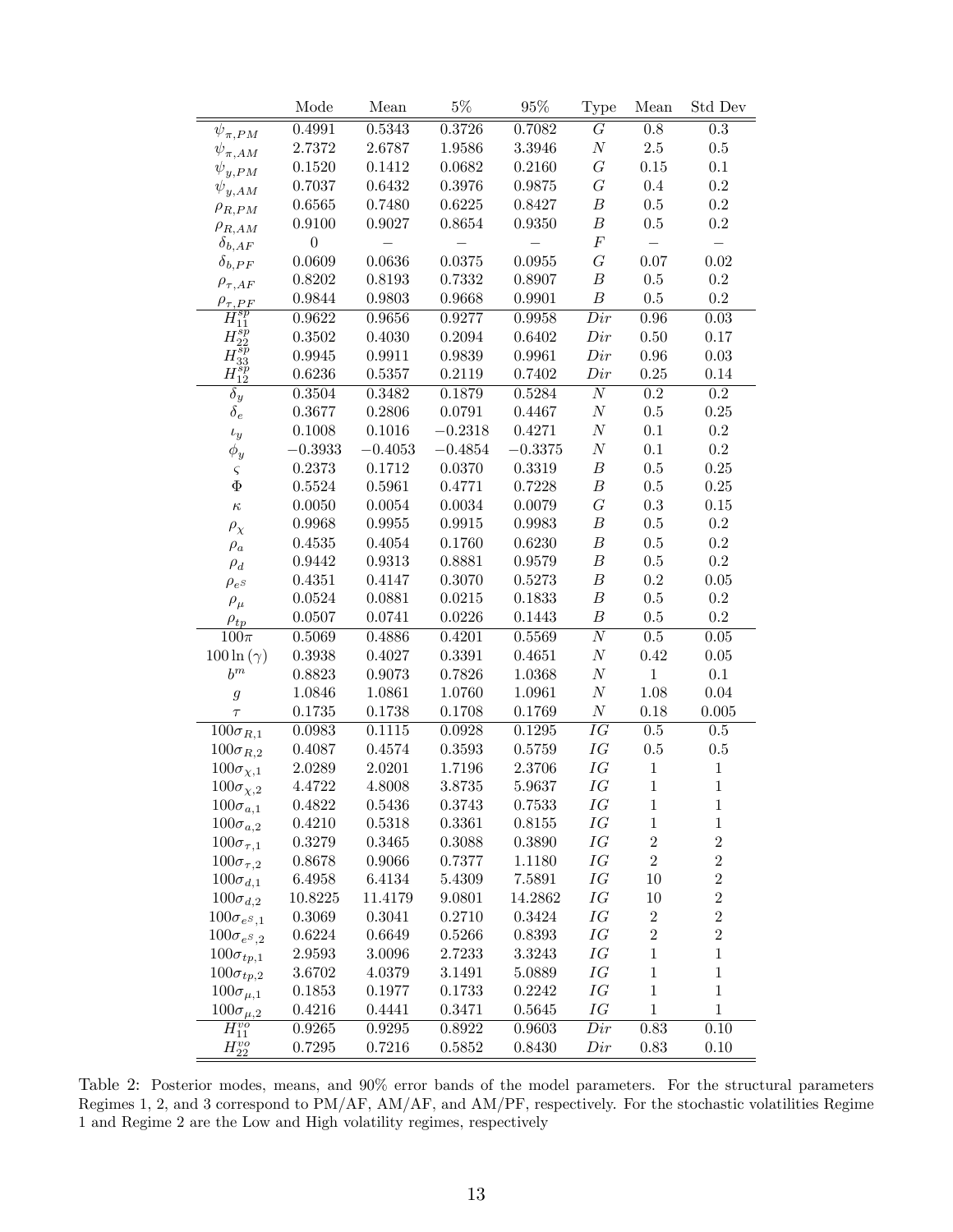

Figure 2: Regime probabilities at the posterior mode. Top panel: Probability of the High Volatility regime. Middle panel: Probabilities of the PM/AF and AM/AF regimes. Lower panel: Number of meetings between US Presidents and Fed Chairmen. The light gray areas correspond to missing data.

Funds rate reacts strongly to both inflation and the output gap. The opposite occurs under the PM/AF regime. It is worth pointing out that the posterior estimates for the coefficients of the Taylor rule are relatively tight and the truncated priors are not binding. Under the PM/AF and AM/AF regimes the response of taxes to debt is restricted to zero, while under the AM/PF regime it turns out to be significantly larger than the threshold value described in Subsection 2.2 ( $\beta^{-1} - 1 = .0015$ ). As for the other structural parameters, it is worth pointing out that the parameter  $\varsigma$  capturing the level of indexation with respect to lagged inflation is much smaller than what is generally obtained in the literature. Section 5 will illustrate that regime changes can account for breaks in the persistence of inflation.

In a MS-DSGE the estimates of the transition matrix of the structural parameters are determined by the realized regime sequence, but also by the model dynamics across the different regimes. It is therefore useful to review the properties of the estimated transition matrix. Both the AM/PF regime and the PM/AF regime are quite persistent, while under the AM/AF regime there is a very high probability of moving to the PM/AF regime. The estimated parameter values have three important implications that will be key to understand the results of this paper. First, the system spends a lot of time under one of the two polar cases, the  $AM/PF$  and  $PM/AF$  regimes. Second, when fiscal policy is active, monetary policy is generally passive, with a few short lasting intervals during which both policies are active. On the contrary, when the AM/PF regime is in place, movements to the AM/AF are expected to be followed by the PM/AF regime, not by a return to the AM/PF regime. Finally, even if the AM/PF regime is the most persistent regime, the ergodic probability of being in the PM/AF regime is 0:74, while the ergodic probability of the AM/PF regime is 0:21, implying that the PM/AF regime is the most recurrent one.

The first panel of Figure 2 reports the probability of the High Volatility regime. This captures some key macroeconomic events, such as the 1974 oil shock, the high volatility of the FFR during the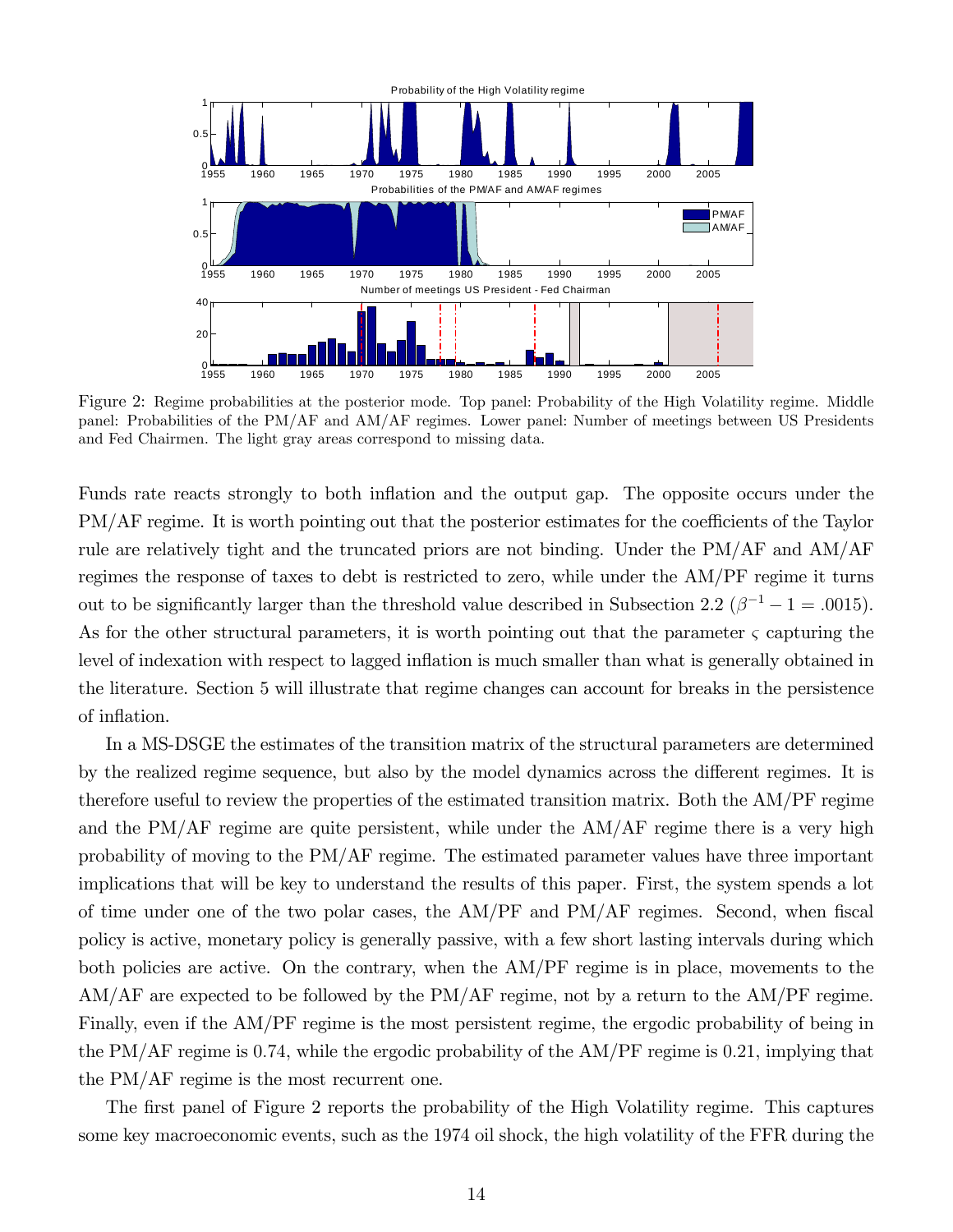reserve targeting period of the early '80s, the 1991 recession, the 2001 recession and subsequent Bush's tax cuts, and the 2008 Önancial crisis. It is worth emphasizing that the pattern for the high volatility regime looks somehow different from the one found in studies that focus exclusively on changes in the conduct of monetary policy. Section 5 will illustrate that changes in the monetary/Öscal policy mix is in itself an important source of macroeconomic volatility.

The second panel of Figure 2 shows the smoothed probabilities assigned to the three policy regimes. Active fiscal policy turns out to be in place for a large part of the first half of the sample. Over the same period of time, monetary policy is generally passive, even if we observe some probability of switches to the active regime, most noticeably at the end of the í60s. The estimates capture remarkably well the change in the conduct of monetary policy that occurred with the appointment of Paul Volcker in August <sup>7</sup>79. Monetary policy becomes active, while fiscal policy stays active. Then we observe a brief return to the PM/AF regime, followed again by a period during which both authorities behave according to active rules. It is only at the end of 1981 that fiscal policy accommodates the switch in the conduct of monetary policy moving from the active to the passive policy rule. The AM/PF policy mix has been in place since then.

We will explicitly link the timing of the regime changes to historical accounts of the interaction between the fiscal and monetary authorities in Section 6, once the consequences of changes in the monetary/Öscal policy mix will be well understood. In the meantime, it is enough to highlight that these results point toward a substantial change in the balance of power between the monetary and fiscal authorities. As suggestive evidence, the lower panel of Figure 2 reports the number of meetings between the US President and the Fed Chairman over a year.<sup>7</sup> It is quite interesting that such meetings were substantially more frequent before the appointment of Volcker than afterwards. The average number of meetings per year was  $14.87$  over the period  $1964 - 1979$ , while it dropped to 2 over the period  $1980 - 2001$ .

#### 3.2 Impulse response analysis

This section analyzes in detail how changes in policymakers' behavior or in agents' beliefs affect the propagation of the shocks through the economy. In the first subsection, we focus on the difference across regimes, while in the second and third subsections we first emphasize the role of agents' beliefs in determining the properties of the  $AM/PF$  and  $PM/AF$  regimes and then we analyze the effects of a transition from the PM/AF regime to the AM/AF regime in order to shed light on the events of the early '80s.

<sup>7</sup>We thank Fernando Martin for sharing these data with us (see Martin (2012)). The data are obtained from the Agenda of each president which is available at the respective presidential library. At this stage, the data for 1991 and 1992 and after 2000 are not available.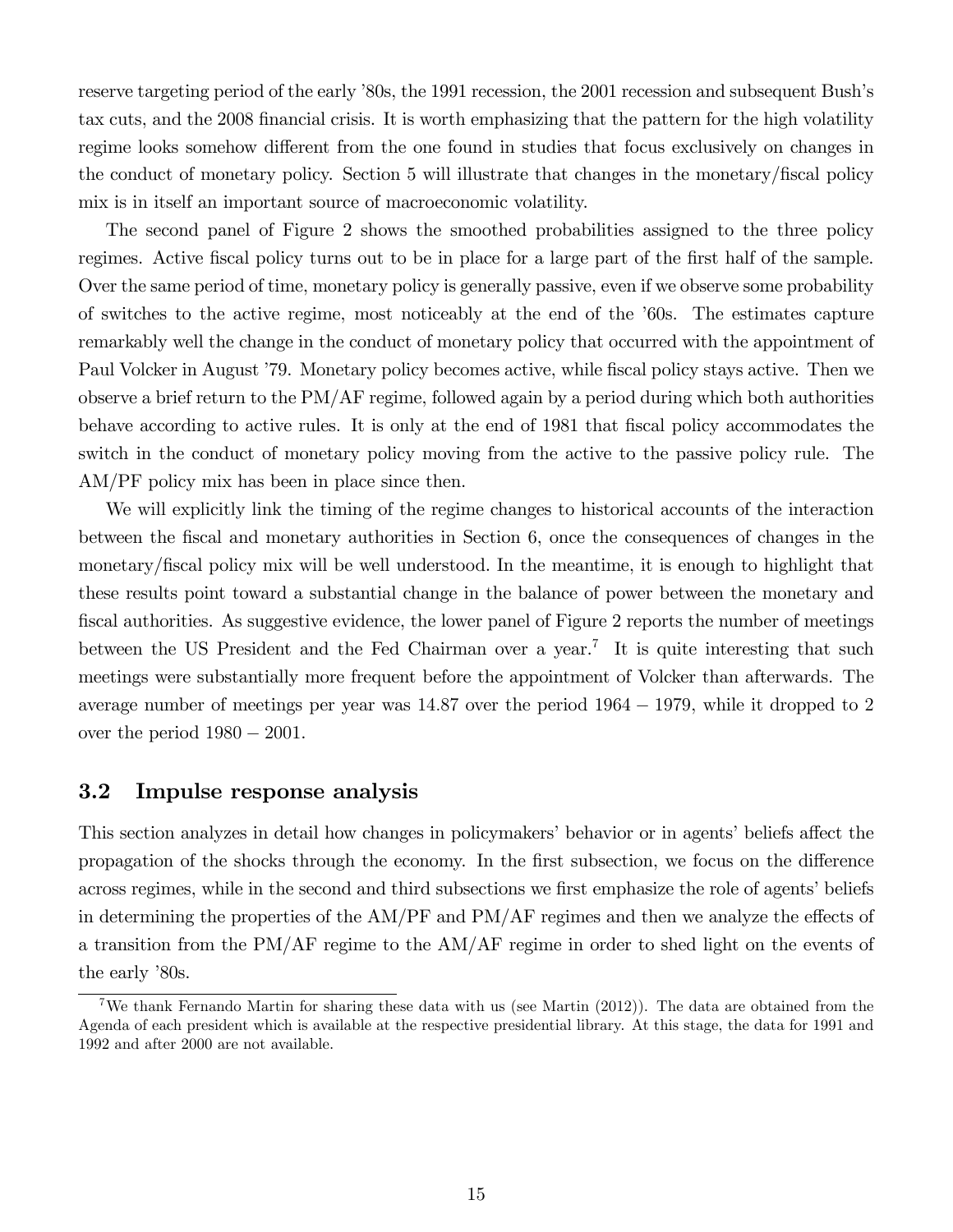

Figure 3: The three columns report the impulse responses to an increase in the long term component of expenditure, a monetary policy shock, and a negative preference shock, for each of the three policy regimes identified in the estimates: PM/AF, AM/AF, and AM/PF.

#### 3.2.1 Actual impulse responses

Figure 3 reports the responses of GDP, inflation, FFR, debt-to-GDP, and the real FFR to shocks to long term expenditure, the FFR, and preferences for each of the three regimes identified in the estimates: PM/AF (solid blue line), AM/AF (dashed-dotted black line), and AM/PF (dashed red line). The impulse responses are computed conditional on being in a particular regime for 40 quarters. However, the implied law of motion reflects the possibility of regime changes.

Government expenditure, Inflation, and Agents' Beliefs. The first column reports the responses to a shock to the long term component of government expenditure. The difference between the PM/AF and AM/PF regime is particularly striking. Under the PM/AF regime, agents anticipate that with high probability the increase in expenditure will not be fully covered by future fiscal adjustments. This determines an increase in inflation that is accommodated by the central bank. Given that the Taylor principle does not hold, we observe a prolonged period of negative real interest rates and an increase in output. These effects, combined with a decline in the price of long term bonds due to higher expected future short term interest rates, determine a drop in the debt-to-GDP ratio. Under the AM/PF regime the increase in inflation is substantially smaller and generates only a modest increase in real activity. This is because, under the AM/PF regime the fiscal authority is committed to move taxes in order to cover the Öscal imbalance resulting from the increase in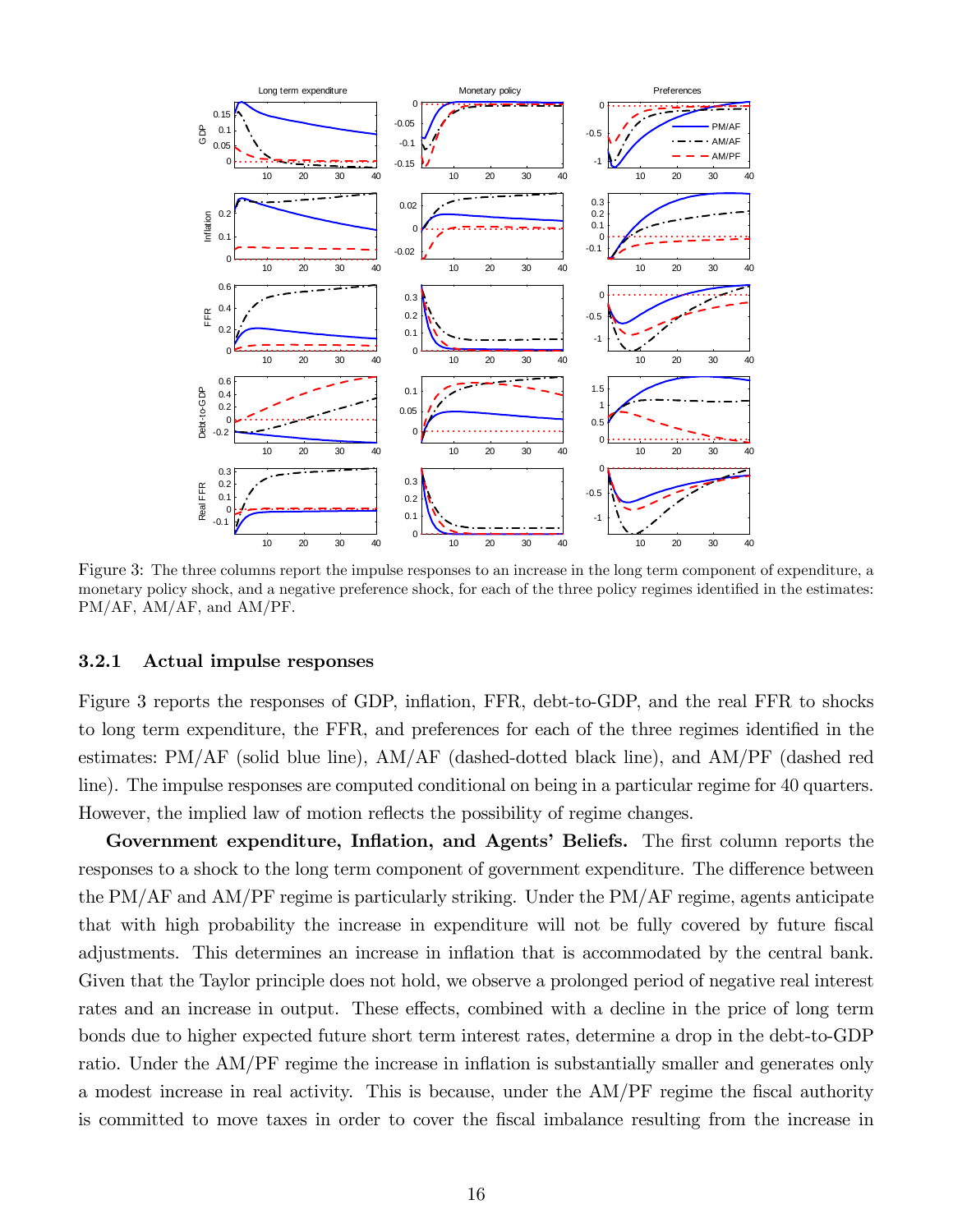expenditure. However, the impact of the shock on inflation is not zero because agents are aware of the possibility of regime changes. Therefore, even if the fiscal authority is making the necessary fiscal adjustments today, there is always the possibility that in the future the economy will move back to the PM/AF regime. This result is in line with what was obtained by Davig and Leeper (2006) in a calibrated model and by Davig, Chung, and Leeper (2007) in an analytical example.

The AM/AF regime combines the properties of the other two regimes. Given that from the AM/AF regime the estimated probability of moving to the PM/AF regime is very high, the increase in the long term component of expenditure determines an increase in inflation. However, under this regime, the central bank does *not* accommodate the increase in inflation and the FFR eventually rises. This determines a decline in real activity that in turn makes the fiscal burden even larger. As a result inflation keeps increasing, while output keeps declining.

**The ability to control inflation.** The second column of Figure 3 reports the responses to a monetary policy shock. Under all regimes, the Federal Reserve retains the ability to generate a recession and an initial decline in inflation. However, under the  $PM/AF$  and  $AM/AF$  regimes, the monetary policy shock backÖres. This is because the increase in the real cost of debt and the associated recession make the debt burden larger, calling for an increase in ináation. This "stepping on a rake" effect (Sims, 2011) implies that the central bank's ability to control inflation is lost the moment that its actions are not adequately supported by the fiscal authority. The response of the debt-to-GDP ratio is also substantially different across the two regimes: Under the AM/PF regime, the ratio increases quickly due to the decline in output and high real interest rates, whereas under the PM/AF regime we observe only a modest increase, due to the slowdown of the economy, followed by a smooth decline as a consequence of the high inflation.

An economic slowdown. The last column of Figure 3 considers the consequences of an economic slowdown caused by a negative preference shock. Across all regimes such a shock determines a reduction in real activity and an initial decline in inflation, in line with standard predictions of new-Keynesian models. However, when the PM/AF and AM/AF regimes are in place, this initial decline is soon followed by a rise in inflation. This is because the recession determines an increase of the fiscal burden that is inflationary only when agents expect to spend many periods out of the AM/PF regime.

#### 3.2.2 Monetary/Fiscal Policy Mix and Agents' Beliefs

To highlight the role played by agents' beliefs in the propagation of fiscal disturbances, we compare the benchmark impulse responses with two counterfactual scenarios. In the Örst counterfactual scenario, we modify the transition matrix in a way to make the AM/PF regime the most frequent policy mix. Specifically, conditional on leaving the AM/AF regime, the probability of moving to the PM/AF regime is decreased by 60%:  $H_{12}^{sp}$  and  $H_{32}^{sp}$  move from .6236 to .2494 and from .0262 to .4003, respectively, while  $H_{22}^{sp}$  is left unchanged. This implies that now policymakers are expected to spend a lot of time in the AM/PF regime with only brief periods during which both policies are active.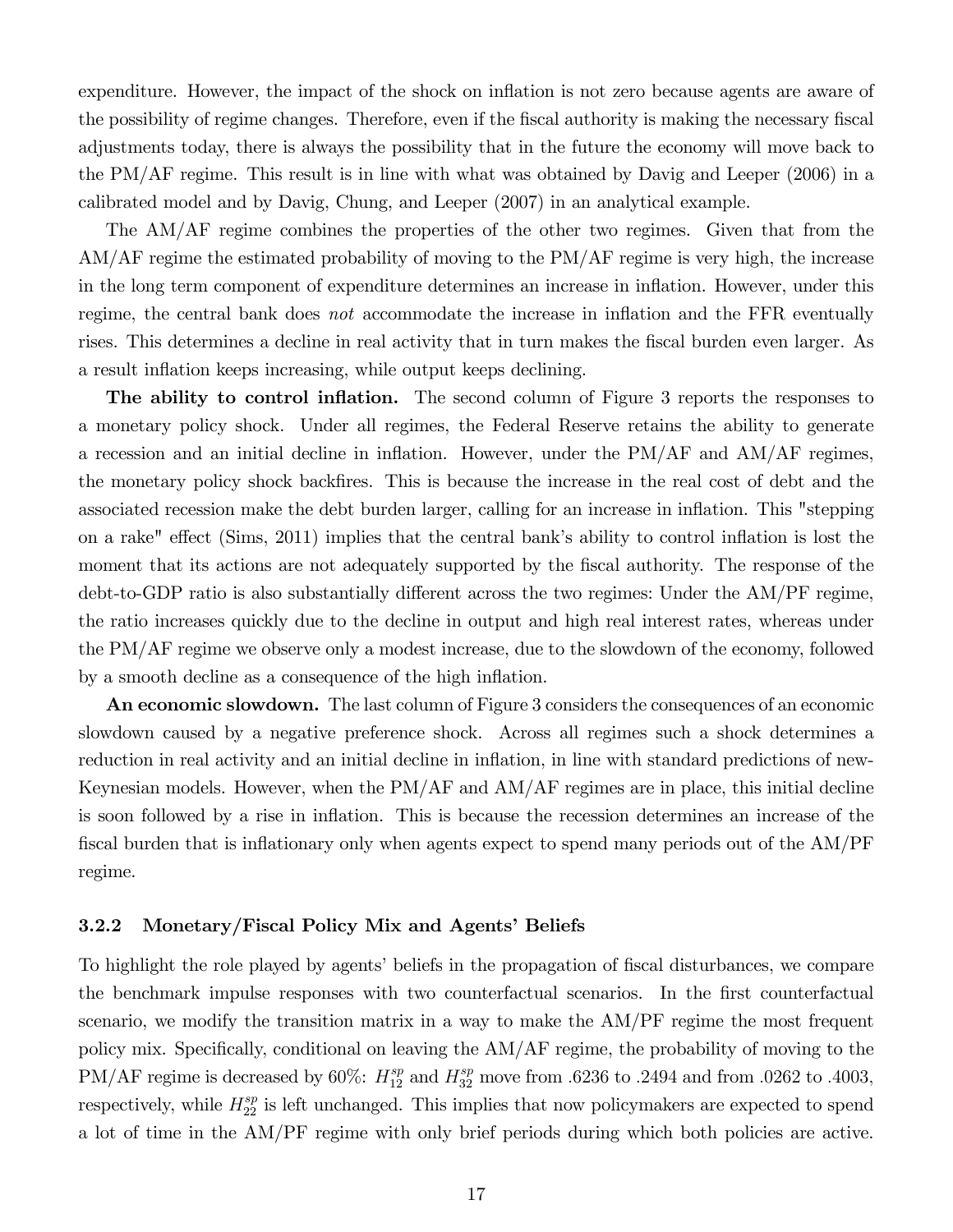

Figure 4: Actual and counterfactual impulse responses to an increase in the long term component of expenditure. The left hand side considers the benchmark  $PM/AF$  regime and the "confidence counterfactual" in which the  $AM/PF$ regime is the dominant regime. The right hand side considers the benchmark AM/PF regime and the "fully credible" counterfactual in which the AM/PF regime is the only possible regime.

Once in a while from the AM/AF regime they move to the PM/AF regime, but given the estimated persistence of this regime, agents are in general confident about a return to the AM/PF regime. We denote this scenario *Confidence counterfactual*. In the second counterfactual scenario, we assume that the AM/PF policy mix is the only possible one. We refer to this scenario as Fully credible AM/PF regime. Notice that this case corresponds to the textbook version of the new-Keynesian model in which monetary policy always follows the Taylor principle.

The first column of Figure 4 considers the shock to the long term component of expenditure under the PM/AF policy mix under the benchmark case and the *Confidence counterfactual*. Notice that now the effect on inflation is absent. This is because agents are confident that the necessary fiscal adjustments will eventually be made. We still observe an increase in GDP, but this is simply due to the fact that the increase in expenditure also determines an increase in the amount of goods bought by the government. Given that this does not affect the output gap, the expansion in real activity is not inflationary. Finally, we do not observe the decline in the debt-to-GDP ratio and the prolonged period of low real interest rates that characterize the benchmark case.

The second column of Figure 4 considers the same shock under the benchmark AM/PF regime and the counterfactual Fully credible  $AM/PF$ . Notice that in this second case we do not observe any increase in inflation, in line with what is predicted by the textbook version of the new-Keynesian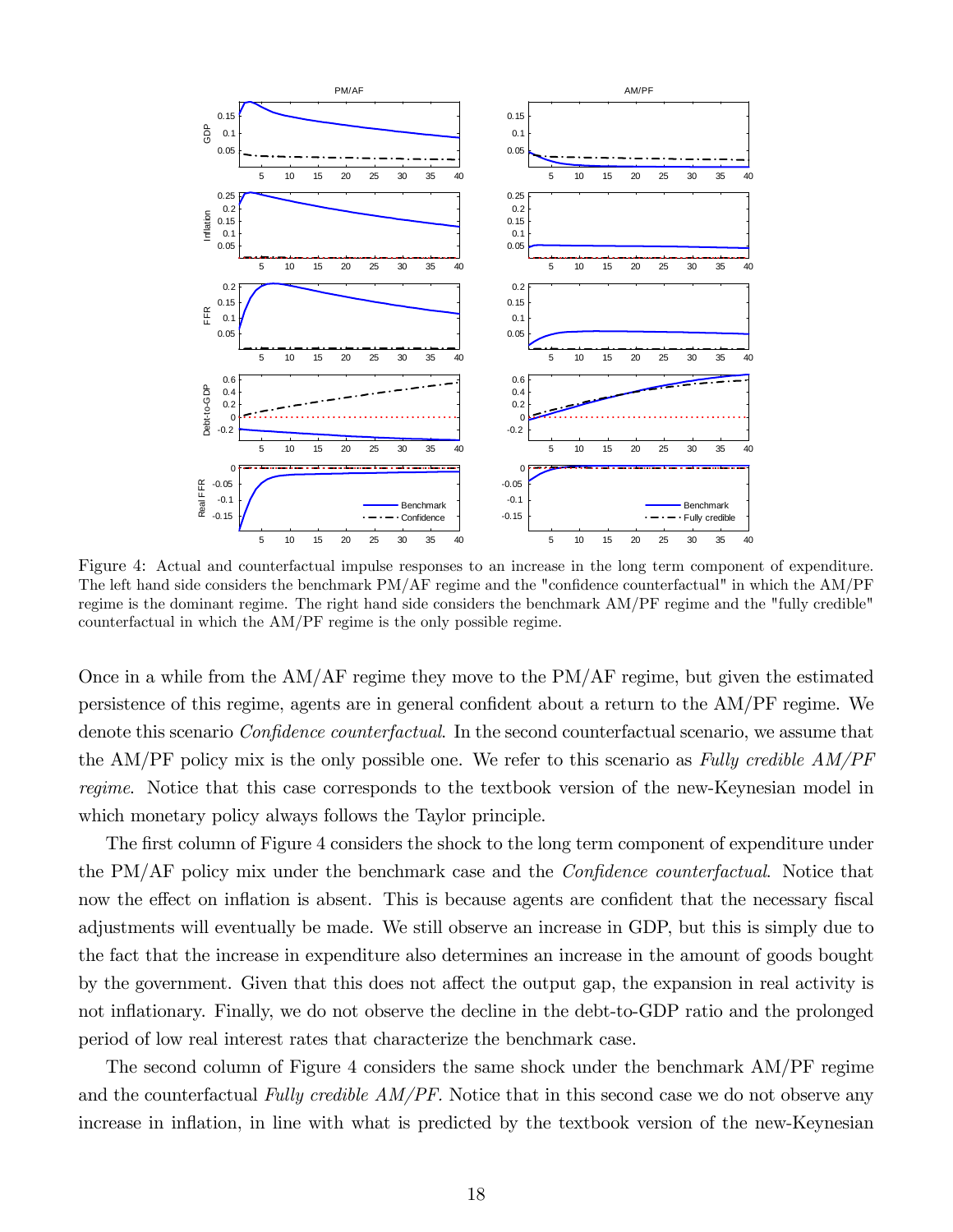

Figure 5: Impulse responses to a one standard deviation increase in the long term component of government expenditure that occurs under the  $PM/AF$  regime. Three years after the shock we consider three different cases. Under the red dashed line policymakers immediately switch to the counterfactual Fully Credible AM/PF regime. Under the solid blue line, the economy moves to the AM/AF regime, and after a year it returns to the PM/AF regime. Instead, under the black dashed-dotted line, the economy again spends a year under the AM/AF, but then moves to the AM/PF regime.

model with no distortionary taxation. The increase in output is instead more pronounced. This is because under the benchmark case the central bank tries to fight the inflationary pressure that results from the Öscal shock. In the counterfactual scenario there is no need to do so, given that there is no rise in inflation and the output increase leaves the output gap substantially unchanged.

Finally, it is worth emphasizing that the response of the macroeconomy to an expenditure shock under the *Confidence counterfactual* PM/AF regime is extremely similar to what is implied by the counterfactual Fully credible  $AM/PF$  regime, even if the policy rules differ across the two regimes. In both cases, the increase in expenditure does not lead to inflation because agents expect that the necessary fiscal adjustments will be made. Given that taxation is non-distortionary, the difference in the timing of the fiscal adjustments does not affect the behavior of the macroeconomy. This result does not hold for all shocks and it illustrates an important point: Fiscal imbalances are inflationary whenever there is a lack of commitment to make the necessary fiscal adjustments.

#### 3.2.3 From  $PM/AF$  to  $AM/PF$ : A sudden disinflation

In this subsection, we are interested in inspecting the mechanism behind the failed attempts to disinflate of the  $\dot{\phantom{a}}$ 70s and the successful disinflation of the early *'80s*. Furthermore, we will shed light on why these attempts were so costly in terms of output losses.

Figure 5 reports the responses of GDP, inflation, FFR, debt-to-GDP ratio, the real FFR, and tax revenues-to-GDP ratio to a one standard deviation increase in the long term component of government expenditure. The initial shock occurs under the PM/AF regime. Three years after the shock, we consider three different scenarios. In the first two, the economy moves to the  $AM/AF$ regime and spends a year under such a regime. After that, two different cases are considered. In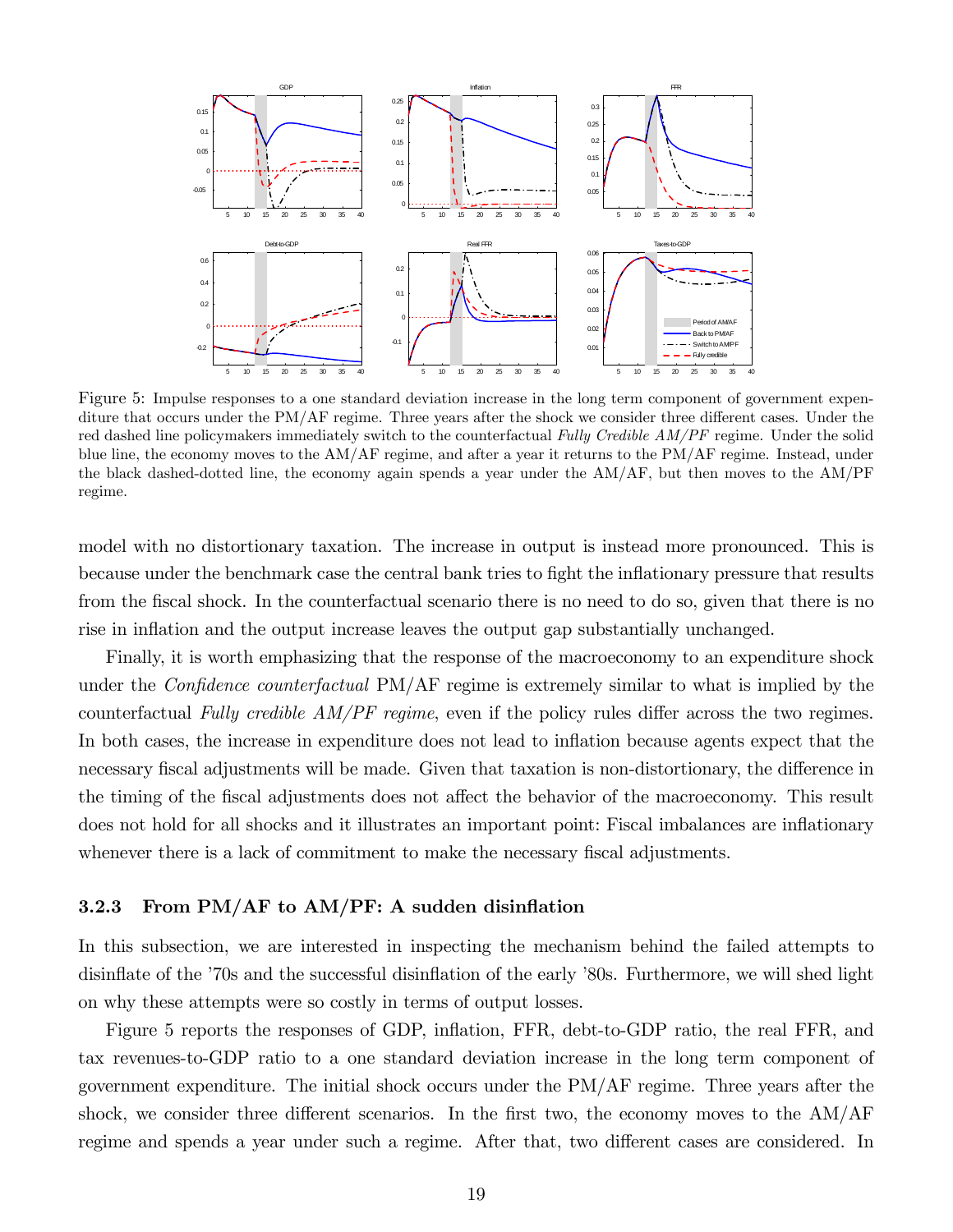the first scenario, solid blue line, policymakers return to the  $PM/AF$  regime. In the second case, black dashed-dotted line, policymakers move to the AM/PF regime. Finally, in the third scenario instead of entering the AM/AF regime, policymakers immediately move to the AM/PF policy mix and are able to convince agents that they will never leave such regime (red dashed line). This last case corresponds to a switch to the counterfactual Fully credible AM/PF regime.

Several aspects of this simulation are worth emphasizing. The initial response of the macroeconomy coincides with what is described in the previous subsection: Agents expect that the increase in expenditure will not be followed by fiscal adjustments and as a result inflation and real activity increase. When policymakers move to the AM/AF regime, the central bank is able to generate a sizeable contraction in real activity. However, the impact on inflation is minimal because agents expect a return to the  $PM/AF$  regime with very high probability. Therefore, the implied sacrifice ratio, measured by the ratio between the cost of lower output and the gains in terms of lower ináation, is very high in this case.

If then policymakers switch back to the  $PM/AF$  regime, inflation returns to a value that is higher than what would have been if the switch to the  $AM/AF$  regime had never occurred. This is because the fiscal burden has in the meantime increased due to the effect of the recession. If instead policymakers move to the AM/PF regime, the economy experiences a sudden drop in ináation and a recession. Notice that the central bank's behavior is unchanged across the  $AM/AF$  and  $AM/PF$ regimes. Therefore, the drop in inflation is not due to a change in monetary policy, but to the change in the behavior of the fiscal authority that triggers a revision in agents' beliefs about the way the fiscal burden will be financed. Despite the sudden drop, inflation does not go all the way down to the steady state. Instead, it stabilizes around a positive value that reflects the possibility of a return to the  $PM/AF$  regime and the fact that the fiscal burden has not been fully reabsorbed yet. Given that monetary policy is now active, the central bank reacts more than one-to-one to inflation, determining a positive real interest rate that in turn pushes output below its own steady state. Notice that these dynamics are in line with the impulse responses shown in the first column of Figure 4.

It is important to emphasize that after the switch to the AM/PF regime the tax-to-GDP ratio declines with respect to the period that precedes the switch. This occurs for two reasons. First the economy experiences a contraction and our fiscal rule allows for automatic stabilizers. Second, even if now the fiscal authority is committed to increase taxes in order to cover the increase in expenditure, the debt-to-GDP ratio is *below* its steady state at the time of the regime change, implying that there is no need of an immediate increase in taxes. In other words, at the time of the switch, part of the debt burden has already been erased by inflation. It is only in the *long run* that the tax-to-GDP ratio starts to slowly increase in response to the increase in debt. In fact, when the economy moves to the AM/PF regime, we observe a sudden reversal in the dynamics of the debt-to-GDP ratio. The increase is determined by the recession and the sudden increase in real interest rates, but a revaluation effect determined by the revision in the expected path for future short term interest rates contributes to the initial jump. If instead the economy returns to the PM/AF regime, the debt-to-GDP ratio keeps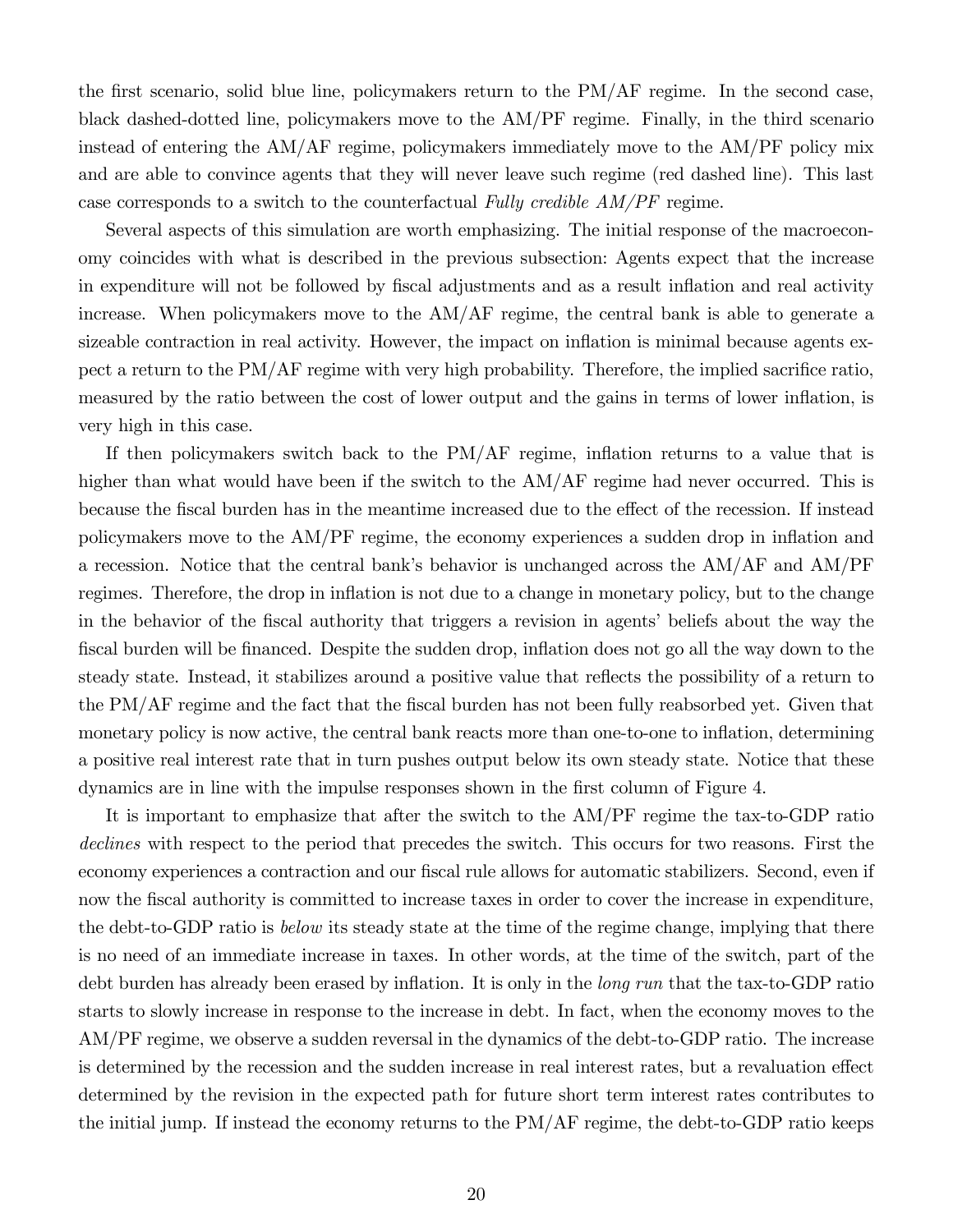declining.

It is then instructive to compare this disinflation with what is implied by a switch to the Fully credible  $AM/PF$  regime. First of all, inflation now drops immediately to the steady state. This is because agents are not concerned about the possibility of a return to the PM/AF regime. Consequently, there is no ináationary pressure to be fought by the central bank and as a result output does not experience the prolonged slowdown associated with the benchmark AM/PF regime. Notice that these different outcomes are not due to differences in the behavior of the fiscal authority. The fiscal rule is unchanged across the two simulations, except for the short period during which both policy authorities are active, as illustrated by the behavior of the tax-to-GDP ratio in the right lower-right panel of Figure 5. It is also interesting to notice how the increase in the debt-to-GDP ratio is faster under the benchmark  $AM/PF$  regime than under the Fully credible  $AM/PF$  regime. This reflects the larger decline in real activity and the increase in the cost of financing debt caused by the possibility of a return to the PM/AF regime.

Summarizing, several lessons can be drawn from these simulations. Following an increase in the fiscal burden, a short period of active monetary and active fiscal policies lead to an output contraction, but not to a visible change in ináation. This is because the change in monetary policy is not supported by a change in Öscal policy and agents expect that the Öscal authority will eventually prevail. It is only in the moment that the Öscal authority accommodates the behavior of the monetary authority that inflation drops. However, the fact that the fiscal burden has not been completely reabsorbed implies inflationary pressure. In an attempt to contrast such inflationary pressure the central bank determines a prolonged slowdown in real activity. These dynamics would completely disappear and ináation would immediately go back to the steady state if agents were convinced that policymakers will never return to the PM/AF regime or if the fiscal burden were largely reabsorbed at the moment of the switch. These results will be very important to understand the counterfactual simulations of the next section.

## 4 Counterfactual analysis

One of the most interesting exercises that can be implemented when working with models that allow for regime changes consists of simulating what would have happened under alternative scenarios. Structural shocks are backed-out using the estimates and then used to simulate an economy subject to the same disturbances, but with interesting changes in the way policymakers behave. This kind of analysis is even more meaningful in the context of the MS-DSGE model employed in this paper. First of all, like a standard DSGE model, the MS-DSGE can be re-solved for alternative policy rules: The entire law of motion changes in a way that is consistent with the new assumptions around the behavior of the two authorities. Furthermore, the solution depends on agents' beliefs. This means that beliefs counterfactuals, as introduced in Bianchi (2013b), can be explored: In these counterfactuals agents are endowed with specific beliefs about alternative scenarios.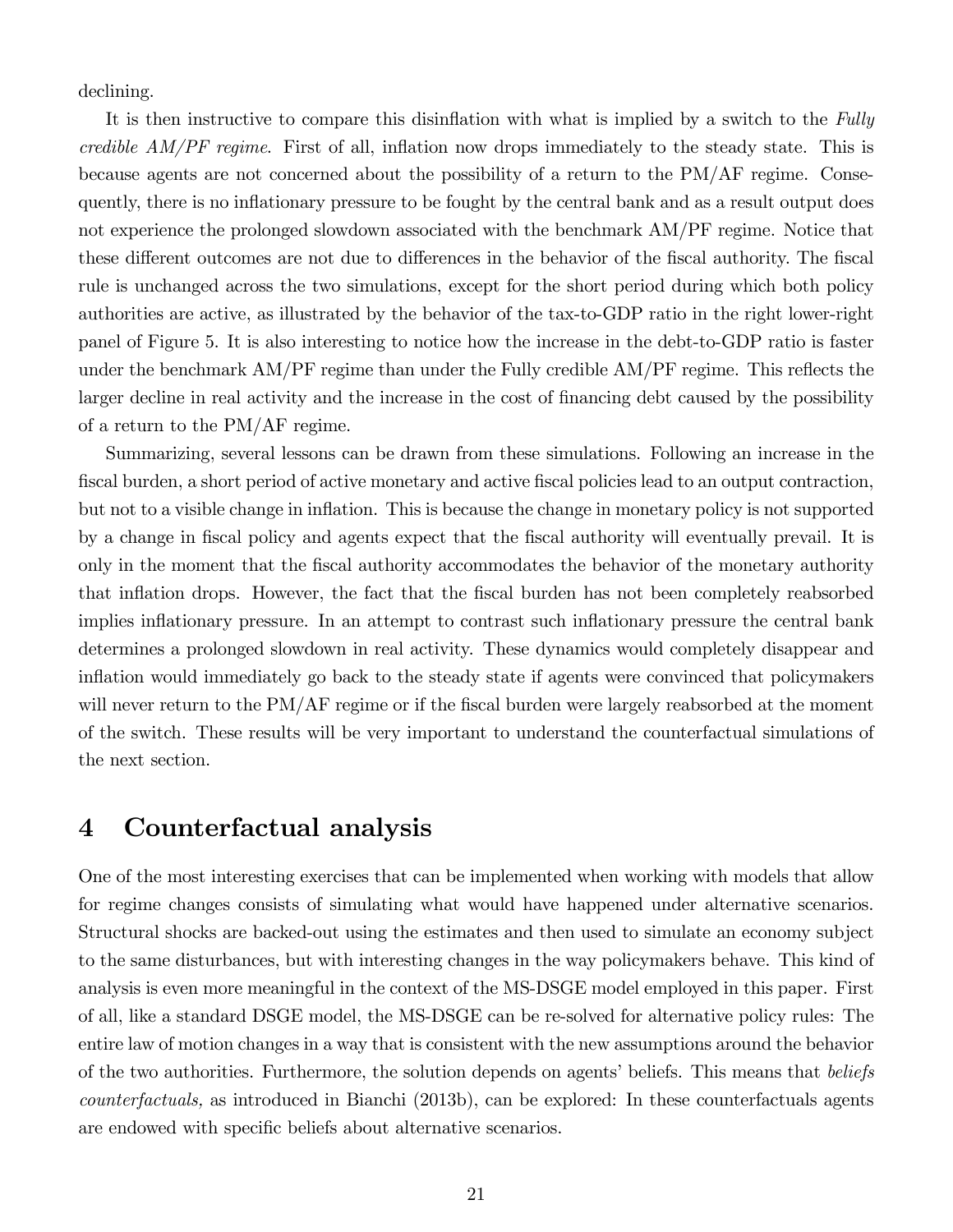

Figure 6: The Great Inflation: Fully credible AM/PF. Counterfactual simulation in which non-policy shocks are left unchanged and the AM/PF regime is assumed to be the only possible one. The first panel reports the change in the real interest rate and GDP. The remaining three panels report actual and counterfactual series for ináation, FFR, and debt-to-GDP ratio.

In what follows, we will make use of both *traditional* and *beliefs* counterfactuals to establish the following results. First, if the AM/PF had been in place over the entire sample, we would not have observed the rise in trend inflation, from which we conclude that the prevalence of the  $PM/AF$  regime during the '60s and the '70s is important to understand the Great Inflation. Second, if during the <sup>7</sup>70s agents had been confident about moving to the AM/PF regime, the Great Inflation would not have occurred. Third, in the context of our model, changes in policymakers' behavior, not a series of shocks, explains the dynamics of inflation, debt, output and real interest rates during the early '80s.

#### 4.1 The Great Inflation

What caused the rise in trend inflation in the '70s? A series of adverse shocks, policymakers' behavior, or a combination of the two? In order to answer these questions we simulate an economy in which the sequence of non-policy shocks is kept unchanged, while policymakers are assumed to behave according to the AM/PF regime over the entire sample. Consistently with this assumption, we assume that agents regard the AM/PF regime as the only possible one. This corresponds to the case of the Fully credible AM/PF regime described above. Notice that this simulation implies a change in both policymakers' behavior and agents' beliefs.

Figure 6 shows the change in GDP and real interest rates and the actual (dashed red line) and counterfactual series (solid blue line) for ináation, FFR, and debt-to-GDP ratio. It is apparent that under these assumptions the economy would have experienced a substantially lower level of ináation: While the high frequency movements, such as the one associated with the oil crises of the  $\dot{70s}$ , are substantially unaffected, the economy would not have experienced the rise in trend inflation. Real interest rates would have been substantially higher in the  $\dot{70s}$ , while they would not have increased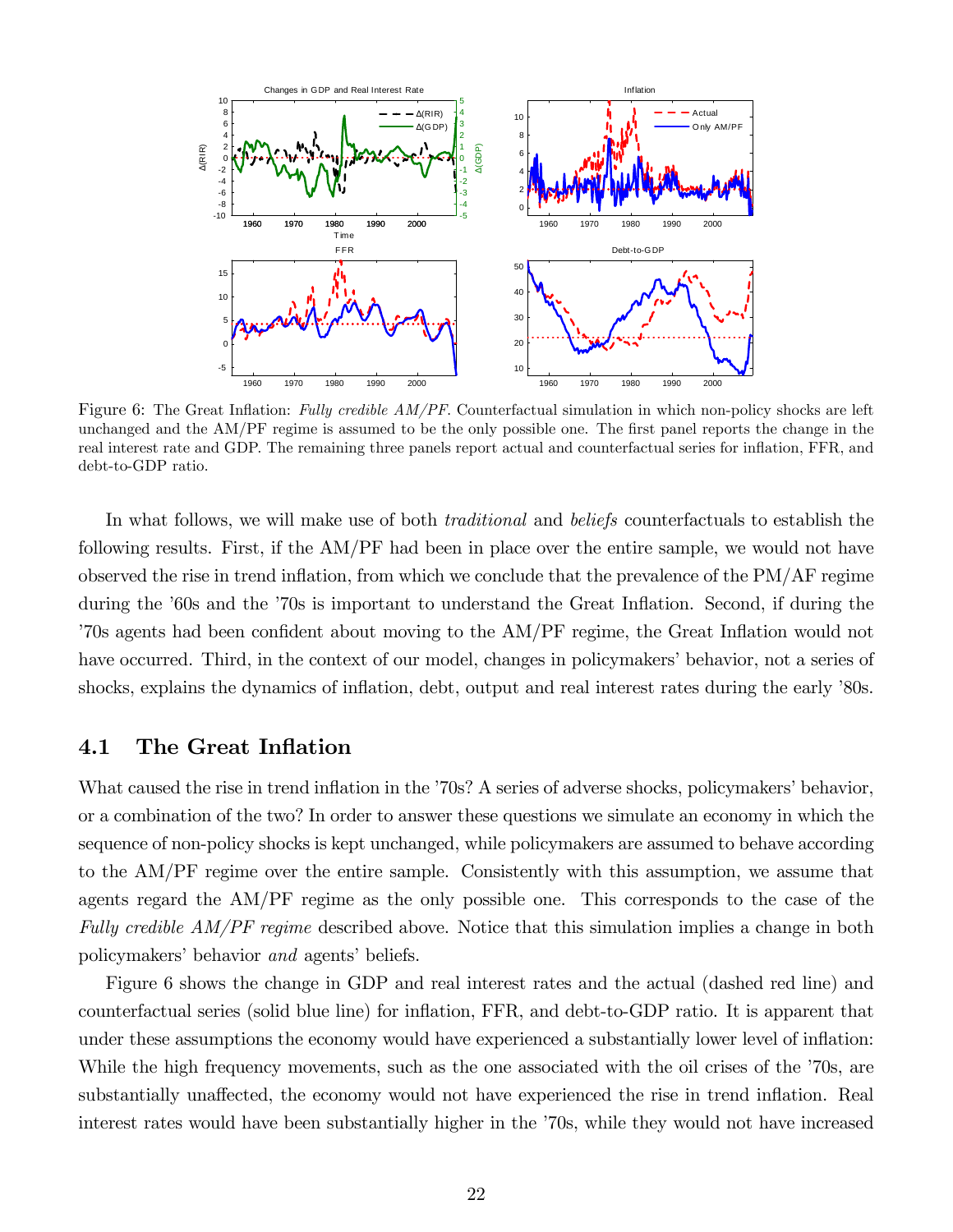

Figure 7: The Great Inflation: *Confidence*. Counterfactual simulation in which all shocks and regime sequences are left unchanged, but agents are confident that a switch to the AM/PF regime will eventually occur. The first panel reports the change in the real interest rate and GDP. The remaining three panels report actual and counterfactual series for inflation, FFR, and debt-to-GDP ratio.

sharply during the '80s. Symmetrically, during the first half of the sample output losses would have been relatively large, with a peak of around 3.5% in correspondence of the two oil crises. However, given that inflation would not have experienced the run-up observed in the data, the economy would have been able to avoid the painful recession associated with the Volcker disinflation. The debtto-GDP ratio would have been slightly smaller during the '60s, but it would have increased rapidly during the  $70s$ , despite passive fiscal policy, because of lower growth and higher real interest rates.<sup>8</sup>

Based on the previous counterfactual simulation, we can conclude that if policymakers' behavior had been different, the Great Inflation of the  $70s$  would not have occurred. It is then interesting to understand, for given policymakers' behavior, what role agents' beliefs played in the rise of inflation. This second counterfactual asks what would have happened if since 1955 agents had been *confident* about the possibility of moving to the  $AM/PF$  equilibrium. Specifically, we keep the estimated shocks and regime sequence unchanged, but modify the transition matrix of the policy regimes as in the Confidence counterfactual described in Subsection 3.2.2. It is worth pointing out that this is a pure beliefs counterfactual, given that policymakers' behavior is left unchanged, while agents' beliefs are modified.

Figure 7 contains the results. During the '70s inflation would have moved around the steady state without the persistent increase in trend inflation. Once again, real interest rates would have been higher in the '60 and '70s, and substantially lower in the early 80s, showing a much smoother path with respect to the data. Symmetrically, output would have been substantially lower in the  $70s$ , but the economy would have avoided the deep recession of the early '80s. Finally, the series for debt

<sup>&</sup>lt;sup>8</sup>Appendix D shows that similar results are obtained when the *counterfactual Fully credible AM/PF regime* is replaced with the benchmark AM/PF regime. In this second case, agents do not regard the AM/PF regime as the only possible one. We report results for the Fully credible  $AM/PF$  regime because they are more robust to the Lucas' critique.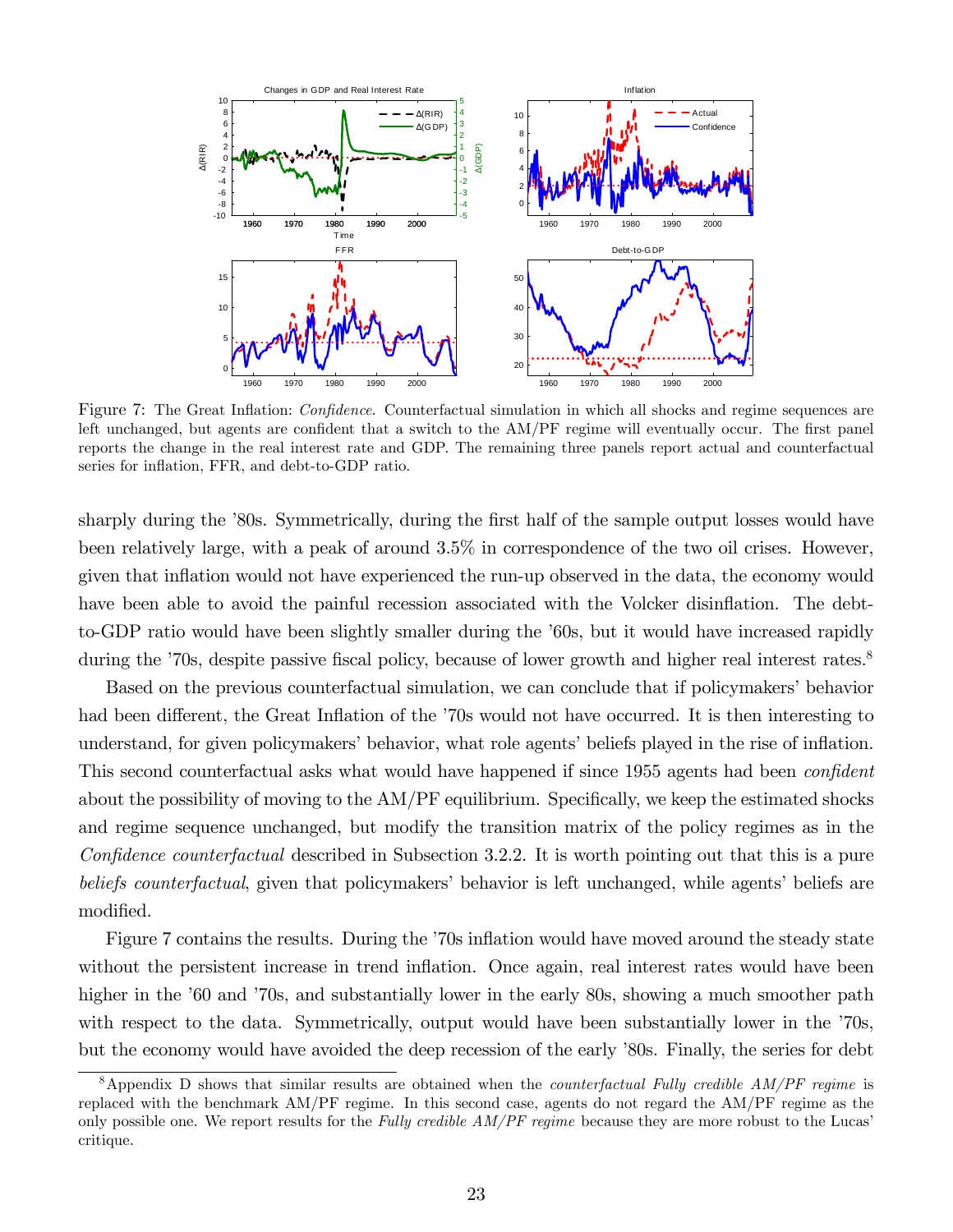

Figure 8: Revisiting the Volcker disinflation. We set all the shocks starting from the last quarter of 1979 to zero and we construct three counterfactual simulations. The first assumes that at the end of 1981, after the transitory period of AM/AF, policymakers reverted to the PM/AF (dotted magenta line), the second keeps the estimated regime sequence unchanged (solid blue line), the last one assumes that in the last quarter of 1979 policymakers moved to the counterfactual Fully credible AM/PF regime.

would have been substantially larger with respect to the actual data and also with respect to the first counterfactual simulation. This should not be surprising, given that the tax rule in place still implies no response to the level of debt and inflation does not help in eliminating the fiscal burden.

Summarizing, these counterfactual simulations suggest that policymakers' behavior and agents' beliefs about future policymakers' behavior played a key role in the rise of trend inflation and the decline in the debt-to-GDP ratio observed during the '70s. If in the '70s agents had been confident about the regime change that was going to occur a few years ahead or policymakers had followed the AM/PF regime, the Great Inflation would not have occurred. Furthermore, the debt-to-GDP ratio would have been larger during the '70s, implying that the low debt and the high inflation of the '70s are the two sides of the same coin.

#### 4.2 Revisiting the Volcker disinflation

In this last counterfactual simulation we ask what would have happened if the regime changes of the early '80s had not occurred. This simulation allows us to investigate the role of the switch to the AM/PF that occurred at the end of 1981 and the importance of the transitory period that preluded such an event during which both monetary and fiscal policies were active. In order to isolate the effects of regime changes, we set all the shocks starting from the last quarter of 1979 to zero and we construct three counterfactual simulations: The first assumes that at the end of 1981, after the transitory period of AM/AF, policymakers reverted to the PM/AF regime instead of moving to the AM/PF regime (dotted magenta line), the second keeps the regime sequence unchanged (solid blue line), the last one assumes that in the last quarter of 1979 policymakers immediately moved to the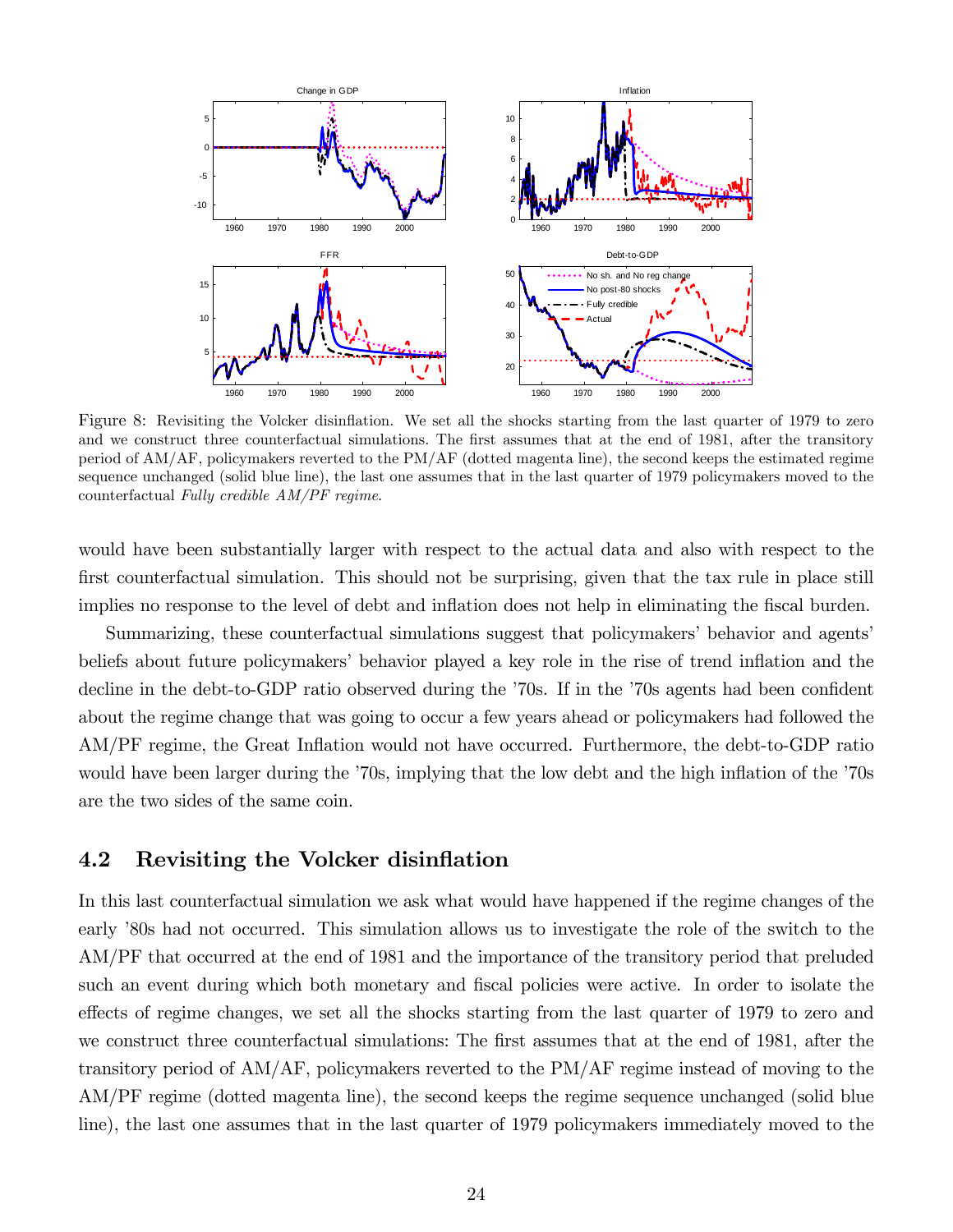AM/PF policy mix and managed to convince agents that they will never abandon it (black dashed line). This corresponds to the Fully credible  $AM/PF$  regime. Figure 8 presents the counterfactual and actual series. In interpreting these results, the reader might find useful to refer to the impulse responses presented in Subsection 3.2.3.

Several important facts stand out. First, even if monetary policy is already active as a result of the appointment of Volcker in August 1979, inflation does not drop immediately. This is because agents expect to revert back to the  $PM/AF$  with high probability. It is only when fiscal policy accommodates the change in monetary policy that inflation experiences the large drop observed in the data. Without the switch to the AM/PF regime at the end of 1981, inflation would have been above target for a long time, even if all the shocks have been set to zero. Second, even if following the switch to the AM/PF regime inflation experiences a large drop, it does not go to the steady state as it would if the regime change were perceived as once and for all. This is because the possibility of a return to the  $PM/AF$  regime combined with the still large fiscal burden inherited from the past determines inflationary pressure. Third, if the regime change had not occurred, the economy would not have experienced the recession associated with the Volcker disinflation, as the positive change in output shows. This is not the case when the regime change is maintained. Finally, when the regime change is kept, the model is able to match the turnaround in the path of the debt-to-GDP ratio that suddenly starts increasing, moves above the steady state, and then approaches it from *above*. On the contrary, when the regime change is removed, the variable shows an extremely smooth behavior and approaches the steady state from below.

Overall, these results show that the regime change, and not the shocks, accounts for three important stylized facts observed during the early '80s: The sudden drop in inflation, the large recession associated with the Volcker disinflation, and the sudden change in debt dynamics. The results also explain why inflation did not drop as soon as Volcker attempted to bring it down at the end of 1979 and why it did not immediately stabilize on the target/steady state level once fiscal policy accommodated the change in monetary policy.

#### 4.3 Discussion

The impulse responses presented in Subsection 3.2 are helpful to interpret the counterfactual simulations shown above. First, they illustrate that the rise in trend inflation can be explained by a lack of Öscal discipline that made a series of Öscal shocks ináationary and undermined the ability of the monetary authority to control inflation. In fact, the joint behavior of inflation and debt in response to a long term expenditure shock under the PM/AF regime is in line with what was observed over the first half of the sample, with a persistent increase in inflation and a slow-moving decline in the debtto-GDP ratio. Second, they illustrate why the increase in trend ináation practically disappears when the AM/PF regime is imposed over the entire sample or agents are confident about the possibility of moving to such a regime: In both cases, the fiscal shocks that are inflationary under the  $PM/AF$ regime, are completely neutralized and the Federal Reserve regains its ability to control inflation.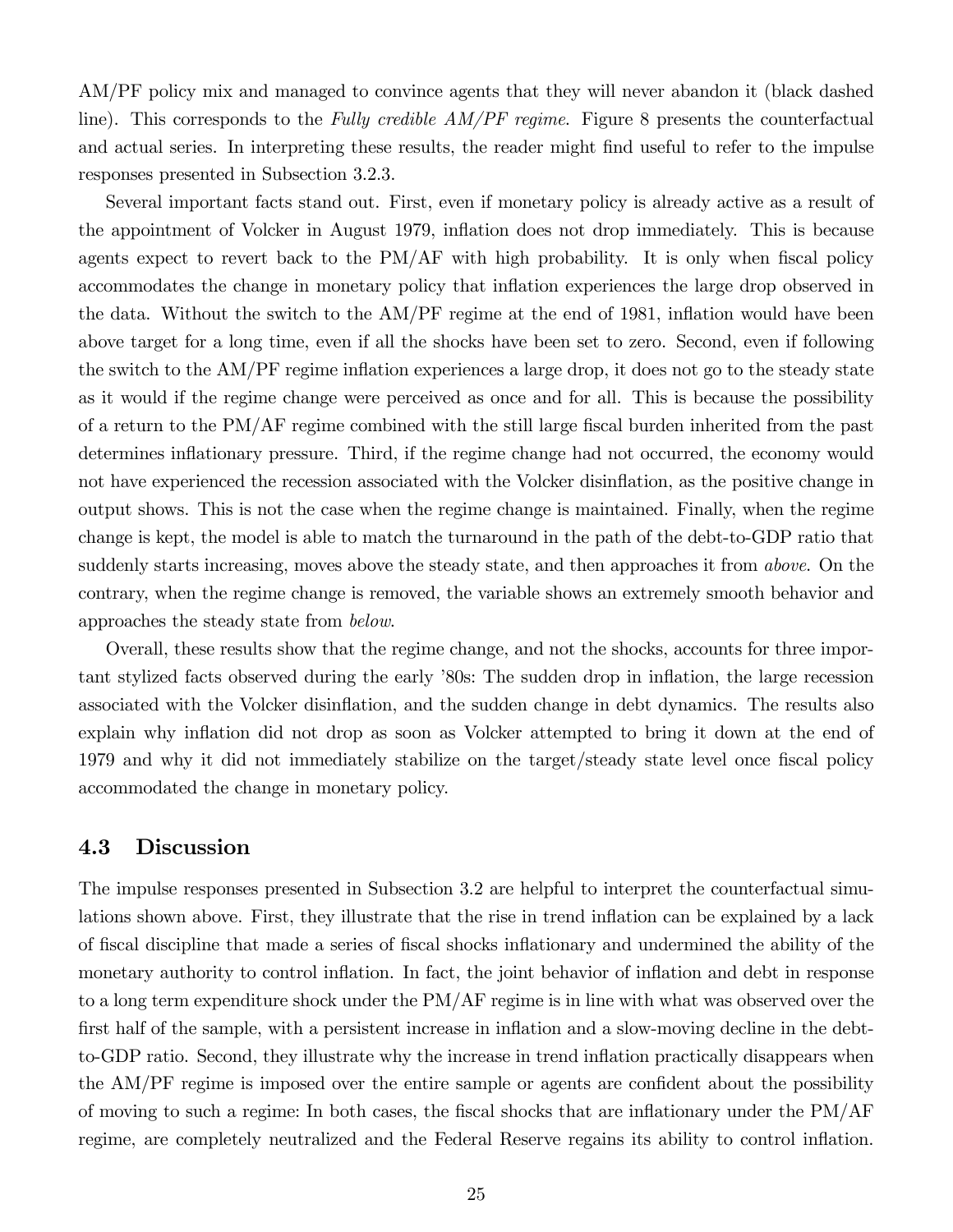In the first case, this occurs because agents are not concerned about the possibility of returning to the  $PM/AF$  regime, while in the confidence counterfactual the result is exclusively driven by the expectation mechanism: Agents are confident that at some point in the future the policy mix will change and this is enough to neutralize the effects of current policymakers' behavior. Finally, not all shocks that affect inflation can be completely stabilized. For example, in the short run the impact of a mark-up shock on inflation is substantially unaffected by the regime change. This explains why the counterfactual simulations determine a drastic change in the behavior of ináation at low frequencies, while they have little impact on its movements at medium and high frequencies.

The impulse responses of Subsection 3.2.3 are useful to understand why the attempts to disinflate of the í70s were unsuccessful and why the Volcker disináation was still quite painful. If the monetary authority tries to disinflate without the necessary support of the fiscal authority, the result is a negligible decline in inflation associated with a sizeable contraction in output. In the moment that the attempt is aborted, inflation returns to a value that is larger than what it would have been if the monetary policy had never changed behavior. This "stepping on a rake" effect represents a key ingredient in linking our results to the work of Primiceri (2006), Cogley and Sargent (2005), and Sargent, Williams, and Zha (2006). In these papers the rise and fall of inflation result from the evolution of the central banks' beliefs about the structure of the economy. A central insight of these papers is that the Federal Reserve might have been reluctant to bring inflation down in the  $\dot{70s}$ because of the perceived trade-off between inflation and output growth. Our results suggest that this trade-off was in fact there and was due to a lack of coordination between the monetary and fiscal authorities. The moment the central bank tries to take the initiative and reduce ináation without coordinating with the fiscal authority, the result is a recession and a further increase in inflation.

Bianchi (2013b) and Fernandez-Villaverde, Guerron-Quintana, and Rubio-Ramirez (2010) have conducted counterfactual simulations in micro-founded models focusing on the consequences of changes in monetary policy only, assuming that a passive fiscal policy is always in place. A common finding is that replacing Burns with Volcker would have implied only a minor reduction of ináation in the í70s. In a similar way, removing the appointment of Volcker in August í79 would have only slightly delayed the return of inflation to the steady state. This is because different monetary policy regimes only affect how the burden of adverse shocks is redistributed between output and inflation. Instead, when a change in the entire policy mix is considered a series of fiscal shocks that are inflationary under the PM/AF regime are completely neutralized if the AM/PF regime is the only possible one or if it occurs very frequently.

Given the central role played by fiscal shocks, it is important to document that the model does not imply an unrealistic behavior for the long term component of government expenditure. The top panel of Figure 9 reports the model implied long term component of expenditure,<sup>9</sup> showing that in fact the variable increases steadily in the  $70s$ , but also that its behavior is remarkably smooth and arguably similar to what would be obtained by pre-Öltering the data. The second panel reports the

 $9$ The series is obtained by filtering the data at the posterior mode and then applying the Kalman smoother.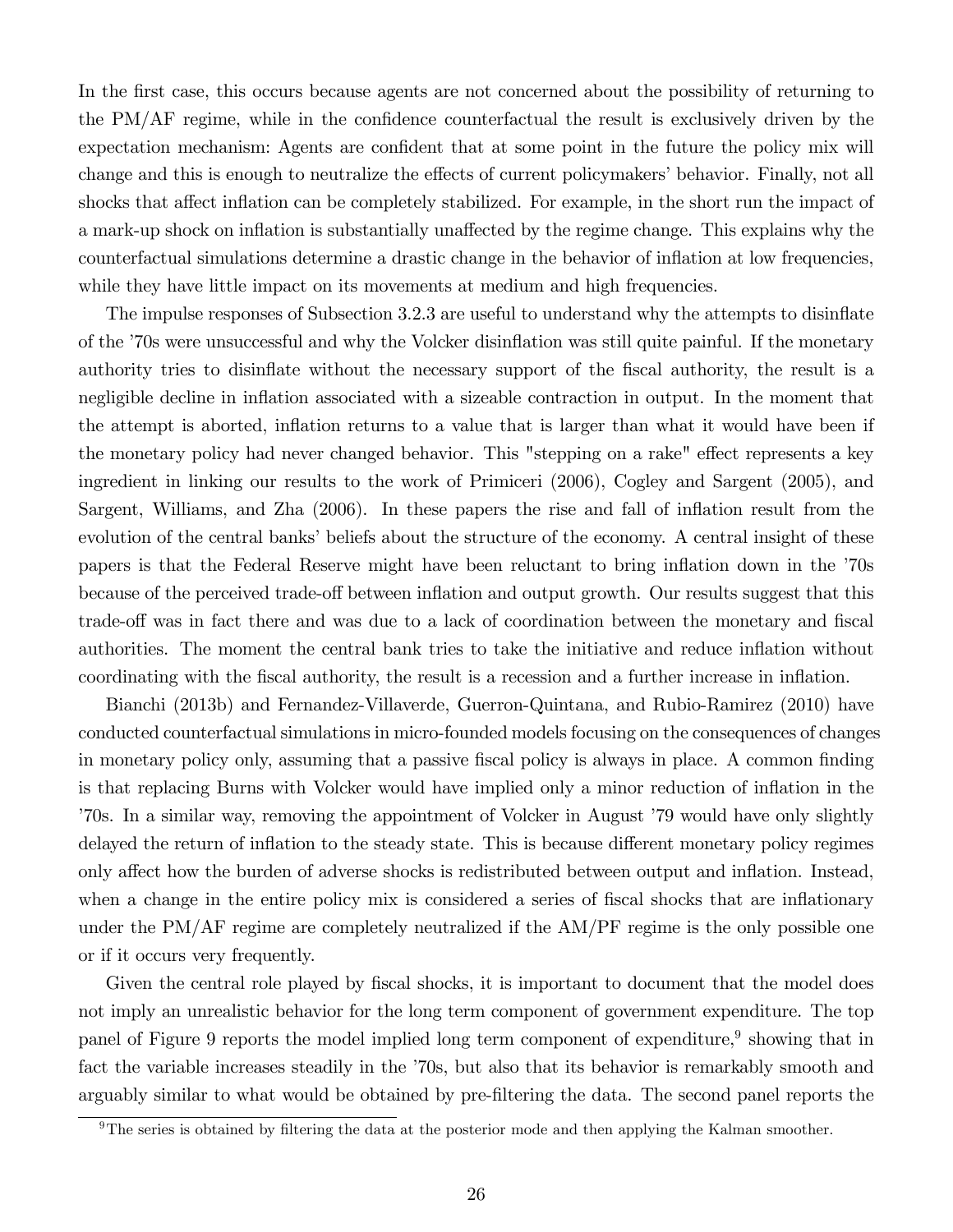

Figure 9: The top panel contains total government expenditure as a fraction of GDP and its filtered long term component. The horizontal line represents the steady state value. The lower panel reports the innovations to the long term component. The vertical bar marks President Johnson's first ever public reference to the 'Great Society' (May 7, 1964).

long term component innovations. It is worth emphasizing that the most notable acceleration in the long term component occurs after the President Johnson's first ever public reference to the 'Great Society' that took place during a speech on May 7, 1964 at Ohio University (marked by the vertical bar).

Therefore, the model provides support for the argument proposed by Bernanke (2003) that the early manifestation of the Great Inflation can be tracked back to the Great Society initiatives. At the same time, it is important to keep in mind that these shocks are inflationary only when agents expect the PM/AF regime to prevail for a long time. If the AM/PF regime had been in place, the increase in inflation would not have occurred. Given the nature of these programs, the American public might not have found it fully credible that future administrations would have taken the necessary steps to cover the higher level of expenditure.

## 5 Inflation Expectations, Persistence, and Volatility

We will now show that the changes in the monetary/fiscal policy mix identified in this paper can account for the evolution of ináation expectations and the decline in the persistence and volatility of inflation that has been documented by Stock and Watson (2007).

#### 5.1 Inflation expectations and persistence

The solid-circled blue line in the first panel of Figure 10 reports the model implied one-year-ahead inflation expectations. These are computed taking into account the possibility of regime changes using the methods outlined in Bianchi (2013a). The series tracks remarkably well the evolution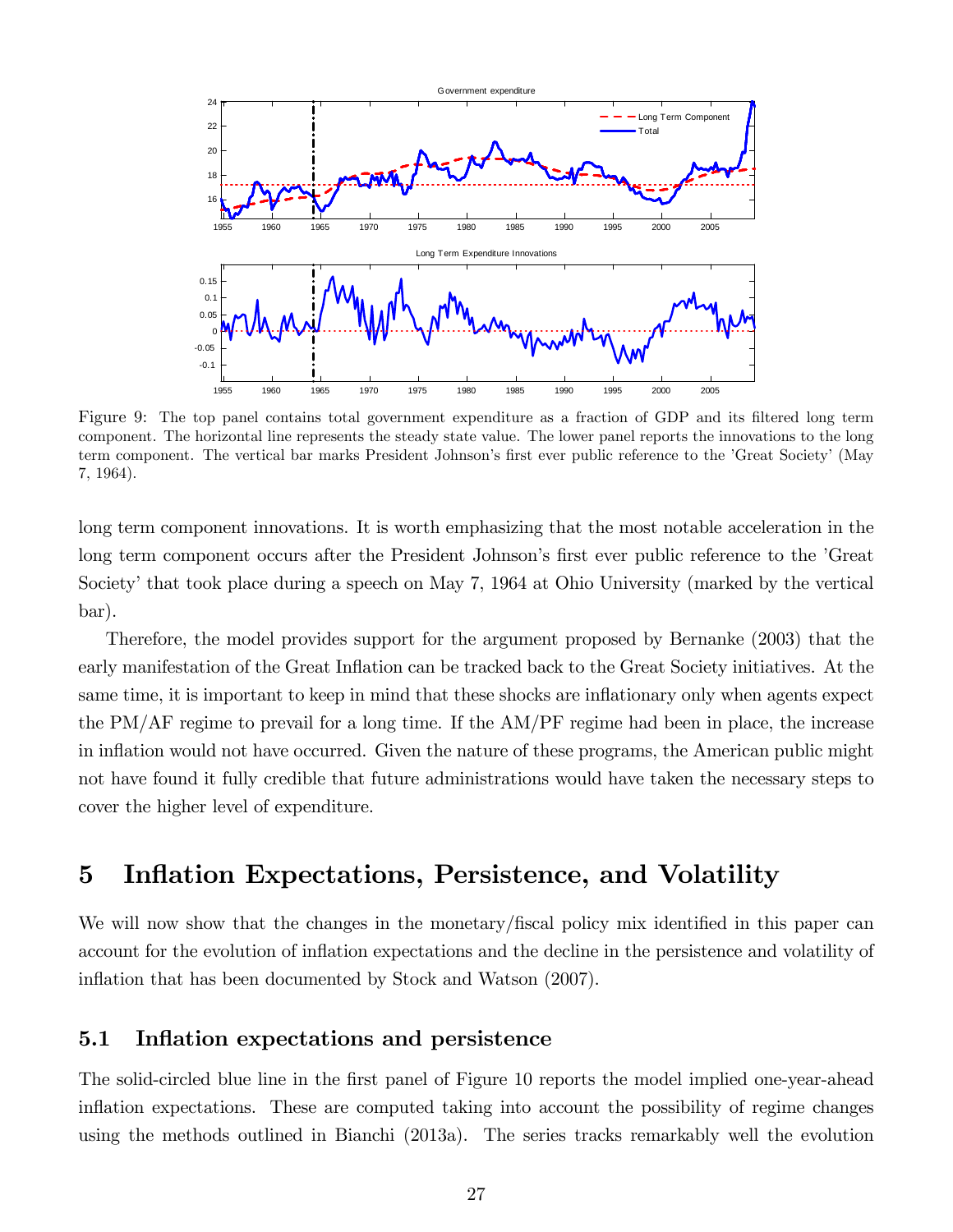

Figure 10: The top panel reports five measures of one-year-ahead inflation expectations: (1) Model implied inflation expectations; (2) The mean of the Michigan survey; (3) the Survey of professional forecasters; (4) the semi-annual Livingston survey; (5) counterfactual inflation expectations obtained assuming a switch to the AM/PF regime. The lower panel plots the model implied inflation persistence. The two horizontal lines report the persistence of inflation before and after the disinflation of the early-80s.

of three popular measures of ináation expectations: The Survey of Professional Forecasters (black dotted-dashed line), the Michigan survey (red dashed line), and the Livingston survey (solid green line). Inflation expectations are well anchored at the beginning of the sample, while starting from the mid-60s they experience a smooth and persistent increase. As in the data, inflation expectations do not move in response to the disináationary attempts of the late í60s and mid-70s and to the appointment of Volcker. Only when the change in the whole policy mix occurs at the end of 1981, inflation expectations drop. We then observe a slight downward trend that lasts until the early 2000s. In the data, the drop in inflation expectations that followed the disinflation of the early-80s is more gradual than in the model. Bianchi and Melosi (2012, 2013) consider models in which agents have to learn the likely duration of a change in policymakers' behavior. In that class of models, it would take time for agents to become convinced that the switch to the AM/PF regime is going to last for a long time. Therefore, the smooth decline in inflation expectations would reflect concerns about the possibility of a return to the policies of the í70s that become less and less relevant as more time is spent under the AM/PF regime. Estimating a version of this model with such a learning mechanism is certainly interesting, but also computationally challenging. We regard this as material for future research.

To highlight the role played by changes in the monetary/fiscal policy mix, we also report what inflation expectations would have been if the  $AM/PF$  regime had been in place (dotted magenta line). Notice that we keep the current state of the economy unchanged implying that only expectations are counterfactual. In this case, the model would completely miss the run-up of ináation expectations. This is because rational agents, observing the AM/PF regime in place today, would expect a quick disinflation, no matter how high inflation is.

To understand why changes in the policy mix help in matching the behavior of inflation expectations, the second panel of Figure 10 reports the historical evolution of inflation persistence as implied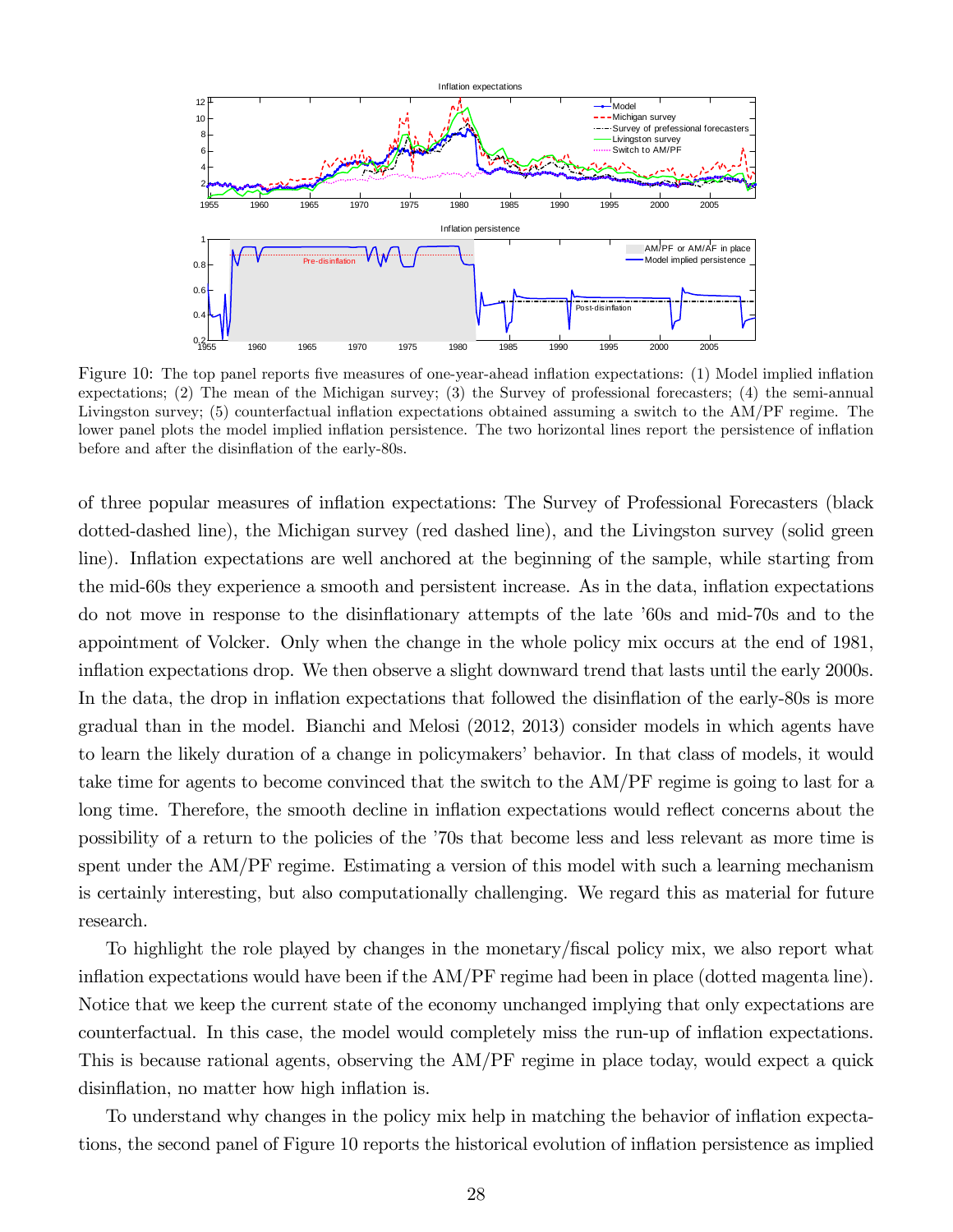by the model. The gray area denotes periods during which Öscal policy is active. Two patterns stand out. First, moving from the low volatility to the high volatility regime determines only a small drop in inflation persistence when fiscal policy is active. Second, the most drastic change in inflation persistence is determined by the switch to the AM/PF regime at the end of 1981. The model implied inflation persistence moves from around  $.94$  to around  $.55$ . These values are very close to the values of inflation persistence as observed in the data (see horizontal lines in the graph), implying that the model can account for the break in ináation persistence documented in the literature. This, in turn, helps in explaining why ináation expectations move so closely with actual ináation before the disinflation of the early '80s, but not after.

The fact that the model can account for the path of inflation expectations is important when considering alternative theories of the rise of inflation. Among the most fascinating is certainly the one proposed by Orphanides (2002) that argues that policymakers in the 1970s overestimated potential output leading to overexpansionary policies, which ultimately resulted in high inflation. After noticing that our model predicts a positive output gap in the í70s, implying that the two explanations are not mutually exclusive, it is worth pointing out that the path of inflation expectations seems to play in favor of the story proposed in this paper. First, inflation and inflation expectations started moving in the mid-'60s and kept increasing steadily until the early '80s. This pattern seems to require that not only policymakers were wrong, but they were increasingly wrong. Furthermore, as pointed out by Levin and Taylor (2012), the timing is not entirely consistent with the evolution of policymakers' beliefs suggested by Orphanides (2002), who argues that policymakers' beliefs were especially far from the truth in the  $\dot{\phantom{a}}$ 70s. Instead, in the data inflation expectations started moving before that. Second, under the assumption that policymakers' beliefs about the economy are wrong, while their *goals* are unchanged, agents should have expected a fairly quick return to steady state inflation, unless we are willing to assume that the public had a clear understanding of the learning process faced by the Fed and a sort of pessimism about its ability to get to the truth. Finally, inflation expectations did not seem to react at all to the disinflationary attempts of the '60s and '70s and to the appointment of Volcker, while they started moving around 1981.

Our model rationalizes all of these aspects. First, inflation and inflation expectations started moving in correspondence to large fiscal disturbances. Second, inflation is expected to quickly return to the target only if a switch to the  $AM/PF$  occurs. Otherwise, inflation and inflation expectations move very closely due to the high inflation persistence that arises in the moment that the fiscal authority is perceived as the dominant authority. Finally, inflation expectations do not respond to a disinflationary attempt of the monetary authority unless this is backed by the fiscal authority.

The ability of the model to replicate the behavior of inflation expectations also implies that it is able to track the path of the real interest rate. Figure 11 compares the actual path of the  $ex$ -ante one-year real interest rate, computed taking the difference between the FFR and the oneyear-ahead Livingston ináation expectations, with its model implied counterpart (solid blue line) and the counterfactual series in which the current state of the economy is kept unchanged, but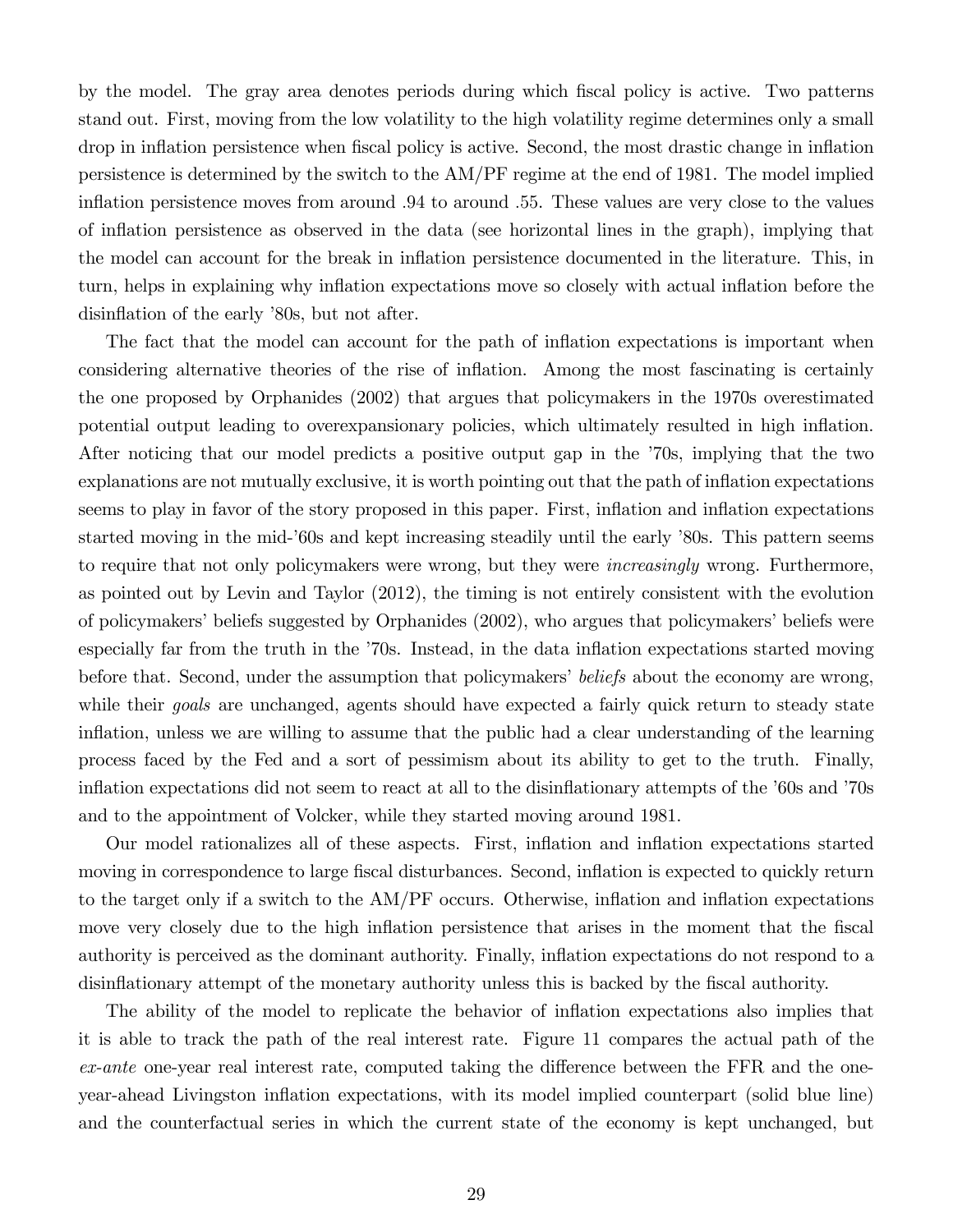

Figure 11: The figure reports three measures of the one-year Real Interest Rate: (1) model implied, computed as the difference between the FFR and one-year-ahead inflation expectations;  $(2)$  in the data, obtained taking the difference between the FFR and the Livingston survey; (3) counterfactual that assumes a switch to the AM/PF regime.

policymakers behave according to the AM/PF regime (red dotted line). The model is clearly able to account for the prolonged period of low and negative interest rates that characterized the  $\dot{\gamma}$ 0s. On the other hand, under the counterfactual series, the real interest rate would have been substantially larger. Notice that, except for the two disinflationary attempts of the late  $60s$  and  $73/74$ , ex-ante real interest rates were extremely low during a period in which inflation was constantly trending up. This was true even toward the end of the í70s, when ináation was getting out of control. Levin and Taylor (2012) suggest that this pattern is problematic for those papers that aim at explaining inflation through a misperception of the sacrifice ratio because a policy maker that is concerned about the cost of disinflation would be very adverse to allow for a further increase of inflation at the end of the '70s. In our model, the very low real interest rate can instead be rationalized in light of the dominant role played by the Öscal authority. Finally, the model captures the reversal in the real interest rate in the early '80s as a result of a switch to the AM/PF regime.

The ability to generate a break of inflation persistence is also important when relating our results to the work of Primiceri (2006) who explains the rise of inflation with a model in which policymakers are uncertain about the true structure of the economy. A key ingredient to obtain the rise of ináation consists in assuming a unit root in the Phillips curve that is ignored by policymakers in the 1960s. Primiceri (2006) argues that such an assumption is in line with the available data prior to 1960. For example, Barsky (1987) shows that strong inflation persistence emerged only around 1960. Our results provide an explanation for the rise of inflation persistence based on the interaction between the monetary and fiscal authorities, instead of assuming breaks in the Phillips curve. Specifically, once fiscal policy is perceived as the dominant authority, inflation persistence remains high independent of the conduct of monetary policy and the central bank loses its ability to stabilize ináation.

#### 5.2 Macroeconomic volatility

We now turn to analyze the implications of changes in policymakers' behavior for inflation and output volatilities. Figure 12 reports standard deviations and variance decompositions at different horizons varying the *initial* policy mix. The low volatility regime is assumed to be in place at time zero.<sup>10</sup> Both the standard deviations and variance decompositions are computed taking into account the

 $10$ A similar graph that assumes the high volatility regime in place at time zero is presented in Appendix D.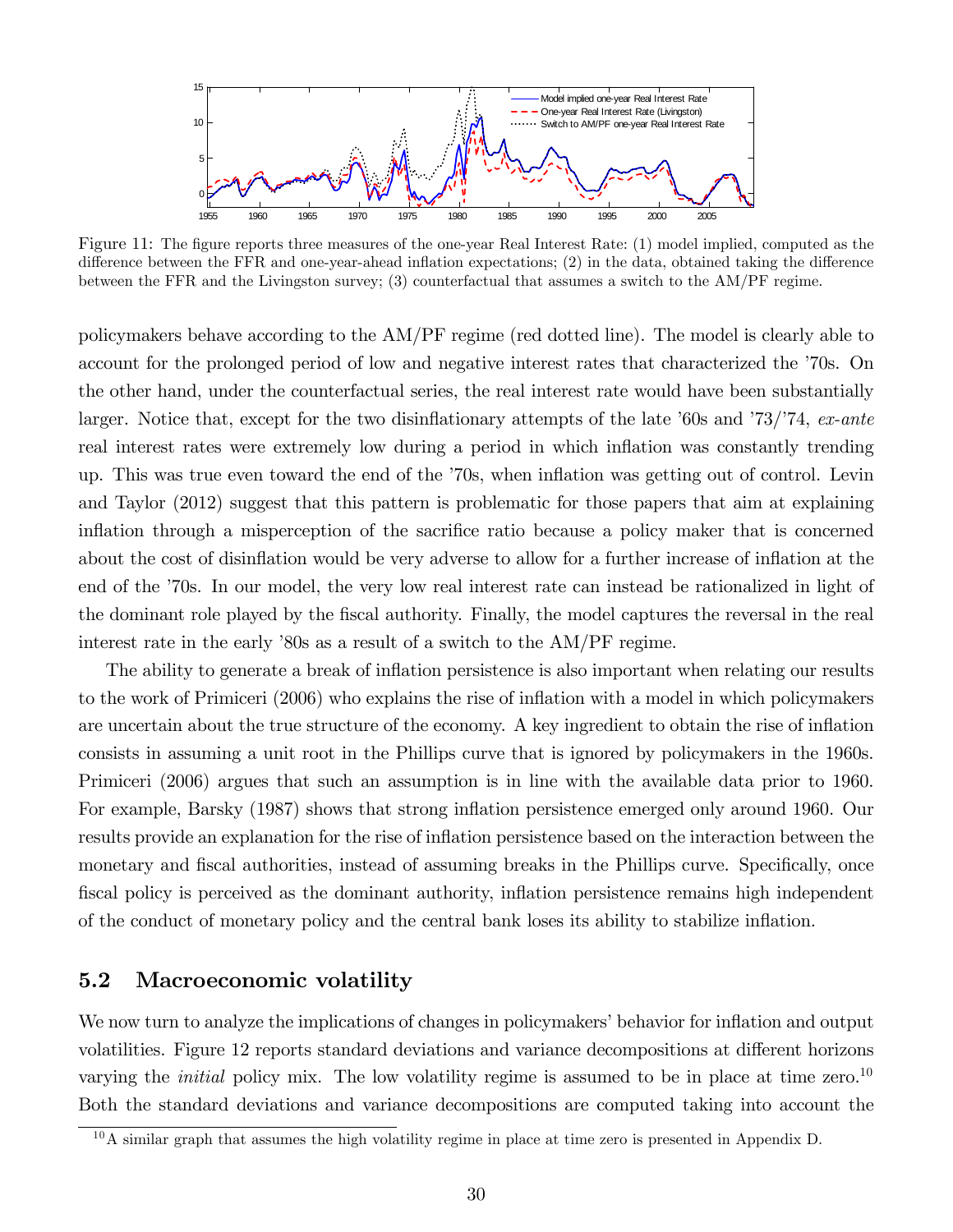

Figure 12: The first row reports the model implied standard deviations at different horizons for output growth and inflation across different *initial* policy combinations. The low volatility regime is assumed to be in place at time zero. Both the standard deviations and variance decompositions take into account the possibility of regime changes.

possibility of regime changes using the methods described in Bianchi (2013a). Regarding ináation volatility, we observe a substantial reduction moving from the PM/AF to the AM/PF regime. When the economy is currently under the  $AM/AF$  regime, the evolution of inflation volatility mimics the pattern observed for the PM/AF regime. This is consistent with the fact that from the AM/AF regime there is a very high probability of moving to the PM/AF regime. A similar argument holds for output volatility. At all horizons, the expected volatility is lower if the economy is currently in the AM/PF regime. Of course, as the horizon goes to infinity, the volatilities would converge to their ergodic values. However, given that the regimes are quite persistent, being in or out of the AM/PF regime has a large impact on macroeconomic volatility.

Preference shocks get the lion's share when it comes to understanding the sources of output growth volatility. As for inflation volatility, preference and long term expenditure shocks play a very important role when out of the  $AM/PF$  regime. At the ten years horizon, more than  $60\%$  of inflation variability is explained by these two shocks. When the AM/PF regime is in place, the contribution of the long term component is initially small, but it keeps growing as the horizon increases. This is for two reasons. First, even under the AM/PF regime, shocks to the long term component of expenditure have an effect on the macroeconomy. Second, as the horizon increases, so does the probability that a shift to the PM/AF actually occurred.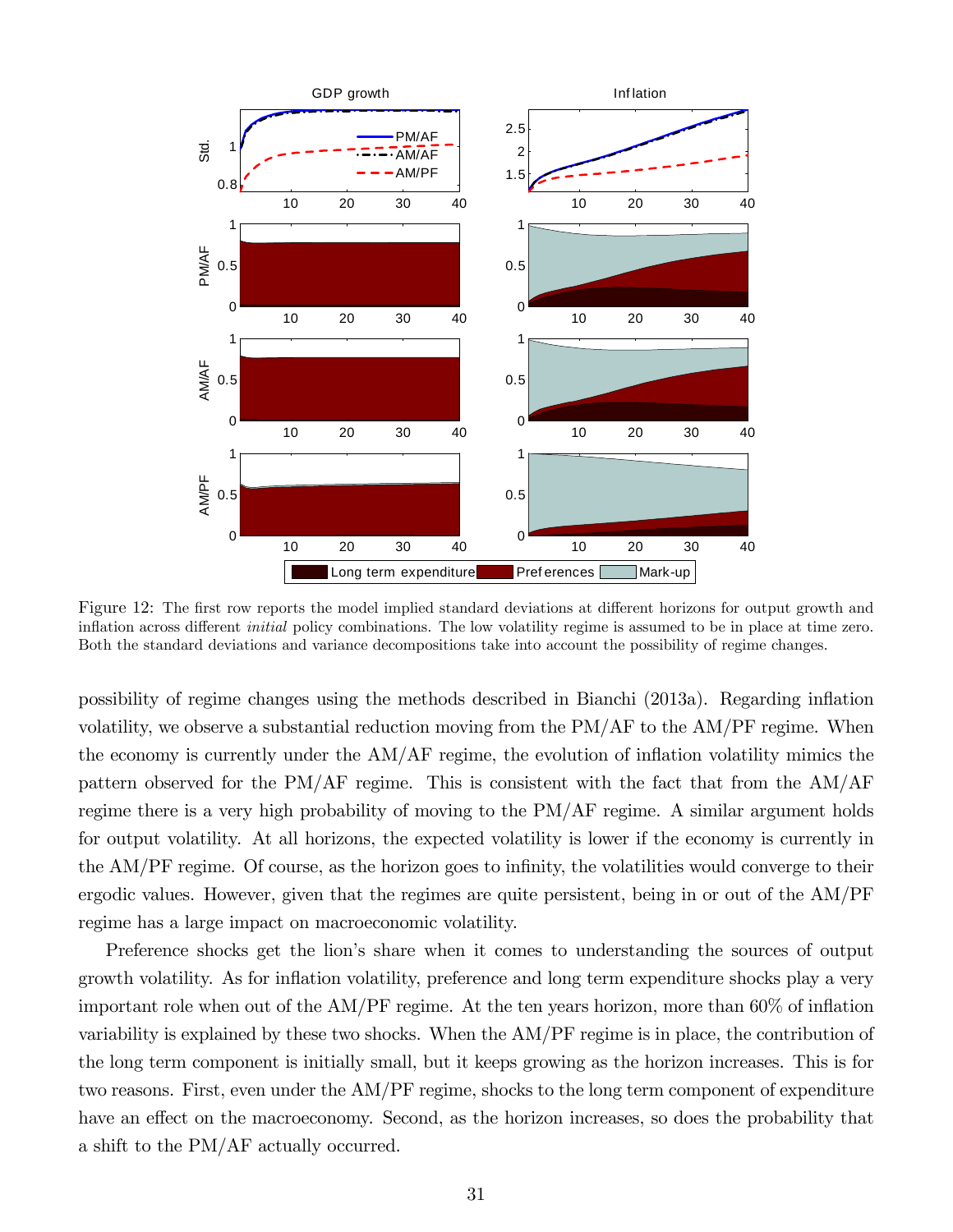Summarizing, over the long horizon fiscal imbalances play an important role in explaining movements in inflation when there is a lack of commitment to stabilize debt. Even under the  $AM/PF$ regime, we find that this mechanism is important because agents take into account the possibility of moving to the PM/AF regime. This result is in line with the evidence presented in De Graeve and Queijo von Heideken (2013) and Kliem, Kriwoluzky, and Sarferaz (2013) that document low frequency comovements between inflation and fiscal deficits.

## 6 Historical Accounts

We find it instructive to reconcile the results of the paper to historical accounts of the interaction between the fiscal and monetary authorities. Although in the early years of our sample, William Martin (Chair of the Board of Governors April 1951- January 1970), is successful in keeping inflation low, the first spur of inflation occurred under his chairmanship, in the second half of the '60s. As documented by Meltzer (2009), Martin regarded himself as a public servant (see also Taylor, 2011) and, in his own words, thought that the central bank had to be "independent within the government." Meltzer argues that this view led the Federal Reserve to accept "its role as a junior partner by agreeing to coordinate its actions with the administration's fiscal policy."

Arthur Burns' appointment (Chair of the Board of Governors February 1970 - February 1978) meant a turn toward an even more expansionary monetary policy. There is now common agreement that throughout his chairmanship, Burns often had to succumb to the requests of the US administration. During a conversation occurring on October 23, 1969, just after Burnsís nomination to the Fed had been announced, Richard Nixon invited Burns "to see [him] privately anytime" and suggested to communicate through an intermediary in order to preserve "the myth of the autonomous Fed" (Abrams, 2006). Levin and Taylor (2012) argue that these political pressures are crucial in understanding the rise in inflation and report that Burns (1979) himself acknowledged this: "...the central banks' practical capacity for curbing an inflation that is driven by political forces is very limited."

With inflation trending up at a quick pace in the 1970s, there are two failed disinflationary attempts, one early in 1969-1970 and the second in 1973. Both share similar features. On the one hand, the interest rate increases but inflation does not fall. On the other hand, as documented for example by Weise (2012) using FOMC minutes and transcripts, it was widely recognized that these disinflationary attempts were hindered by political pressures from the administration at that time who wanted much more gradual approaches to price stability. As an effect, Weise  $(2012)$  documents how in both cases, the more contractionary strategy was then abandoned as politically unfeasible and a much more middle ground policy was adopted.

As shown in Figure 2, our model interprets these failed attempts as a likely outcome of a regime in which both monetary and fiscal authorities are active. Consistent with the historical accounts, in this regime the Fed attempts a contractionary policy but the fiscal policy is not changing its fiscal stance to surrender control over ináation determination, resulting in potentially even higher ináation.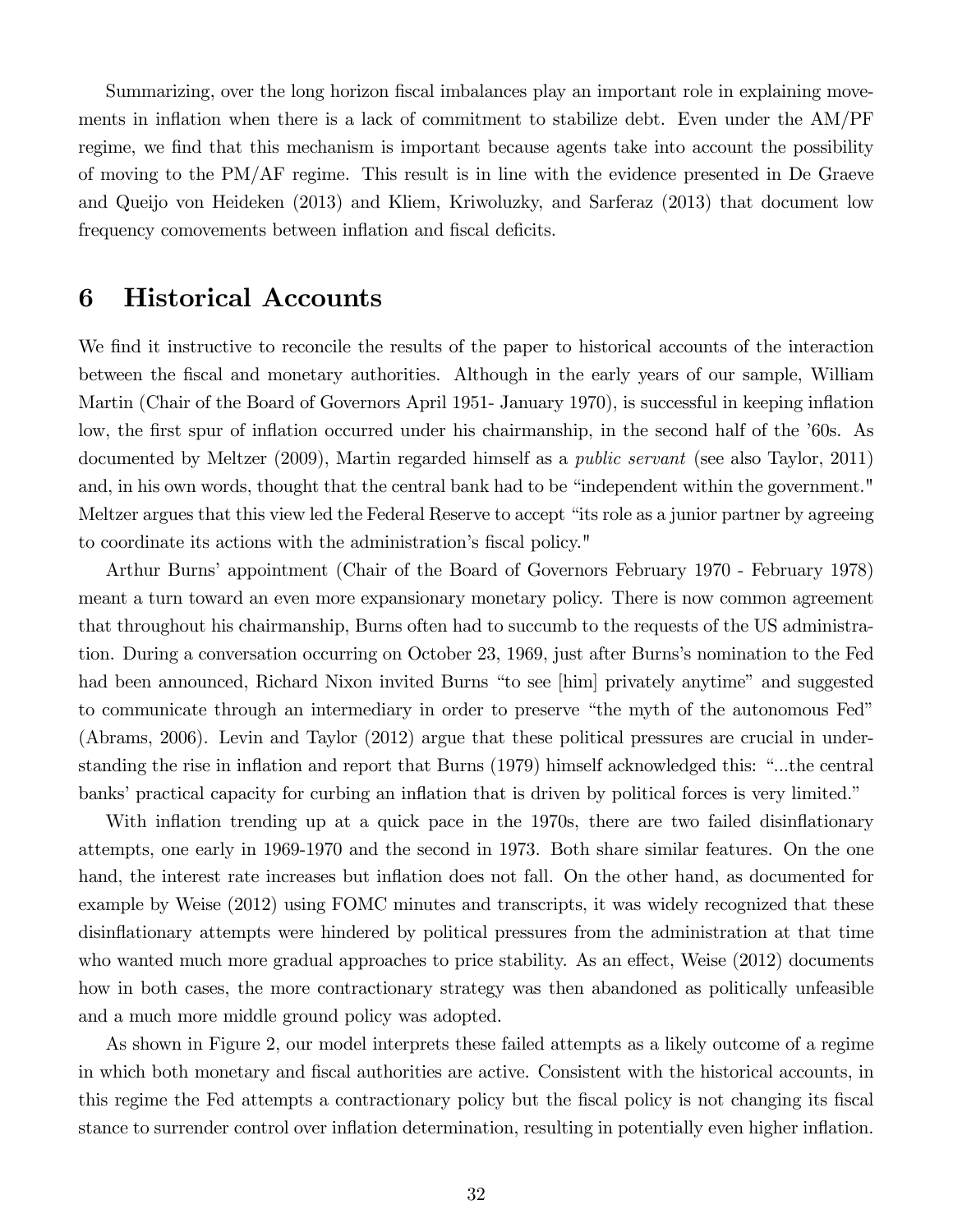Although qualitatively similar, according to our estimates, the 1973 disinflation attempt was even less decisive than that of 1969, when the smoothed probability of the  $AM/AF$  regime was significantly larger. This different intensity is consistent with the view described in Weise (2012) who argues that the Fed had a greater willingness in 1969 to end inflation than it would have at any time during the 1970s.

Jimmy Carter's victory in the 1976 presidential election, a campaign during which he had criticized the Fed for not following a stronger expansionary monetary policy, sets up an even weaker political support for fighting inflation. This lead Arthur Burns and William Miller (Chair of the Board of Governors March 1978 - August 1979), as documented by Weise (2012) and Wells (1994), to express dread at the thought that the Fed would be forced to take on inflation by itself. Instead, they looked to the Administration to take the lead in controlling inflation.<sup>11</sup>

By the late 1970s the general public became increasingly frustrated and worried about the high cost of ináation. Meltzer (2009) notes that in Gallup polls from 1978 to 1982, more than 50 percent of respondents listed ináation and the high cost of living as the most important problems facing the country. In August 1979 Paul Volcker is appointed chairman, viewed at the time as a signal that the Fed is expected to take action. However, Volcker's appointment and initial increase in the FFR in October 1979 did not result in a sudden disináation. Goodfriend and King (2005) argue that "the start of a deliberate disinflation dates to late 1980" and that this initial increase in the FFR did not represent a substantial departure from the way monetary policy was conducted in the  $70s$ : A timid attempt at controlling inflation, resulting in even higher inflation. The results reported in Figure 5 provide an explanation for why this first attempt was not successful. If the central bank tries to gain control of inflation without the support of the fiscal authority the result is even higher inflation.

This first attempt suffered a further important delay when the Fed *accommodated* the request of the Carter administration to introduce credit controls on March 14, 1980. This choice proved to be disastrous for two reasons. First, it determined a decline in the FFR and did not prevent inflation from rising, an effect interpreted by our estimation as a likely return to the  $PM/AF$  regime. Second, it undermined once again the independence of the monetary authority. The result was that the Federal Reserve had to start the effort all over again. The credit controls were removed in July 1980 and this time Volcker kept interest rates high for a prolonged period of time with no interference by the Reagan administration.

Samuelson (2008) documents how within this period, the political support was markedly different between the Carter and Reagan administration. The former was widely viewed as unable to help control inflation.<sup>12</sup> In fact, Carter himself later judged that inflation had been the decisive issue against him in losing the presidential election to Reagan. On the opposite side, running on an antiinflation platform, Reagan brought a strong-willed approach to fighting inflation. "Unlike some of

 $11$  For example, in March 1978 Miller worried that "time is very short for them [the administration] to take some more believable steps in fighting inflation and if it's not done, inflation is going to be left to the Federal Reserve and that's going to be bad news" (Weise  $(2012)$ )

 $12$ For example, in early 1980 Carter was asked at a press conference what he planned to do about inflation. He replied, "It would be misleading for me to tell any of you that there is a solution to it."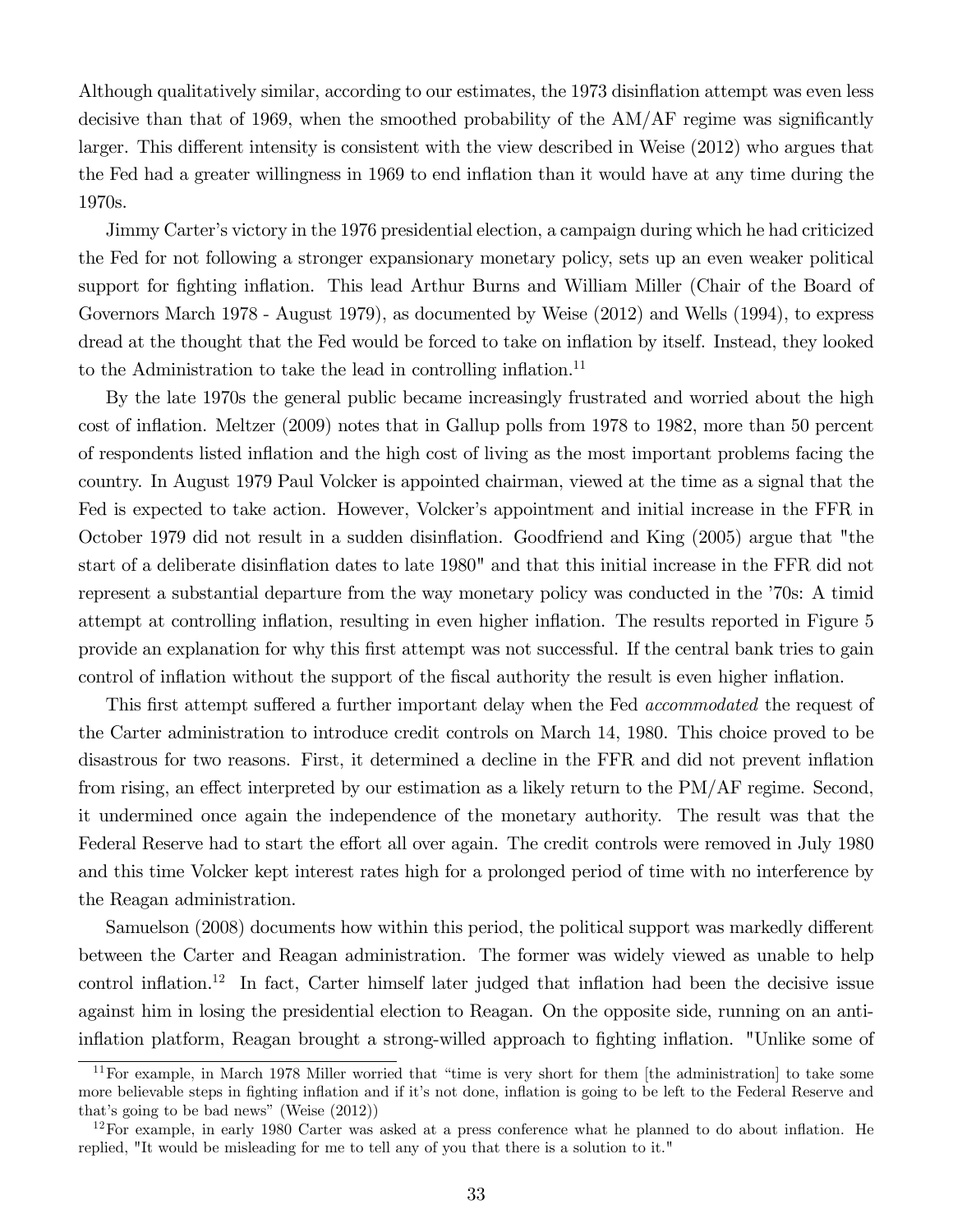his predecessors, [Reagan] had a strong visceral aversion to inflation," Volcker later said. Although the strong contractionary policy and associated economic slump lead to significant social pressure for a policy reversal, such that his popularity rating fell from 68 percent in 1981 to 45 percent in 1982, Reagan did not retreat. Samuelson (2008) recalls that differently from the previous disinflation attempts, he refused to criticize the Fed chairman publicly, to urge a lowering of interest rates, or to work behind the scenes to bring that about.<sup>13</sup> Backed by this strong political support, the monetary authority pushed forward the aggressive contractionary monetary policy.<sup>14</sup> Volcker kept interest rates high enough until inflation finally fell substantially in 1982.

Consistent with these accounts, our estimation views the period starting from Volcker's appointment until the beginning of 1982 as reflecting high uncertainty about which authority will give up the control of inflation. In our interpretation of the events of the early '80s, Reagan played a pivotal role in determining the drop of inflation, providing the necessary support for the Federal Reserve's initiatives. The Great inflation is finally conquered when the private sector is convinced that the monetary authority has the fiscal backing to control inflation.

It is also useful to note that the support for this fiscal backing did not have to result in *immediate* fiscal adjustments. In Figure 13 we illustrate this point by comparing the actual behavior of the primary surplus during the í80s with what is implied by the model using the counterfactual simulations of Subsection 4.2. When the regime switch to the AM/PF regime is maintained (solid blue line), we observe the sudden and pronounced drop in the primary surplus, followed by a persistent and slow moving increase, as found in the data. Under the counterfactual scenario of a return to the PM/AF regime we would have instead observed a sequence of primary surpluses (magenta dotted line). Finally, an immediate and fully credible switch to the AM/PF regime would have also induced a primary deficit in the short run, but this would have been less pronounced.

The impulse responses reported in Figure 5 and the counterfactual simulation of Subsection 4.2 highlight why our model predicts that at that time the tax-to-GDP ratio should go *down* and the debt-to-GDP ratio should go  $up$ , in line with what is observed in the data. The reasons are two-fold. First, when the switch to the AM/PF regime occurs in the early 1980s, the debt-to-GDP ratio is at a historical minimum, given that twenty years of  $PM/AF$  policy have already erased a significant portion of the fiscal burden. Second, the economy entered a recession as a result of the deflationary effort. The fiscal backing only requires that over the long horizon tax revenues, instead of inflation,

<sup>&</sup>lt;sup>13</sup>When the president did speak, he supported Volcker. At a press conference on February 18, 1982, Reagan called inflation "our number one enemy" and referred to fears that "the Federal Reserve Board will revert to the inflationary monetary policies of the past." The president pledged that this wouldnít happen. "I have met with Chairman Volcker several times during the past year," he said. "We met again earlier this week. I have confidence in the announced policies of the Federal Reserve."

<sup>&</sup>lt;sup>14</sup>At the July 1981 meeting Kansas City Fed President Roger Guffey argued: "Historically, the Federal Reserve has always come up to the hitching post and then backed off simply because the Administration and the Congress have thrown bricks at us or have not been supportive of a policy of restraint. Through the course of recent history at least, we've backed off and we've made a mistake each time. I think we have an opportunity this time to carry forward what we should have done before because for the first time ever we do have, for whatever length of time, the support of the Administration at least. So, we ought to take advantage of that opportunity."(FOMC meeting Transcripts, July 81, cf. Weise (2012)).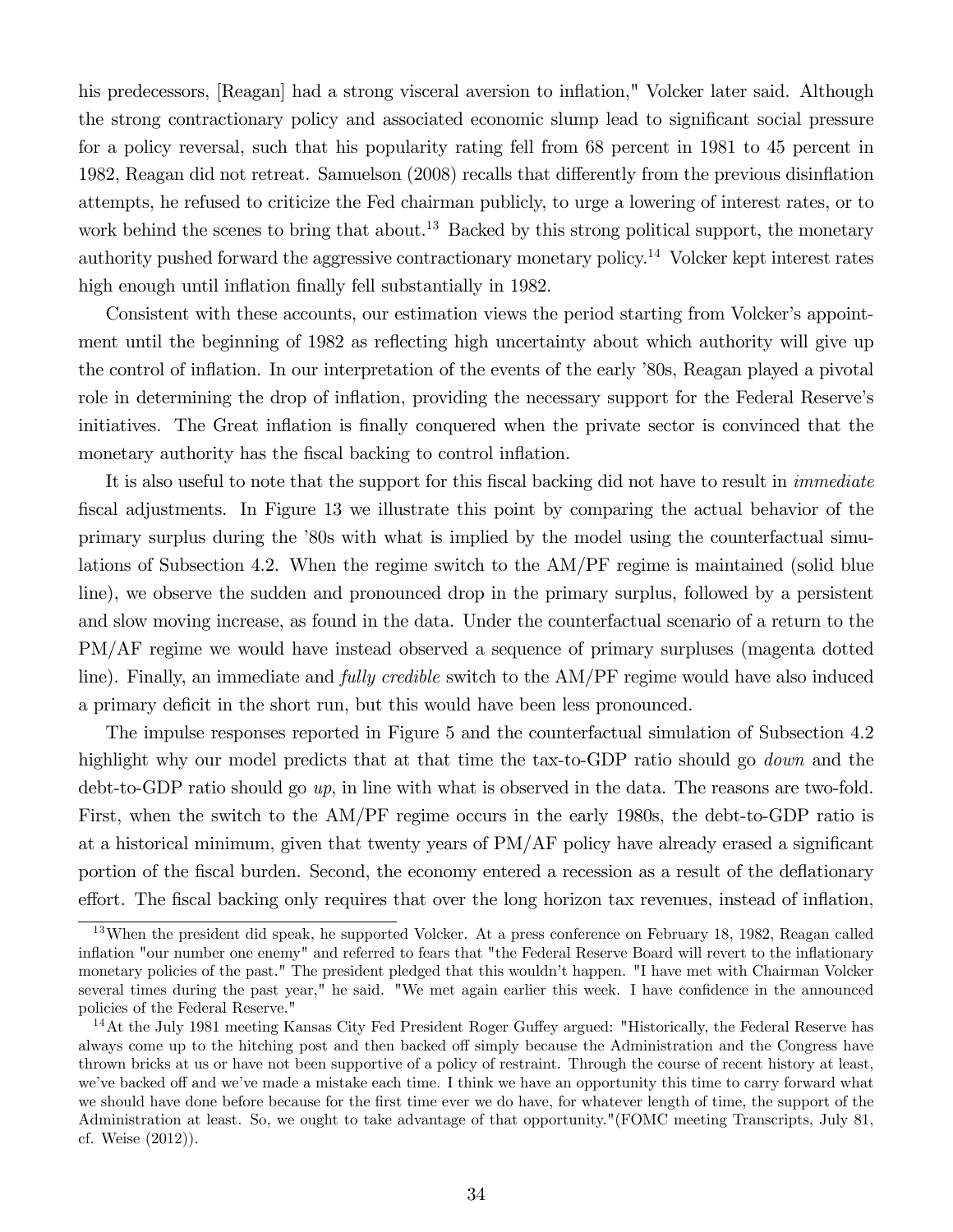

Figure 13: The figure compares the actual behavior of the primary surplus during the '80s with that is implied by the model. We set all the shocks starting from the last quarter of 1979 to zero and we construct three counterfactual simulations. The first assumes that at the end of 1981, after the transitory period of AM/AF, policymakers reverted to the PM/AF (dotted magenta line), the second keeps the estimated regime sequence unchanged (solid blue line), the last one assumes that in the last quarter of 1979 policymakers moved to the counterfactual Fully credible AM/PF regime.

are expected to go up in order to repay the fiscal burden. In the meantime the debt-to-GDP ratio continues increasing for a while, as seen in the data, due to the higher real interest rates, the recession, and the sluggish adjustment of taxes. In other words, what matters for the dynamics of inflation and debt is not what occurs to tax revenues at that time of the switch, but how agents expect the fiscal burden to be financed.

While our model can account for the observed initial fall in the tax-to-GDP ratio and the increase in the debt-to-GDP ratio at the time of the regime switch, it is further useful to evaluate historically the extent to which such a switch towards a passive Öscal policy is consistent with the Reagan tax reform. The first step in this reform was the Economic Recovery Tax Act enacted in August 1981. While this tax cut led to an immediate fiscal deficit, it was very soon followed by partially compensating deficit reducing measures that were aimed at increasing tax revenues, either through higher tax rates or through expanding the tax base. These changes included the Tax Equity and Fiscal Responsibility Act of 1982, the Social Security Amendments of 1983, and the Deficit Reduction Act of 1984.

The tax reform also signalled a series of further efforts aimed toward reducing government spending and increasing future tax revenues through a larger tax base. On the spending side, Romer and Romer (2009) provide ample historical accounts on how Reagan was a strong advocate of spending reductions and that he viewed the tax cuts as the most effective way to shrink the size of the government, following the "starve-the-beast" hypothesis. For example, as documented by Romer and Romer  $(2009)$ , in a February 1981 speech presenting his economic program, Reagan identified "reducing the growth in government spending and taxing" as a central goal, while simultaneously advocating for a reallocation of spending toward "those functions which are the proper province of government," such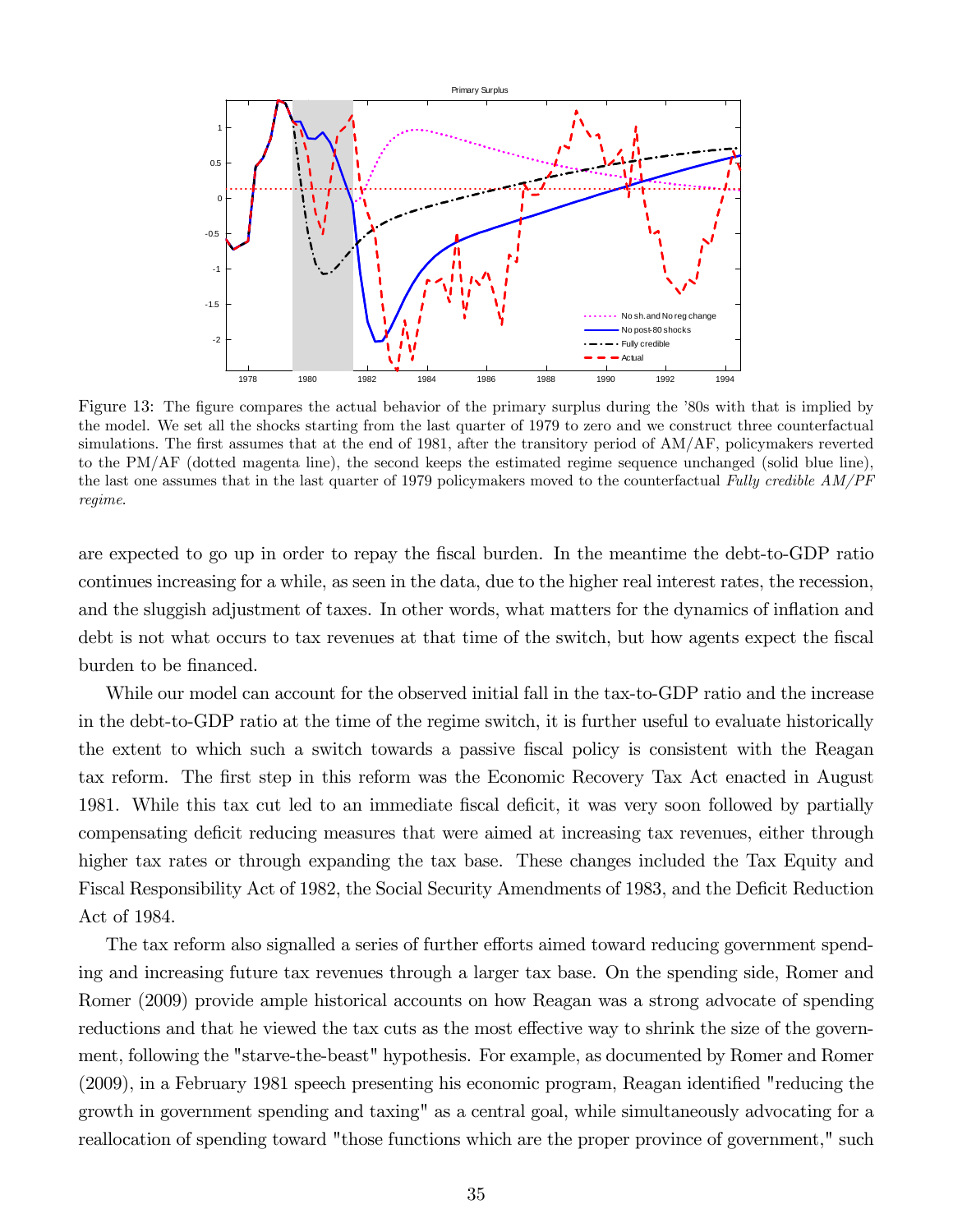as national defense. Thus, even if the very early fiscal reform led to higher initial fiscal deficit, the historical context suggests that in the early 1980s, consistent with our estimated regime switch, there was a fundamental shift from the 1970s in the administration's approach towards fiscal sustainability. As detailed in these historical accounts, Reagan was strongly in favor of a small government, and, more importantly, not willing to allow inflation to be used as a tool for fiscal adjustment.

Our results are further in line with Cochrane (1998) who argues that the fall of inflation of the early '80s can be rationalized by a revision in expected future surpluses induced by the Reagan tax reforms. Lower rates and a broader tax base mean better growth and eventually better tax revenues. In our case, the change in expectations is induced by a switch in the monetary/fiscal policy mix. Agents understand that once monetary policy stops accommodating the behavior of the fiscal authority and the fiscal authority publicly endorses such a decision, the government will have to move surpluses in order to stabilize debt.

## 7 Conclusions

This paper has shown that the rise and fall of US inflation can be explained by a change in the balance of power between the monetary and fiscal authorities. When the fiscal authority is the leading authority, fiscal imbalances generate long lasting and persistent increases in inflation and the monetary authority loses its ability to control inflation. The effects of these shocks last as long as agents expect the fiscal authority to prevail in the future. Therefore, if the monetary authority tries to disinflate without the backing of the fiscal authority inflation barely moves. However, the moment that the fiscal authority accommodates the central bank's behavior inflation quickly drops, the economy enters a recession, and the debt-to-GDP ratio starts increasing. These features characterized the events of the early '80s and can therefore be rationalized by the change in the policy mix itself.

Using counterfactual simulations we then established three important results. First, to the extent that the Great Inflation was caused by the way fiscal and monetary shocks propagate under the PM/AF regime, if agents had been confident about the regime change of the early '80s or if the AM/PF regime had been in place over the entire sample, the Great Inflation would not have occurred. Second, given that the fall in inflation in the early '80s is explained by a regime change and not by exogenous shocks, if the switch to the AM/PF regime had not occurred inflation would have remained above the steady state for another fifteen years. Third, the Volcker disinflation would have been less painful if agents had perceived the switch to the AM/PF as fully credible.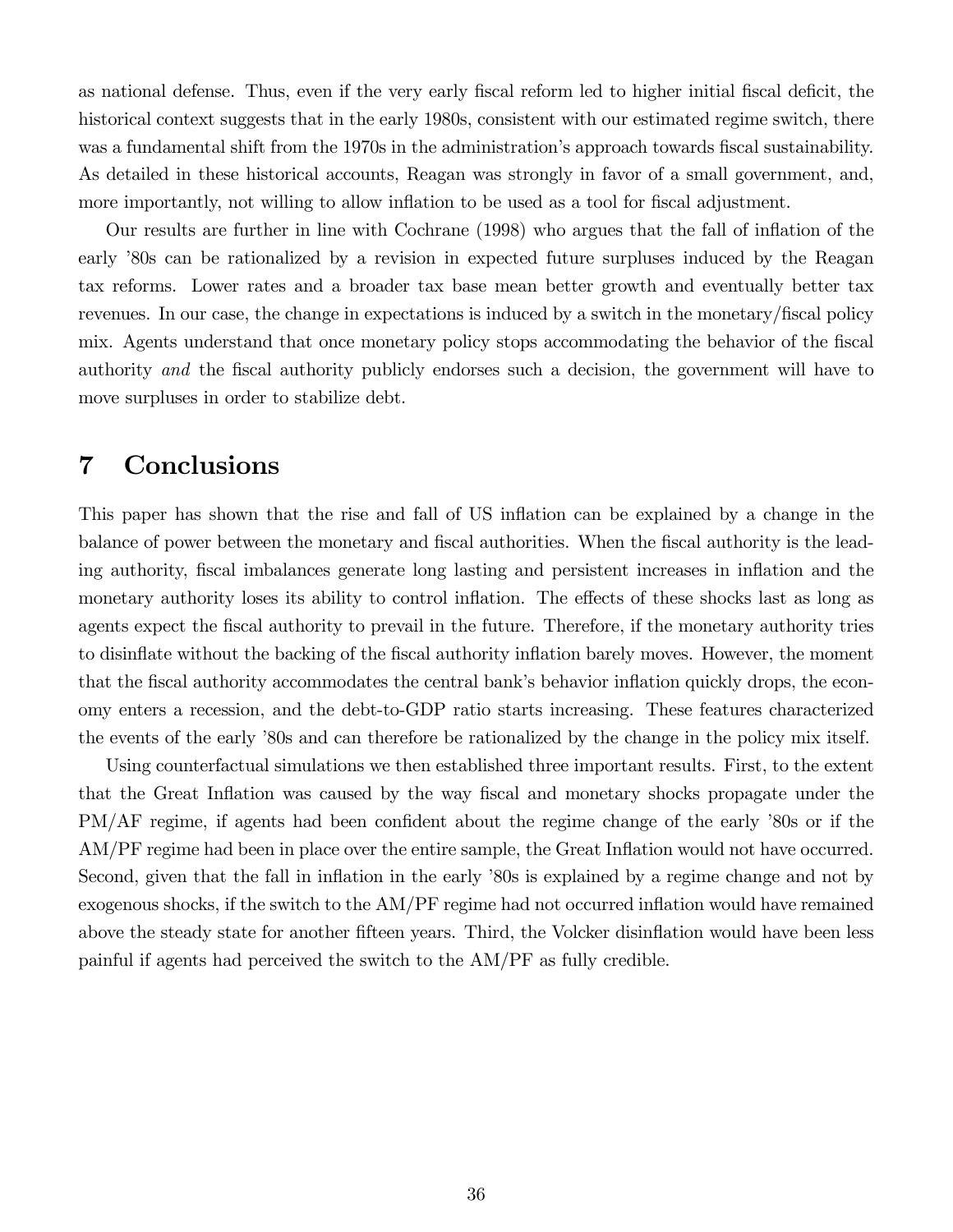## References

- ABRAMS, B. A. (2006): "How Richard Nixon Pressured Arthur Burns: Evidence from the Nixon Tapes," Journal of Economic Perspectives,  $20(4)$ , 177–188.
- ATKESON, A., V. CHARI, AND P. KEHOE (2009): "Sophisticated Monetary Policies," Quarterly Journal of Economics,  $125(1)$ ,  $47-89$ .
- BAELE, L., G. BEKAERT, S. CHO, K. INGHELBRECHT, AND A. MORENO (2011): "Macroeconomic Regimes," Columbia University working paper.
- BARSKY, R. B. (1987): "The Fisher hypothesis and the forecastability and persistence of inflation," Journal of Monetary Economics,  $19(1)$ ,  $3-24$ .
- BERNANKE, B. (2003): "Constrained Discretion and Monetary Policy," Remarks before Money Marketeers of New York University.
- BHATTARAI, S., J. LEE, AND W. PARK (2012): "Policy Regimes, Policy Shifts, and U.S. Business Cycles," working paper.
- BIANCHI, F.  $(2012)$ : "Evolving Monetary/Fiscal Policy Mix in the United States," American Economic Review, Papers and Proceedings, forthcoming.
- (2013a): "Methods for Measuring Expectations and Uncertainty in Markov-switching Models," CEPR discussion paper 9705.
- (2013b): "Regime Switches, Agents' Beliefs, and Post-World War II U.S. Macroeconomic Dynamics," Review of Economic Studies,  $80(2)$ , 463–490.
- BIANCHI, F., AND L. MELOSI (2012): "Constrained Discretion and Central Bank Transparency," working paper.
- (2013): "Dormant Shocks and Fiscal Virtue," 2013 NBER Macroeconomics Annual, forthcoming.
- BURNS, A. F. (1979): "The Anguish of Central Banking," Per Jacobsson Lecture, Sava Centar Complex, Belgrade, Yugoslavia.
- CHIB, S. (1996): "Calculating Posterior Distributions and Model Estimates in Markov Mixture Models," Journal of Econometrics, 75, 79–97.
- CLARIDA, R., J. GALI, AND M. GERTLER (2000): "Monetary Policy Rules and Macroeconomic Stability: Evidence and Some Theory," Quarterly Journal of Economics, 115, 147–180.
- COCHRANE, J. H. (1998): "A Frictionless Model of U.S. Inflation," in *NBER Macroeconomics* Annual 1998, ed. by B. S. Bernanke, and J. J. Rotemberg, pp. 323–384. MIT Press, Cambridge, MA.
- $-$  (2001): "Long Term Debt and Optimal Policy in the Fiscal Theory of Price Level," *Econo* $metrica, 69, 69-116.$
- (2011): "Understanding Policy in the Great Recession: Some Unpleasant Fiscal Arithmetic," European Economic Review, 55, 2-30.
- COGLEY, T., G. PRIMICERI, AND T. J. SARGENT  $(2010)$ : "Inflation-Gap Persistence in the U.S," AEJ Macroeconomics,  $2(1)$ ,  $43-69$ .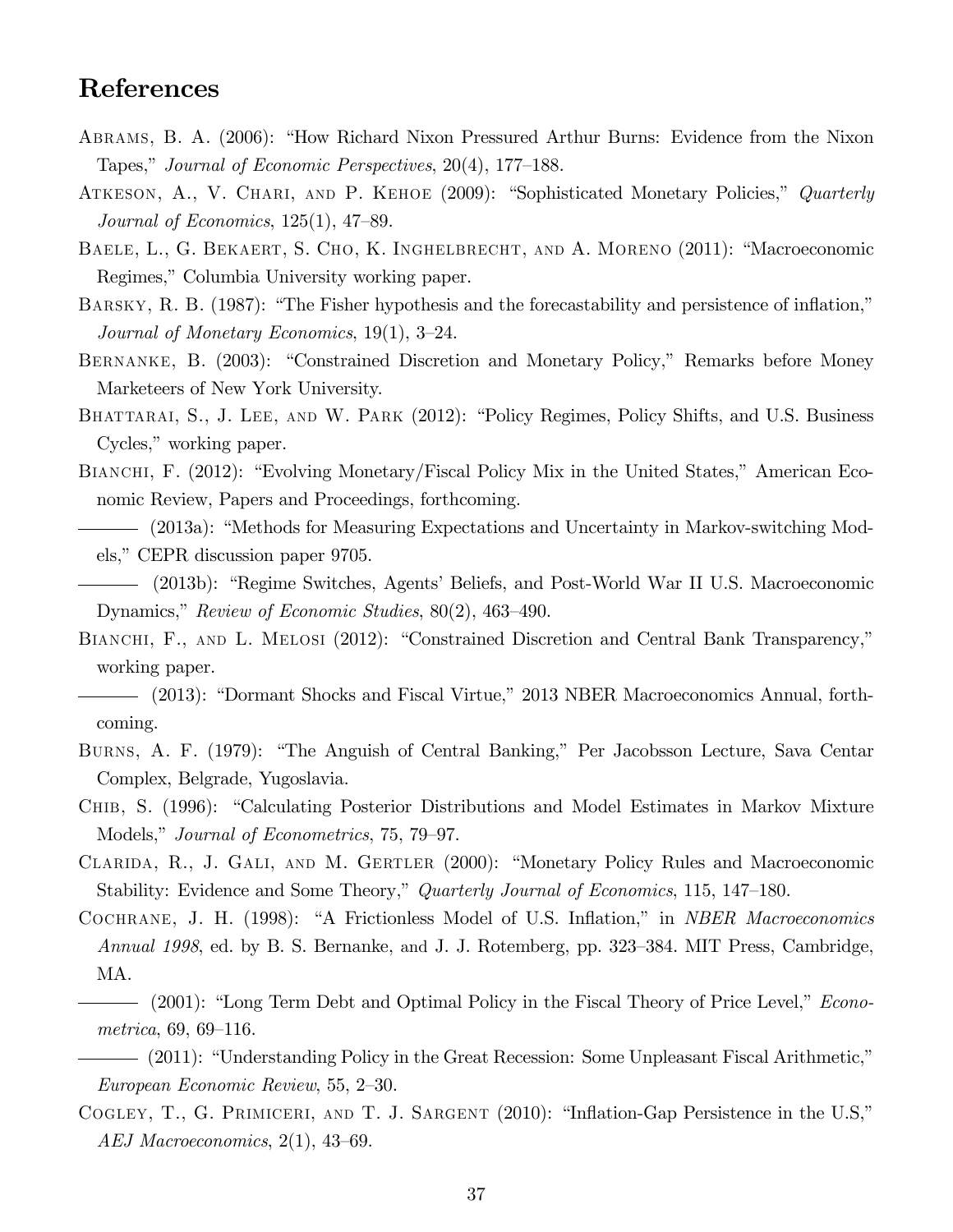- COGLEY, T., AND T. J. SARGENT (2005): "The Conquest of American Inflation: Learning and Robustness to Model Uncertainty," Review of Economic Dynamics, 8, 528–563.
- COIBION, O., AND Y. GORODICHENKO (2011): "Monetary Policy, Trend Inflation, and the Great Moderation: An Alternative Interpretation," American Economic Review,  $101(1)$ , 341–370.
- DAVIG, T., H. CHUNG, AND E. M. LEEPER (2007): "Monetary and Fiscal Policy Switching," Journal of Money, Credit, and Banking,  $39(4)$ ,  $607-635$ .
- DAVIG, T., AND T. DOH (2013): "Monetary Policy Regime Shifts and Inflation Persistence," The Review of Economics and Statistics, forthcoming.
- DAVIG, T., AND E. M. LEEPER (2006): "Fluctuating Macro Policies and the Fiscal Theory," NBER Macroeconomics Annual  $2006$ , pp. 247–298.

- DE GRAEVE, F., AND V. QUEIJO VON HEIDEKEN (2013): "Identifying Fiscal Inflation," Sveriges Riksbank working paper.
- EUSEPI, S., AND B. PRESTON (2012): "Fiscal Foundations of Inflation: Imperfect Knowledge," Working Paper.
- FARMER, R. E., D. F. WAGGONER, AND T. ZHA (2009): "Understanding Markov-Switching Rational Expectations Models," Journal of Economic Theory, 144, 1849–1867.
- (2011): "Minimal State Variable Solutions to Markov-Switching Rational Expectations Models," Journal of Economic Dynamics and Control,  $35(12)$ ,  $2150-2166$ .
- FERNANDEZ-VILLAVERDE, J., P. GUERRON-QUINTANA, AND J. F. RUBIO-RAMIREZ (2010): "Fortune or Virtue: Time-Variant Volatilities Versus Parameter Drifting in U.S. Data," NBER Working Papers 15928, National Bureau of Economic Research, Inc.
- GOODFRIEND, M., AND R. KING (2005): "The Incredible Volcker Disinflation," Journal of Monetary Economics, 52(5), 981–1015.
- HALL, G. J., AND T. J. SARGENT (2011): "Interest Rate Risk and Other Determinants of Post-WWII U.S. Government Debt/GDP Dynamics," American Economic Journal: Macroeconomics,  $3(3), 192-214.$
- HAMILTON, J. D. (1989): "A New Approach to the Economic Analysis of Nonstationary Time Series and the Business Cycle," *Econometrica*, 57, 357–384.
- ISKREV, N. (2010a): "Evaluating the Strength of Identification in DSGE models. An a priori Approach," Working paper.

- JUSTINIANO, A., AND G. PRIMICERI (2008): "The Time Varying Volatility of Macroeconomic Fluctuations," American Economic Review,  $98(3)$ , 604–41.
- Kim, C.-J., and C. R. Nelson (1999): State-Space Models with Regime Switching. MIT Press, Cambridge, Massachusetts.
- KLIEM, M., A. KRIWOLUZKY, AND S. SARFERAZ  $(2013)$ : "On the low-frequency relationship be-

<sup>(2007): &</sup>quot;Generalizing the Taylor Principle," American Economic Review,  $97(3)$ , 607–635.

 $-$  (2010b): "Local Identification in DSGE Models," Journal of Monetary Economics, 57(2), 189-202.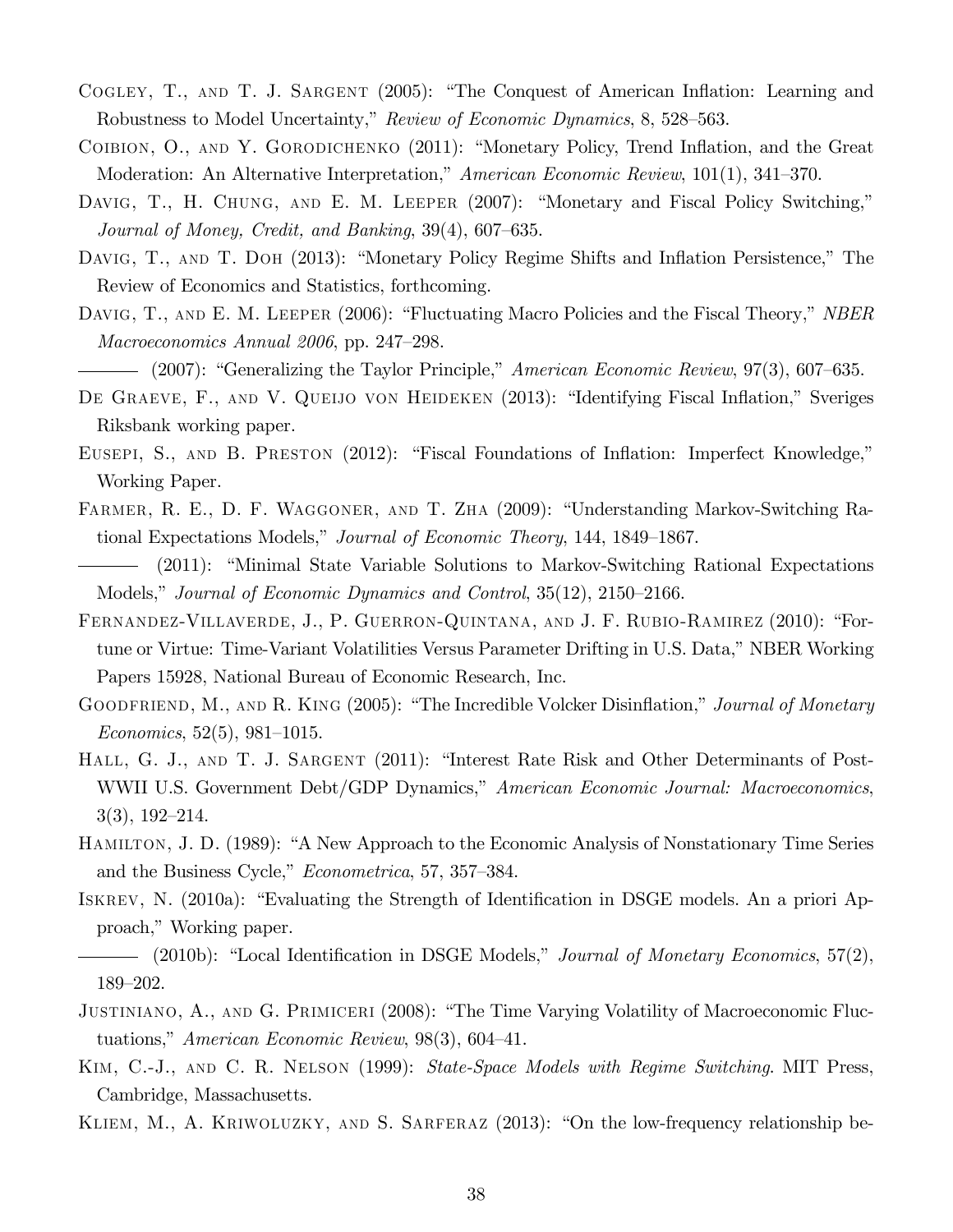tween public deficits and inflation," working paper.

- LEEPER, E. M. (1991): "Equilibria Under Active and Passive Monetary and Fiscal Policies," Journal of Monetary Economics,  $27, 129-147$ .
- LEEPER, E. M., M. PLANTE, AND N. TRAUM (2010): "Dynamics of fiscal financing in the United States," Journal of Econometrics,  $156(2)$ ,  $304-321$ .
- LEVIN, A., AND J. TAYLOR (2012): "Falling Behind the Curve: A Positive Analysis of Stop-Start Monetary Policies and the Great Inflation," in The Great Inflation, Athanasios Orphanides and Michael Bordo (Eds.), University Chicago Press, forthcoming.
- LIU, Z., D. WAGGONER, AND T. ZHA (2011): "Sources of the Great Moderation: A Regime-Switching DSGE Approach," Quantitative Economics,  $2(2)$ ,  $251-301$ .
- LUBIK, T., AND F. SCHORFHEIDE  $(2004)$ : "Testing for Indeterminacy: An Application to U.S. Monetary Policy," American Economic Review, 94(1), 190–217.
- MARTIN, F. (2012): "Debt, Inflation and Central Bank Independence," working paper.
- MELTZER, A. H. (2009): A History of the Federal Reserve. University of Chicago Press, Chicago.
- ORPHANIDES, A. (2002): "Monetary Policy Rules and the Great Inflation," American Economic Review,  $92(2)$ , 115–120, (Proceedings issue).
- PRIMICERI, G. (2006): "Why Inflation Rose and Fell: Policymakers' Beliefs and US Postwar Stabilization Policy," The Quarterly Journal of Economics,  $121(August)$ , 867–901.
- ROMER, C., AND D. H. ROMER (2009): "Do Tax Cuts Starve the Beast? The Effect of Tax Changes on Government Spending," Brookings Papers on Economic Activity.
- SAMUELSON, R. J. (2008): The Great Inflation and its Aftermath: The Past and Future of American  $Affluence$ . Random House Digital, Inc.
- SARGENT, T., AND N. WALLACE (1981): "Some Unpleasant Monetarist Arithmetic," Federal Reserve Bank of Minneapolis Quarterly Review, Fall, 1-17.
- SARGENT, T., N. WILLIAMS, AND T. ZHA (2006): "Shocks and Government Beliefs: The Rise and Fall of American Inflation," American Economic Review,  $96(4)$ , 1193–1224.
- SCHORFHEIDE, F. (2005): "Learning and Monetary Policy Shifts," Review of Economic Dynamics,  $8(2), 392 - 419.$
- SIMS, C. A. (1994): "A Simple Model for Study of the Determination of the Price Level and the Interaction of Monetary and Fiscal Policy," Economic Theory, 4, 381–399.
- $-$  (2011): "Stepping on a Rake: The Role of Fiscal Policy in the Inflation of the 1970's," European Economic Review,  $55(1)$ ,  $48-56$ .
- SIMS, C. A., AND T. ZHA (2006): "Were There Regime Switches in US Monetary Policy?," American Economic Review,  $91(1)$ , 54–81.
- STOCK, J. H., AND M. W. WATSON (2007): "Why Has U.S. Inflation Become Harder to Forecast?," Journal of Money, Credit, and Banking, 39, 3-34.
- TAYLOR, J. B. (2011): "Review of Allan H. Meltzer's A history of the Federal Reserve, VOlume 2, University of Chicago Press, 2009," Journal of Monetary Economics, 58, 183–189.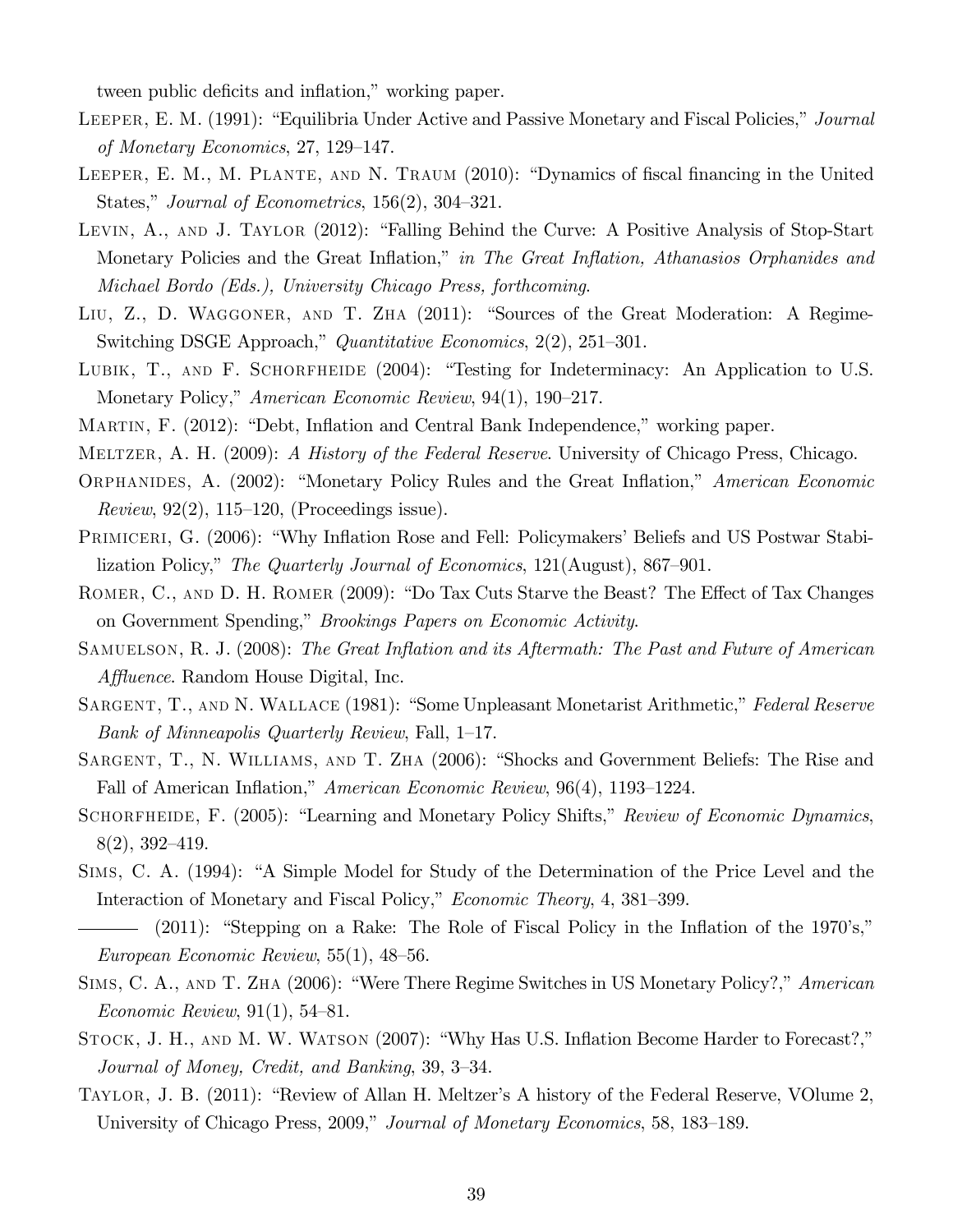- WEISE, C. L. (2012): "Political Pressures on Monetary Policy During the US Great Inflation," American Economic Journal: Macroeconomics, 4(2), 33-64.
- Wells, W. (1994): Economist in an Uncertain World: Arthur F. Burns and the Federal Reserve, 1970-78. Columbia University Press.
- WOODFORD, M. (1994): "Monetary Policy and Price Level Determinacy in a Cash-in-Advance Economy," Economic Theory, 4, 345–389.
	- (1995): "Price Level Determinacy without Control of a Monetary Aggregate," Carnegie-Rochester Series of Public Policy, 43, 1-46.
- (2001): "Fiscal Requirements of Price Stability," Journal of Money, Credit, and Banking, 33, 669-728.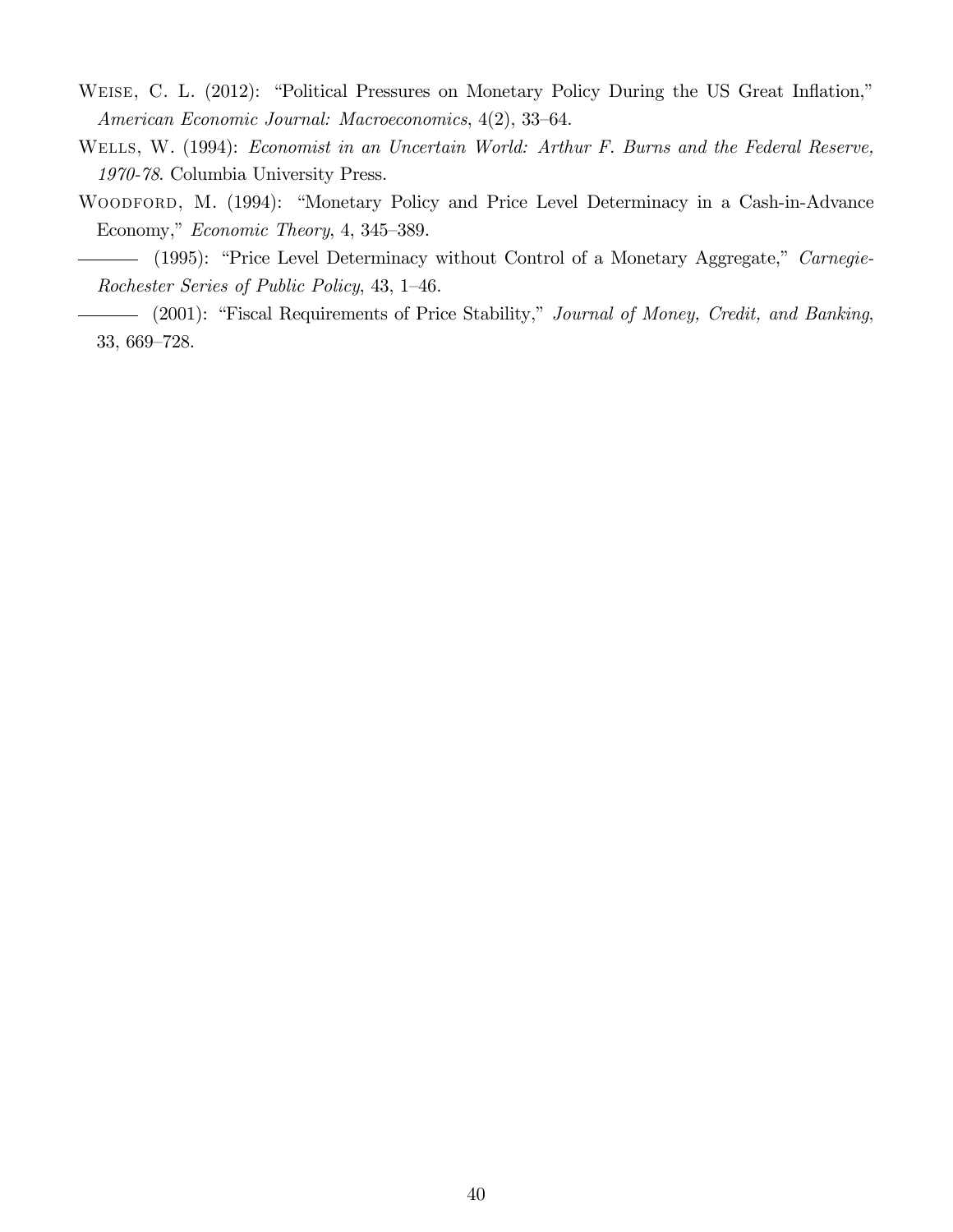## A The linearized model

Once the model is solved, the variables can be rescaled in order to induce stationarity. The model is then linearized with respect to taxes, government expenditure, and debt, whereas it is loglinearized with respect to all the other variables. We obtain a system of equations:

1. IS curve:

$$
\widehat{y}_t = \widetilde{g}_t - \frac{1}{1 + \Phi \gamma^{-1}} E_t (\widetilde{g}_{t+1}) + \frac{\Phi \gamma^{-1}}{1 + \Phi \gamma^{-1}} (\widehat{y}_{t-1} - \widetilde{g}_{t-1} - a_t) \n- \frac{1 - \Phi \gamma^{-1}}{1 + \Phi \gamma^{-1}} \left[ \widetilde{R}_t - E_t [\widetilde{\pi}_{t+1}] - (1 - \rho_d) d_t \right] + \frac{1}{1 + \Phi \gamma^{-1}} \left[ E_t [\widehat{y}_{t+1}] + \rho_a a_t \right]
$$

2. Phillips curve:

$$
\widetilde{\pi}_t = \frac{\kappa (1 - \Phi \gamma^{-1})^{-1}}{1 + \varsigma \beta} \left( \left[ 1 + \frac{\alpha}{1 - \alpha} \left( 1 - \Phi \gamma^{-1} \right) \right] \widehat{y}_t - \widetilde{g}_t - \Phi \gamma^{-1} \left( \widehat{y}_{t-1} - \widetilde{g}_{t-1} - a_t \right) \right) + \frac{\varsigma}{1 + \varsigma \beta} \widetilde{\pi}_{t-1} + \frac{\beta}{1 + \varsigma \beta} E_t \left[ \widetilde{\pi}_{t+1} \right] + \widetilde{\mu}_t
$$

where  $\kappa \equiv \frac{1-v}{v\varphi\Pi^2}$ .

3. Monetary policy rule (see below for other options):

$$
\widetilde{R}_t = \rho_{R,\xi_t^{sp}} \widetilde{R}_{t-1} + \left(1 - \rho_{R,\xi_t^{sp}}\right) \left[\psi_{\pi,\xi_t^{sp}} \widetilde{\pi}_t + \psi_{y,\xi_t^{sp}} \left(\widehat{y}_t - \widehat{y}_t^{n}\right)\right] + \sigma_{R,\xi_t^{vo}} \epsilon_{R,t}
$$

4. Ratio between government purchases and total government expenditure:

$$
\widetilde{\chi}_t = \rho_\chi \widetilde{\chi}_{t-1} + \left(1-\rho_\chi\right) \iota_y \left(\widehat{y}_t - \widehat{y}_t^n\right) + \sigma_{\chi, \xi_t^{vo}} \epsilon_{\chi, t}
$$

5. Fiscal rule:

$$
\widetilde{\tau}_{t} = \rho_{\tau,\xi_{t}^{sp}} \widetilde{\tau}_{t-1} + \left(1 - \rho_{\tau,\xi_{t}^{sp}}\right) \left[\delta_{b,\xi_{t}^{sp}} \widetilde{b}_{t-1}^{m} + \delta_{e}\left(\widetilde{e}_{t}^{S} + \widetilde{e}_{t}^{L}\right) + \delta_{y}\left(\widehat{y}_{t} - \widehat{y}_{t}^{*}\right)\right] + \sigma_{\tau,\xi_{t}^{vo}} \epsilon_{\tau,t}
$$

6. Debt:

$$
\widetilde{b}^m_t = \beta^{-1}\widetilde{b}^m_{t-1} + b^m\beta^{-1}\left(\widehat{R}^m_{t-1,t} - \widehat{y}_t + \widehat{y}_{t-1} - a_t - \widetilde{\pi}_t\right) - \widetilde{\tau}_t + \widetilde{e}^S_t + \widetilde{e}^L_t + \widetilde{tp}_t
$$

7. Return long term bond:

$$
\widehat{R}^m_{t,t+1} = R^{-1} \rho \widehat{P}^m_{t+1} - \widehat{P}^m_t
$$

8. No arbitrage:

$$
R_t = E_t \left[ R^m_{t,t+1} \right]
$$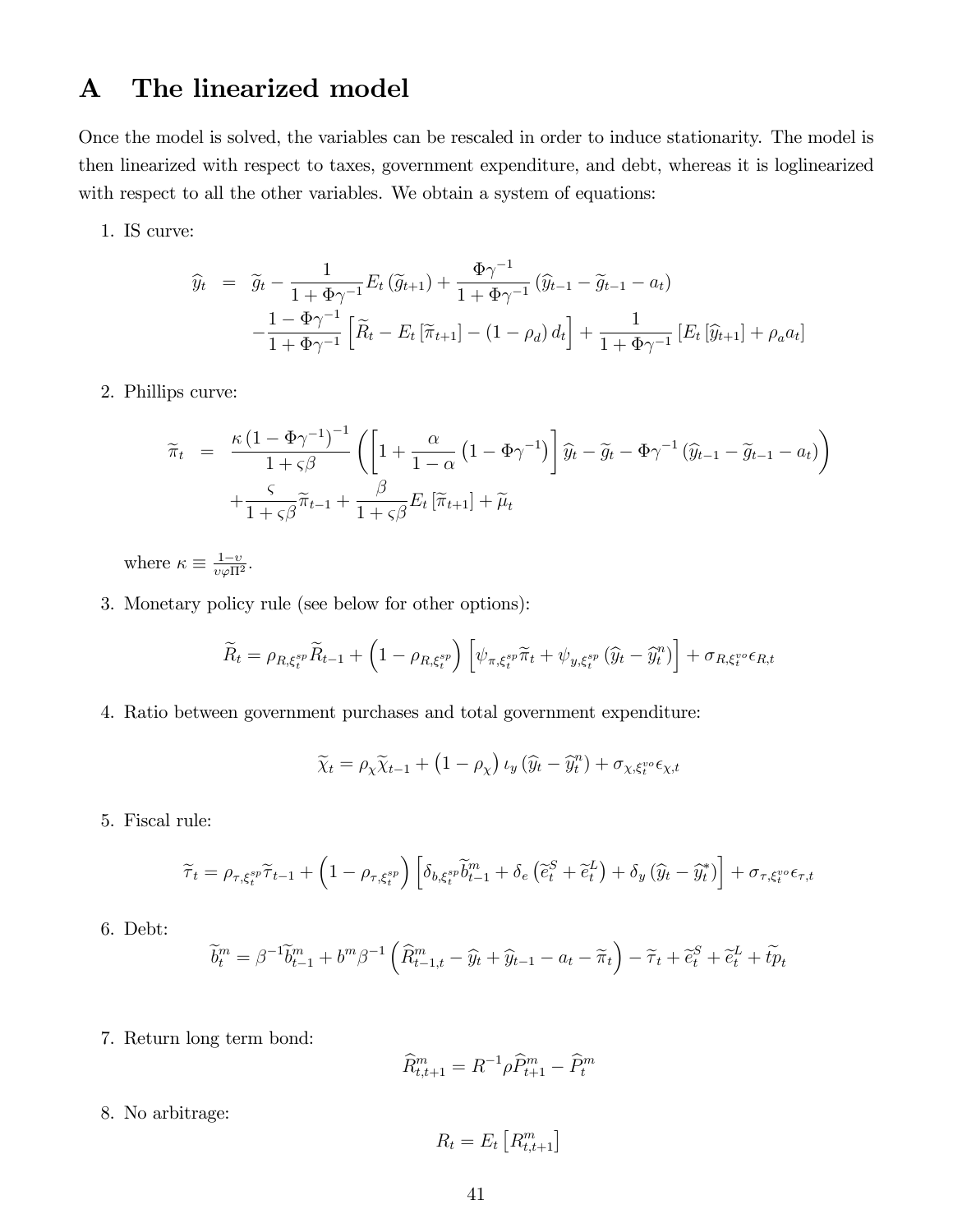9. Federal expenditure, short term component:

$$
\widetilde{e}_t^S = \rho_{e^S} \widetilde{e}_{t-1}^S + (1 - \rho_{e^S}) \phi_y (\widehat{y}_t - \widehat{y}_t^*) + \sigma_{e^S, \xi_t^{vo}} \epsilon_{e^S, t}
$$

10. Federal expenditure, long term component:

$$
\widetilde{e}_t^L = \rho_{e^L} \widetilde{e}_{t-1}^L + \sigma_{e^L, \xi_t^{vo}} \epsilon_{e^L, t}
$$

11. Term premium:

$$
\widetilde{tp}_t = \rho_{tp} \widetilde{tp}_{t-1} + \sigma_{tp, \xi_t^{vo} \epsilon_{tp, t}}
$$

12. Technology:

$$
a_t = \rho_a a_{t-1} + \sigma_{a,\xi_t^{vo}\epsilon_{a,t}}
$$

13. Demand shock:

$$
d_t = \rho_d d_{t-1} + \sigma_{d, \xi_t^{vo} \in d, t}
$$

14. Potential output:

$$
\left[\frac{1}{1-\Phi\gamma^{-1}}+\frac{\alpha}{1-\alpha}\right]\hat{y}_t^* = \frac{1}{1-\Phi\gamma^{-1}}\tilde{g}_t + \frac{\Phi\gamma^{-1}}{1-\Phi\gamma^{-1}}\left(\hat{y}_{t-1}^*-\tilde{g}_{t-1}-a_t\right)
$$

15. Definition of  $\chi_t$ :

$$
\widetilde{\chi}_t = \frac{1}{g-1}\widetilde{g}_t - e^{-1}\widetilde{e}_t
$$

16. Mark-up shock:

$$
\widetilde{\mu}_t = \rho_{\widetilde{\mu}} \widetilde{\mu}_{t-1} + \sigma_{\widetilde{\mu}, \xi_t^{vo}} \epsilon_{\widetilde{\mu}, t}
$$

where  $\tilde{\mu}_t = \frac{\kappa}{1+\varsigma\beta} \log (\aleph_t/\aleph)$  is the percentage deviation of the rescaled markup from its own steady state, with  $\aleph_t = \frac{1/v_t}{1/v_t - t}$  $\frac{1/v_t}{1/v_t-1}$ .

## B MCMC algorithm and convergence

Draws from the posterior are obtained using a standard Metropolis-Hastings algorithm initialized around the posterior mode. When working with models whose posterior distribution is very complicated in shape it is very important to find the posterior mode. In a MS-DSGE model, this search can turn out to be an extremely time-consuming task, but it is a necessary step to reduce the risk of the algorithm getting stuck in a local peak. Here are the key steps of the Metropolis-Hastings algorithm:

• Step 1: Draw a new set of parameters from the proposal distribution:  $\vartheta \sim N(\theta_{n-1}, c\overline{\Sigma})$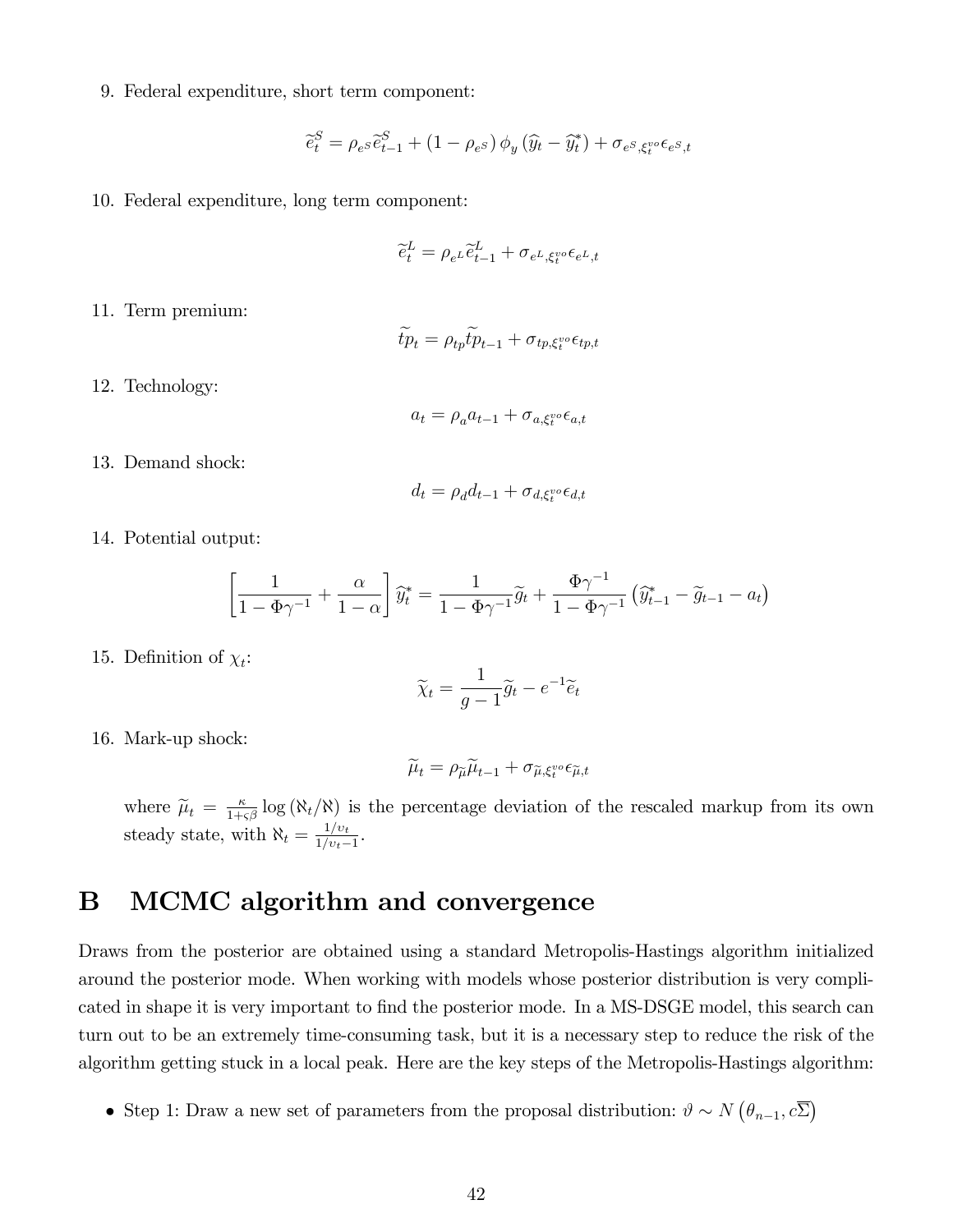- Step 2: Compute  $\alpha(\theta^m; \vartheta) = \min \{p(\vartheta)/p(\theta^{m-1}), 1\}$  where  $p(\theta)$  is the posterior evaluated at  $\theta$ .
- Step 3: Accept the new parameter and set  $\theta^m = \vartheta$  if  $u < \alpha(\theta^m; \vartheta)$  where  $u \sim U([0, 1]),$ otherwise set  $\theta^m = \theta^{m-1}$
- Step 4: If  $m \leq n^{sim}$ , stop. Otherwise, go back to step 1

The matrix  $\overline{\Sigma}$  corresponds to the inverse of the Hessian computed at the posterior mode  $\overline{\theta}$ . The parameter c is set to obtain an acceptance rate of around  $35\%$ . The posterior is obtained combining the priors with the likelihood computed using the modified Kalman filter described in Kim and Nelson (1999).

Table 3 reports results based on the Brooks-Gelman-Rubin potential reduction scale factor using within and between variances based on the five multiple chains used in the paper. The eight chains consist of 540; 000 draws each (1 every 200 draws is saved). The numbers are well below the 1:1 benchmark value used as an upper bound for convergence.

## C Dataset

Real GDP, the GDP deflator, and the series for fiscal variables are obtained from the Bureau of Economic Analysis. We follow Leeper, Plante, and Traum (2010) in constructing the fiscal variables. The fiscal series are built using NIPA Table 3.2. (Federal Government Current Receipts and Expenditures). Government purchases (G) are computed as the sum of consumption expenditure (L21), gross government expenditure  $(L42)$ , net purchases of non-produced assets  $(L44)$ , minus consumption of fixed capital  $(L45)$ , minus wage accruals less disbursements  $(L33)$ . Total government expenditure is obtained summing government purchases with transfers. Transfers are given by the sum of net current transfer payments (L33-L16), subsidies (L32), and net capital transfers (L43-L39). Tax revenues are given by the difference between current receipts  $(L38)$  and current transfer receipts  $(L16)$ . All variables are then expressed as a fraction of GDP. Government purchases are transformed in a way to obtain the variable  $g_t$  defined in the model. The series for the FFR is obtained averaging monthly figures downloaded from the St. Louis Fed web-site. Finally, we depart from other papers in the literature that reconstruct the series for government debt using the interest payments reported in the NIPA tables and instead we use the debt series at market values from the Dallas Fed web-site. Hall and Sargent (2011) argue that the interest payments reported by the Government are not consistent with any well defined law of motion for debt. Specifically, the Government reports data that do not fully take into account revaluation effects. Revaluation effects are important in the context of our model that allows for a maturity structure of government debt. However, as explained by Leeper, Plante, and Traum (2010), the two series are highly correlated implying that the choice of the series for debt is going to play only a minor role in the context of a structural estimation.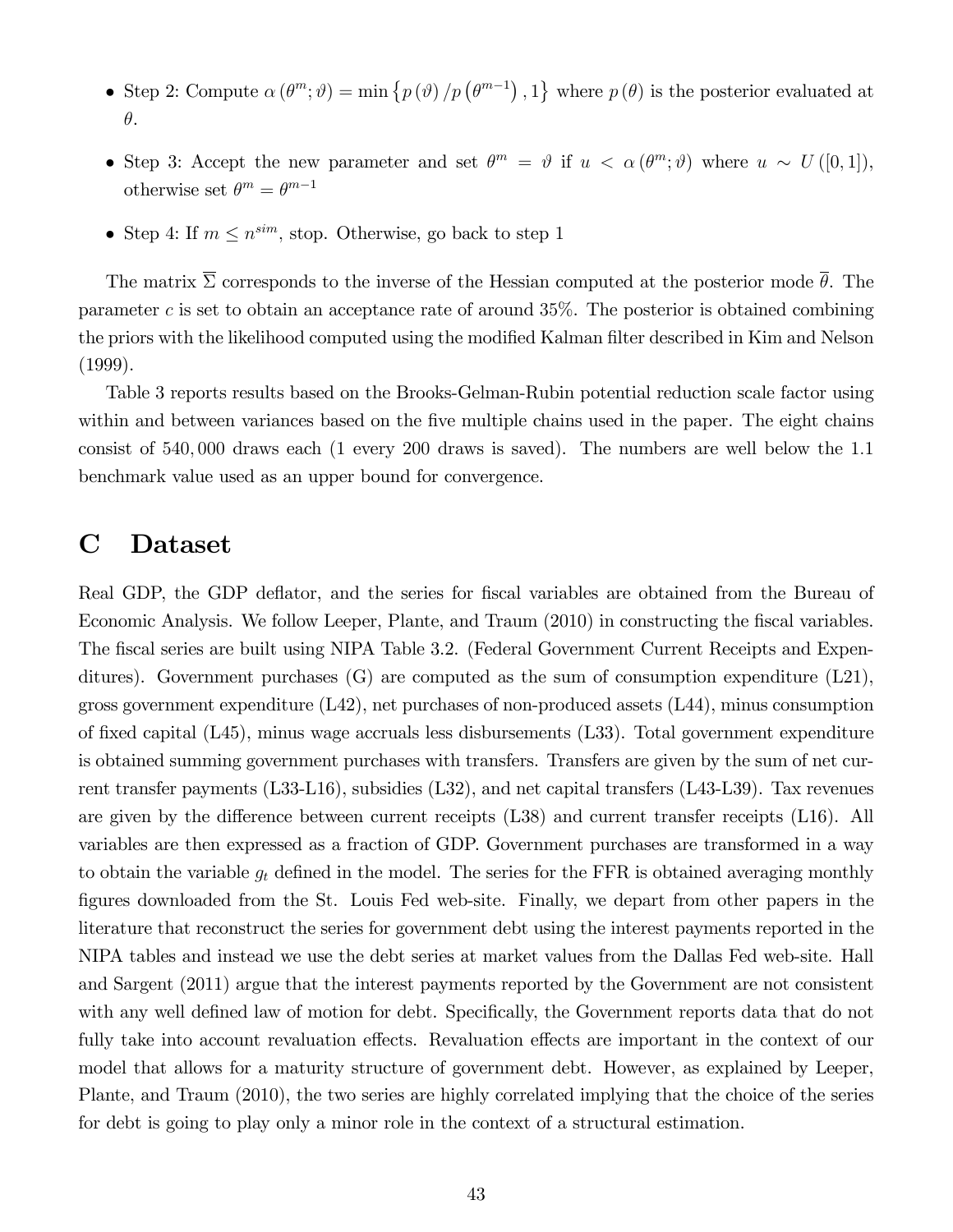| т отспитат реакт теснетон тастон |             |                          |             |                   |             |                   |             |
|----------------------------------|-------------|--------------------------|-------------|-------------------|-------------|-------------------|-------------|
| Parameter                        | <b>PSRF</b> | Parameter                | <b>PSRF</b> | Parameter         | <b>PSRF</b> | Parameter         | <b>PSRF</b> |
| $\psi_{\pi,PM}$                  | 1.03        | $\overline{H^{sp}_{11}}$ | 1.01        | $\sigma_{R,1}$    | 1.01        | $\sigma_{R,2}$    | 1.00        |
| $\psi_{y,PM}$                    | 1.02        | $H_{22}^{sp}$            | 1.03        | $\sigma_{\chi,1}$ | 1.00        | $\sigma_{\chi,2}$ | 1.00        |
| $\rho_{R,PM}$                    | 1.01        | $H^{sp}_{33}$            | 1.02        | $\sigma_{a,1}$    | 1.00        | $\sigma_{a,2}$    | 1.00        |
| $\rho_{\tau,AF}$                 | 1.00        | $H_{12}^{sp}$            | 1.09        | $\sigma_{\tau,1}$ | 1.00        | $\sigma_{\tau,2}$ | 1.00        |
| $\psi_{\pi,AM}$                  | 1.01        | $\varsigma$              | 1.00        | $\sigma_{d,1}$    | 1.00        | $\sigma_{d,2}$    | 1.00        |
| $\psi_{y,AM}$                    | 1.04        | $\rho_\chi$              | 1.00        | $\sigma_{e^S,1}$  | 1.01        | $\sigma_{e^S,2}$  | 1.00        |
| $\rho_{R,AM}$                    | 1.01        | $\rho_a$                 | 1.00        | $\sigma_{tp,1}$   | 1.00        | $\sigma_{tp,2}$   | 1.00        |
| $\rho_{\tau,PF}$                 | 1.00        | $\rho_{e^S}$             | 1.02        | $\sigma_{\mu,1}$  | 1.00        | $\sigma_{\mu,2}$  | 1.00        |
| $\delta_{b,PF}$                  | 1.00        | $\rho_d$                 | 1.06        | $\pi$             | 1.01        | $H_{11}^{vo}$     | 1.00        |
| $\delta_e$                       | 1.00        | $\rho_\mu$               | 1.00        | $\gamma$          | 1.00        | $H_{22}^{vo}$     | 1.00        |
| $\delta_y$                       | 1.01        | $\iota_y$                | 1.02        | $\boldsymbol{b}$  | 1.00        |                   |             |
| $\Phi$                           | 1.03        | $\phi_y$                 | 1.01        | $\mathfrak{g}$    | 1.00        |                   |             |
| $\kappa$                         | 1.01        | $\rho_{tp}$              | 1.00        | $\tau$            | 1.00        |                   |             |

Potential Scale Reduction Factor

Table 3: The table reports the Gelman-Rubin Potential Scale Reduction Factor (PSRF) for eight chains of 540,000 draws each (1 every 200 is stored). Values below 1.1 are regarded as indicative of convergence.

## D Additional Results (not for publication)

This appendix reports some additional figures and results. Figure 14 reports the median and  $90\%$ bands for the smoothed probabilities of the different regimes based on the 1,350,000 parameter draws retained for the estimates. Figure 15 shows that the results derived in Subsection 4.1 hold even when agents are assumed to be aware of the possibility of regime changes when under the AM/PF. Figure 16 reports the variance decomposition across different policy regimes assuming that the economy is currently under the high volatility regime.



Figure 14: The figure reports the median and 90% bands for the smoothed probabilities of the different regimes based on the 1,350,000 parameter draws retained for the estimates.